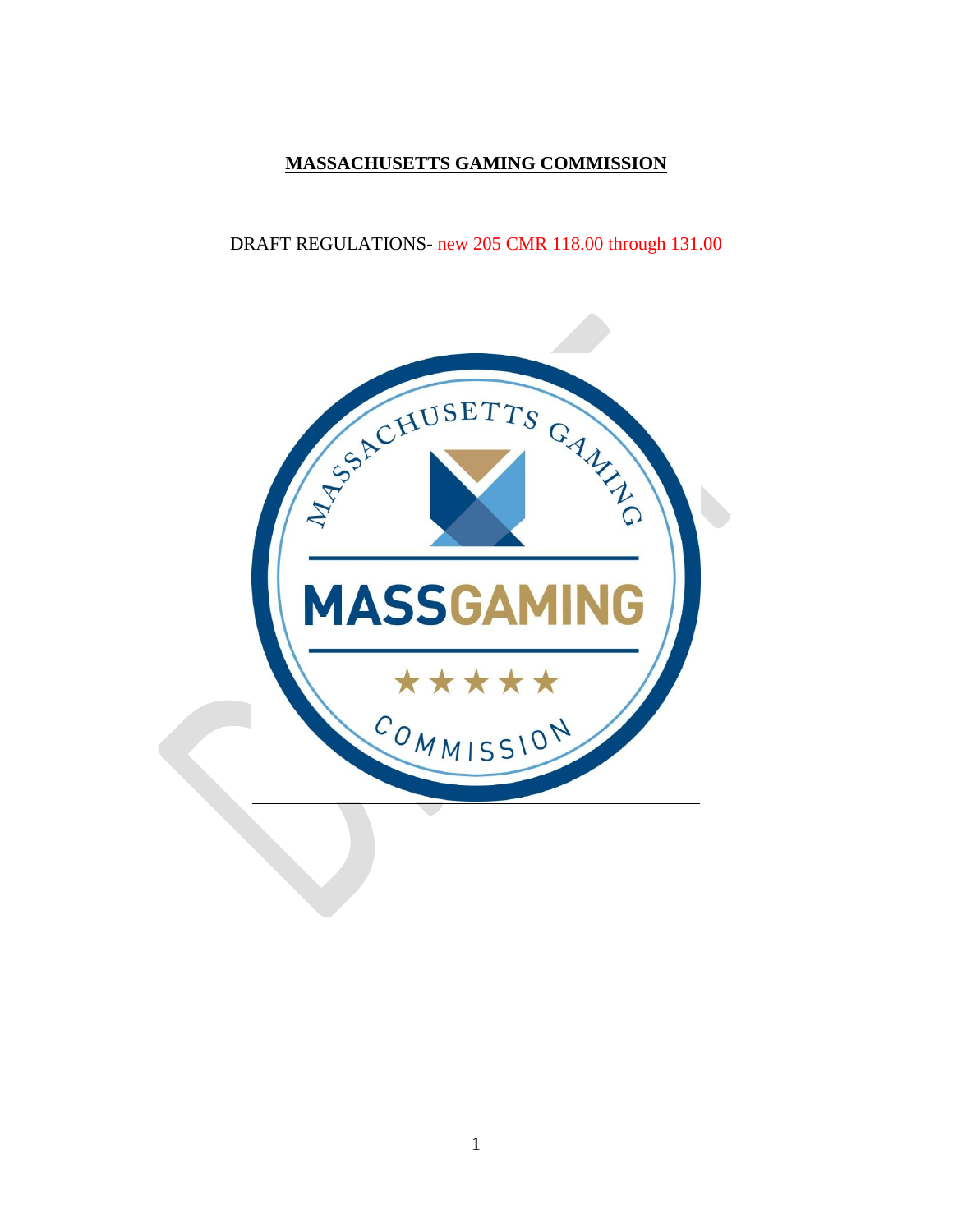### TABLE OF CONTENTS

Section

- 118.00: RFA-2 ADMINISTRATIVE PROCEEDINGS
- 119.00: PHASE 2 APPLICATION
- 120.00: PERMITTING REQUIREMENTS
- 121.00: LICENSING FEE
- 122.00: CAPITAL INVESTMENT
- 123.00: HOST COMMUNITIES
- 124.00: HOST COMMUNITY ELECTION PROCESS
- 125.00: SURROUNDING COMMUNITIES
- 126.00: IMPACTED LIVE ENTERTAINMENT VENUES
- 127.00: REOPENING OF MITIGATION AGREEMENTS
- 128.00: FORM OF THE GAMING LICENSE
- 129.00: TRANSFER OF INTERESTS
- 130.00: CONSERVATORS
- 131.00: AWARDING OF A NEW GAMING LICENSE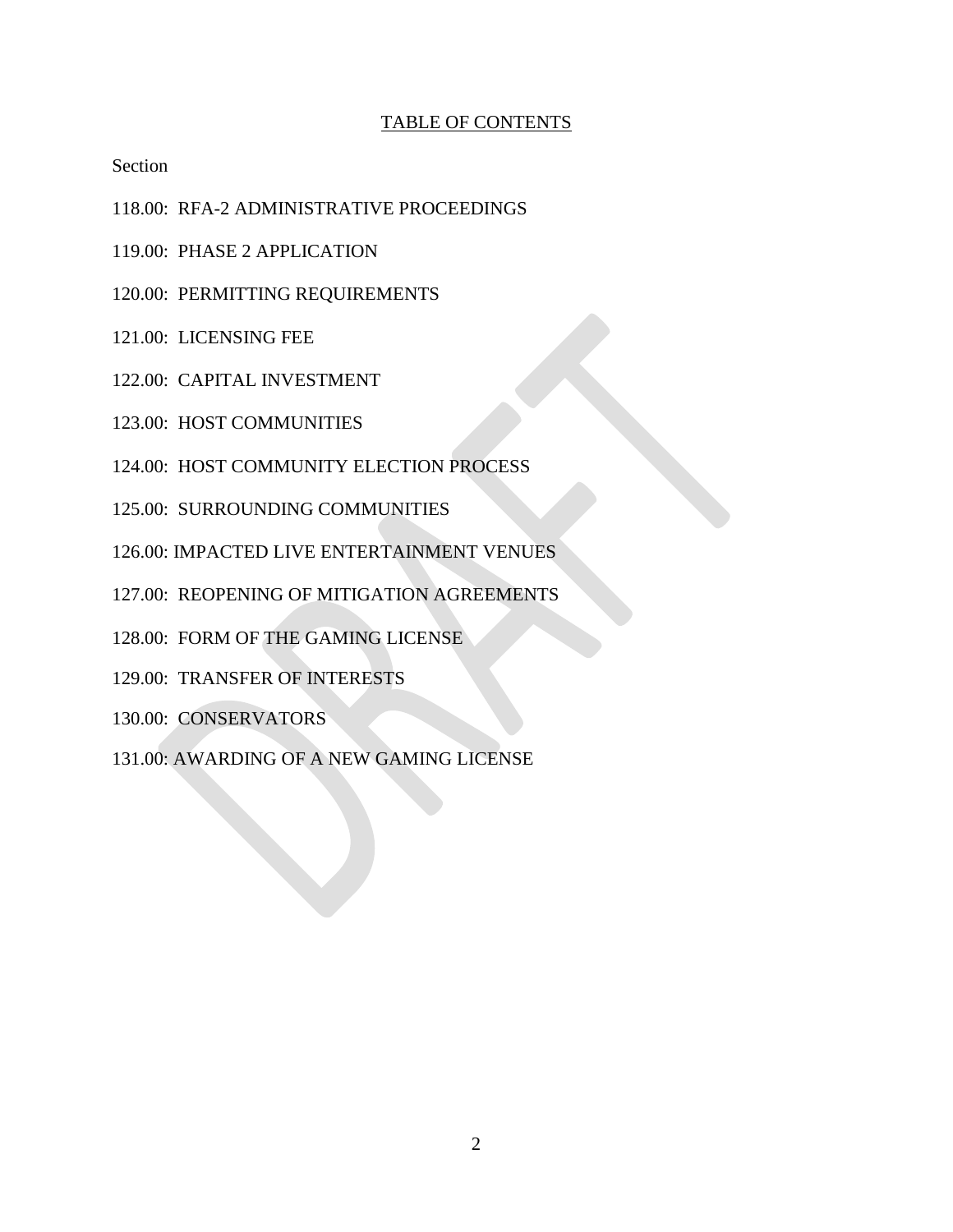### 205 CMR: MASSACHUSETTS GAMING COMMISSION 205 CMR 118.00: PHASE 2 ADMINISTRATIVE PROCEEDINGS

### Section

- 118.01: RFA-2 Application Requirements
- 118.02: RFA-2 Pre-Application Consultation
- 118.03: RFA-2 Administrative Completeness Review
- 118.04: RFA-2 Review Procedures
- 118.05: RFA-2 Public Hearing in Host Community
- 118.06: RFA-2 Determinations
- 118.07: RFA-2 Administrative Proceedings Legislative not Adjudicatory
- 118.08: RFA-2 Costs and Expenses

# 118.01: RFA-2 Application Requirements

(1) An applicant shall be eligible to submit an RFA-2 application only after (a) the issuance of a positive determination of suitability by the commission at the conclusion of the RFA-1 process in accordance with 205 CMR 115.05(3), and (b) payment to the commission of all application fees, additional amounts for community disbursements, and additional fees for investigations required by 205 CMR 114.00: *Fees* arising out of the RFA-1 process.

(2) An RFA-2 application, as described in 205 CMR 119.01, must be filed on or before the applicable deadline established by the commission pursuant to the instructions and process posted by the commission on its website and in the application. The commission may establish different deadlines for submission of RFA-2 applications for a category 1 license, a category 2 license, or for a region or regions. The commission will post on its website the deadline or deadlines for submission of RFA-2 applications.

(3) The commission shall have no obligation to accept or review an application issued a negative determination of administrative completeness in accordance with 205 CMR 118.03(1) submitted by the established deadline or an application submitted after the established deadline.

(4) Upon petition by the applicant to the commission in accordance with 205 CMR 102.03(4), the commission may, in its discretion, extend the time for filing a complete RFA-2 application to provide reasonable additional time for filing in cases in which extraordinary circumstances prevent a timely filing.

## 118.02: RFA-2 Pre-Application Consultation

- (1) Before the applicable deadline for submitting RFA-2 applications, the commission or its designees may conduct one or more consultation meetings to provide guidance on RFA-2 standards and procedures to applicants found qualified pursuant to a determination of suitability at the conclusion of RFA-1 process.
- (2) Information provided by the commission or its designees pursuant to 205 CMR 118.02(1)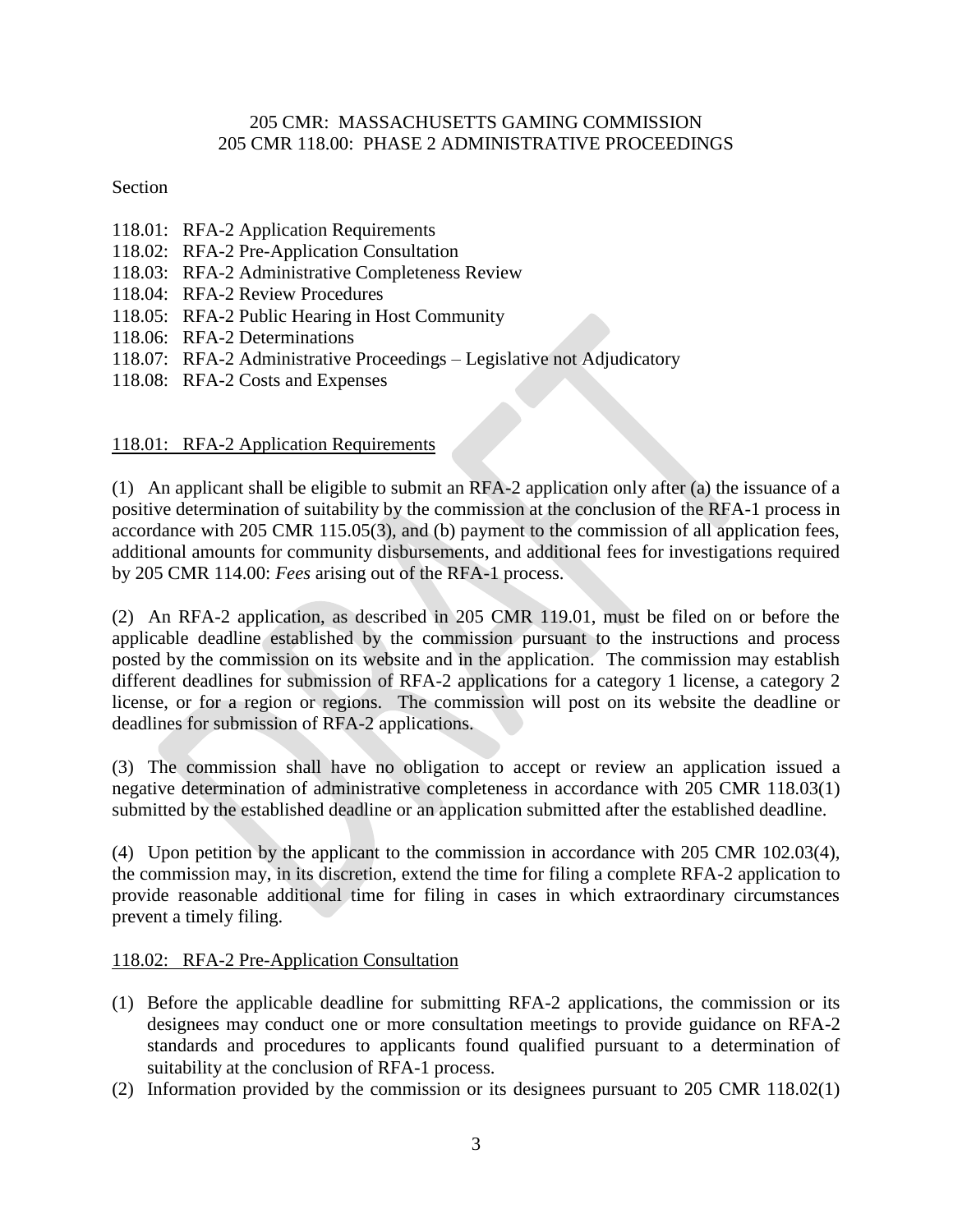shall be advisory in nature and shall not be binding. In the event of a conflict with such information, the provisions of M.G.L. c. 23K, 205 CMR, and the application forms and instructions issued or adopted by the commission shall prevail.

### 118.03: RFA-2 Administrative Completeness Review

- (1) The executive director or his or her designee will conduct an administrative completeness review of each RFA-2 application and will send either a positive determination of administrative completeness or a negative determination of administrative completeness to the applicant and to the commission.
	- a. Upon the issuance of a positive determination of administrative completeness, the RFA-2 application may proceed to further review under 205 CMR 118.00.
	- b. Upon issuance of a negative determination of administrative completeness the RFA-2 application shall not proceed to further review under 205 CMR 118.00.
	- c. If an applicant receives a negative determination of administrative completeness the executive director may, at the request of the applicant, allow the applicant to cure the deficiency in a prescribed manner and timeframe, or the applicant may file a petition for appeal, or waiver or variance in accordance with 205 CMR 102.03(4), with the commission.
- (2) A positive determination of administrative completeness shall not constitute a finding with respect to the technical suitability, adequacy or accuracy of the information submitted, and shall not bar a request for further information by the commission, the bureau or their agents and employees under 205 CMR 118.04 and/or 205 CMR 112.00: *Required Information and Applicant Cooperation*.

## 118.04: RFA-2 Review Procedures

- (1) Upon a determination that an RFA-2 application is administratively complete, the commission will determine the surrounding communities pursuant to 205 CMR 125.00: *Surrounding Communities*, determine the impacted live entertainment venues pursuant to 205 CMR 126.00: *Impacted Live Entertainment Venues*, and review the merits of the application. In doing so, the commission may, at such times and in such order as the commission deems appropriate, take some or all of the following actions:
	- a. Hold one or more open meetings concerning the application;
	- b. Refer the RFA-2 application, or any parts thereof, for advice and recommendations, to any or all of the following:
		- i. The executive director;
		- ii. The bureau;
		- iii. Any office, agency, board, council, commission, authority, department, instrumentality or division of the commonwealth;
		- iv. Any office, agency, board, council, commission, authority, department, instrumentality or division of the host community or any potential surrounding community;
		- v. Any consultant retained in accordance with 205 118.04(1)(c).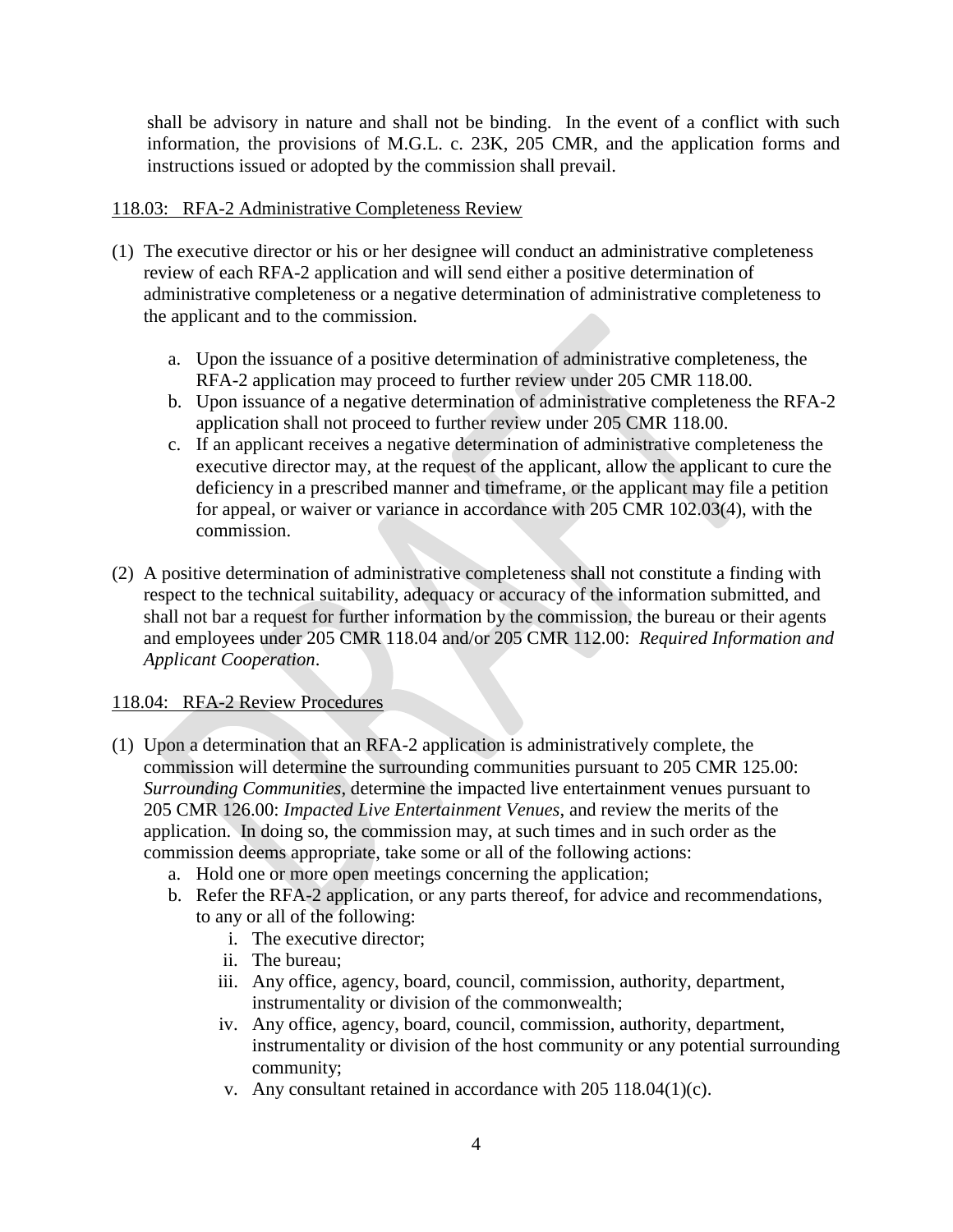- c. Retain, or authorize the executive director or the deputy director to retain, at the applicant"s expense, such professional consultants (including without limitation financial and accounting experts, architects, engineers, environmental professionals, legal experts, gaming experts, contractor investigators, and other qualified professionals) as the commission in its discretion deems necessary and appropriate to review the application and make recommendations;
- d. Receive independent evaluations of the application;
- e. Require or permit presentations by the applicant and its representatives;
- f. Require or permit the applicant to provide additional information and documents pursuant to 205 CMR 112.00: *Required Information and Applicant Cooperation*;
- g. Require or permit the executive director, with the assistance of commission"s agents and employees, to negotiate with the applicant and its agents and employees concerning potential improvements to the applicant's proposed gaming establishment, its mitigation plans, and its proposals to ensure economic and other benefits to the region and to the commonwealth;
- h. Require or permit the applicant to supplement or amend its application as the commission determines to be in the best interests of the host community, one or more surrounding communities or impacted live entertainment venues, the region or the commonwealth;
- i. On a regional basis for category 1 applicants or on a state-wide basis for category 2 applicants, (i) screen out and deny one or more applications, and (ii) identify finalists for further consideration;
- j. In the commission"s discretion, request best and final offers by finalists;
- (2) The commission shall retain the discretion to take or not to take any actions under 205 CMR 118.04(1) as it deems appropriate with respect to an RFA-2 application; and the fact that the commission has or has not taken any such action with respect to one or more RFA-2 applications shall not obligate the commission to do so or not to do so with respect to any other RFA-2 application or applications.

## 118.05: RFA-2 Public Hearing in Host Community

- (1) For each administratively complete RFA-2 application, the commission shall conduct a public hearing on the application at an open meeting of the commission pursuant to M.G.L. c. 30A, §20. The commission will send written notice of the public hearing to the applicant for a gaming license and to the city or town clerk of each host and surrounding community at least 30 days before the public hearing. The commission will post the notice of the public hearing on its website. The commission shall hold the public hearing within the host community; provided, however, that the commission may hold the public hearing in another city or town upon written request from the host community"s chief executive officer as defined in M.G.L. c. 4, §7, cl. Fifth B.
- (2) The chair or his or her designee shall preside over the public hearing. The applicant and its agents and representatives shall attend the public hearing, may make a presentation and respond to questions as directed by the chair or his or her designee. Representatives of the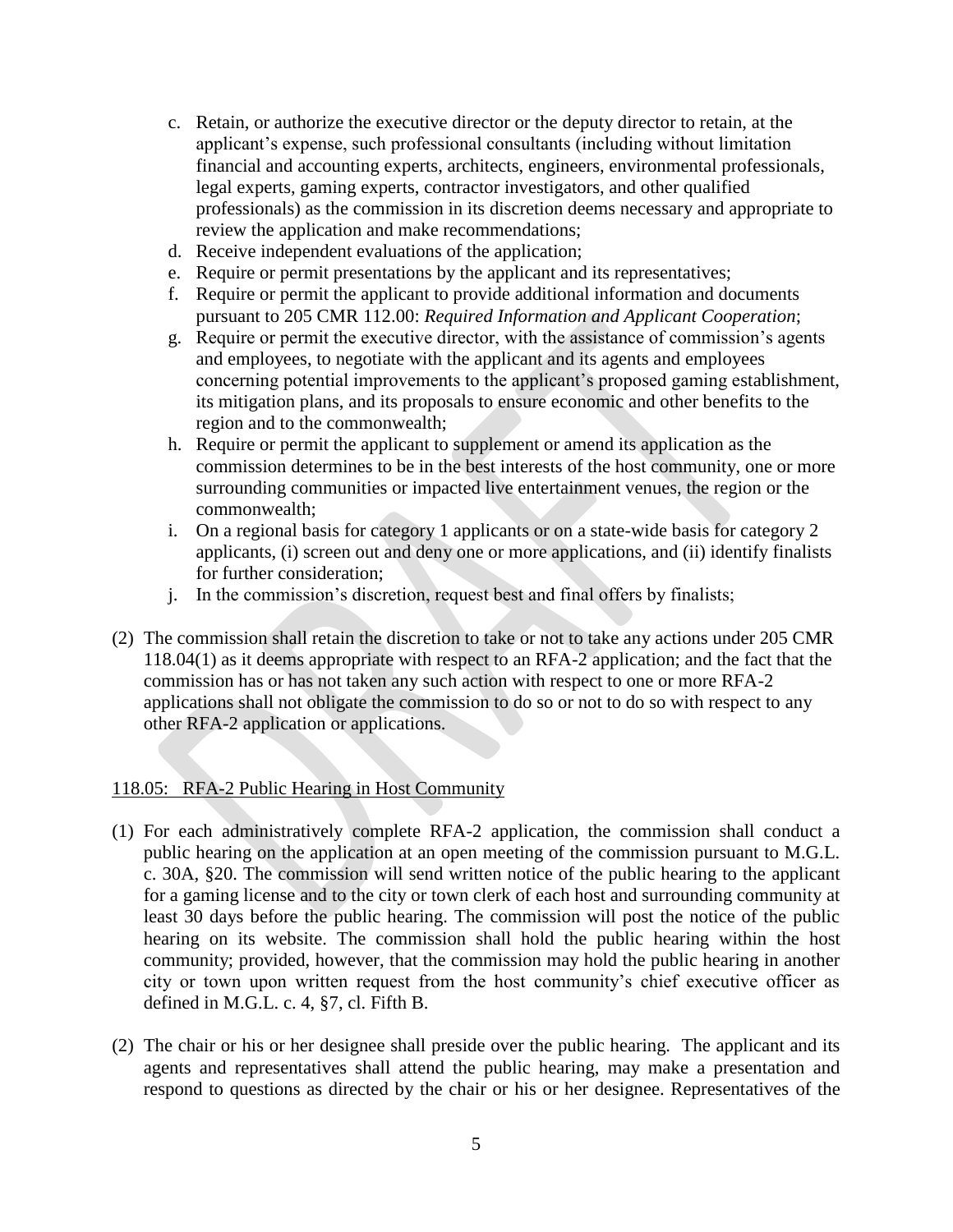host community, representatives of the surrounding communities and representatives of the impacted live entertainment venues may attend the public hearing, may make a presentation and respond to questions as directed by the chair or his or her designee. Others may attend the public hearing and may make a presentation in the discretion of the commission. Prior to the hearing the commission will prescribe the manner in which it will receive comments from members of the public, and may take the opportunity during the hearing to read into the record any letters of support, opposition or concern from members of a community in the vicinity of the proposed gaming establishment.

(3) For each application, the commission may in its discretion complete the public hearing in one meeting or continue the public hearing over two or more meetings. If the commission adjourns the public hearing, the commission will provide notice of the continued hearing either (a) by announcing before adjourning the date, time and place of the continued public hearing and thereafter posting notice of the continued public hearing on the commission's website, or (b) by sending and posting notice in the manner prescribed in 205 CMR 118.05(1). At the conclusion of the public hearing the commission will vote to close the public hearing.

#### 118.06: RFA-2 License Determinations

- (1) Not sooner than 30 days nor later than 90 days after the commission votes to close the public hearing under 205 CMR 118.05(3), the commission shall take action on the application. The commission may:
	- a. Grant the application for a gaming license with appropriate conditions in accordance with M.G.L. c.23K, §21 and 205 CMR 120.02;
	- b. Deny the application for a gaming license; or
	- c. Extend the period for issuing a decision in order to obtain any additional information deemed necessary by the commission for a complete evaluation of the application; provided, however, that the extension shall be no longer than 30 days.
- (2) The commission shall issue not more than 3 category 1 licenses throughout the commonwealth, and not more than 1 category 1 license per region. Within any region, if the commission is not convinced that there is an applicant that has both met the eligibility criteria and provided convincing evidence that the applicant will provide value to the region in which the gaming establishment is proposed to be located and to the commonwealth, no gaming license shall be awarded in that region.
- (3) The commission shall issue not more than 1 category 2 license. If the commission is not convinced that there is an applicant that has both met the eligibility criteria and provided convincing evidence that the applicant will provide value to the commonwealth, no category 2 license shall be awarded.
- (4) Upon denial of an application, the commission shall prepare and file the commission's decision and, if requested by the applicant, shall further prepare and file a statement of the reasons for the denial, including specific findings of fact, pursuant to M.G.L. c. 23K, §17(f).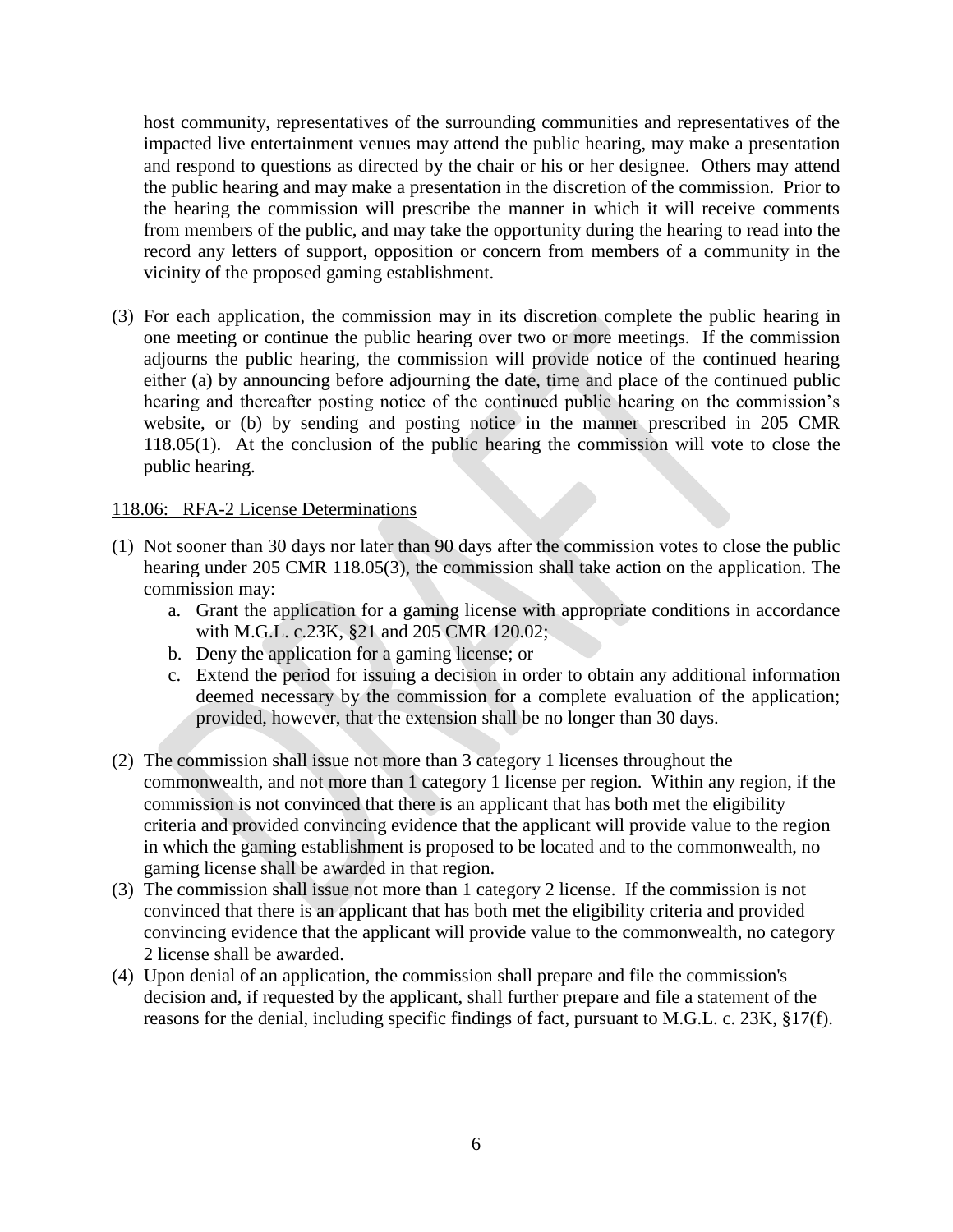### 118.07: RFA-2 Administrative Proceedings – Legislative not Adjudicatory

- (1) The commission"s RFA-2 administrative proceedings pursuant to 205 CMR 118.01 through 118.06 are administrative and legislative in nature, not adjudicatory.
- (2) Each applicant must present all information required by the commission in the RFA-2 application truthfully, fully and under oath; however, unless otherwise required by the commission, RFA-2 administrative proceedings pursuant to 205 CMR 118.01 through 118.06 shall: (a) involve public hearings that are not adversarial in nature; (b) involve no specific charges, legal right or privilege; (c) provide no opportunity for cross-examination of witnesses under oath in a hearing; (d) afford the opportunity for public comments including unsworn statements and letters of support, opposition or concern by persons advocating for or against the application; and (e) involve a final decision to grant or deny a gaming license that rests at all times within the discretion of the commission.

### 118.08: RFA-2 Costs and Expenses

- (1) For each RFA-2 application, all of the commission"s costs and expenses of the RFA-2 administrative proceedings pursuant to 205 CMR 118.01 through 118.06 shall be borne by the applicant.
- (2) All such costs and expenses shall be assessed to the applicant and collected by the commission pursuant to 205 CMR 114.04: *Additional fees for investigations*.

## REGULATORY AUTHORITY

205 CMR 118.00: M.G.L. c. 23K, §§4(28), 4(37); 5; 8; 9; 10; 11; 13; 15(11); 17; 18; 19; 21; 56; and c. 30A.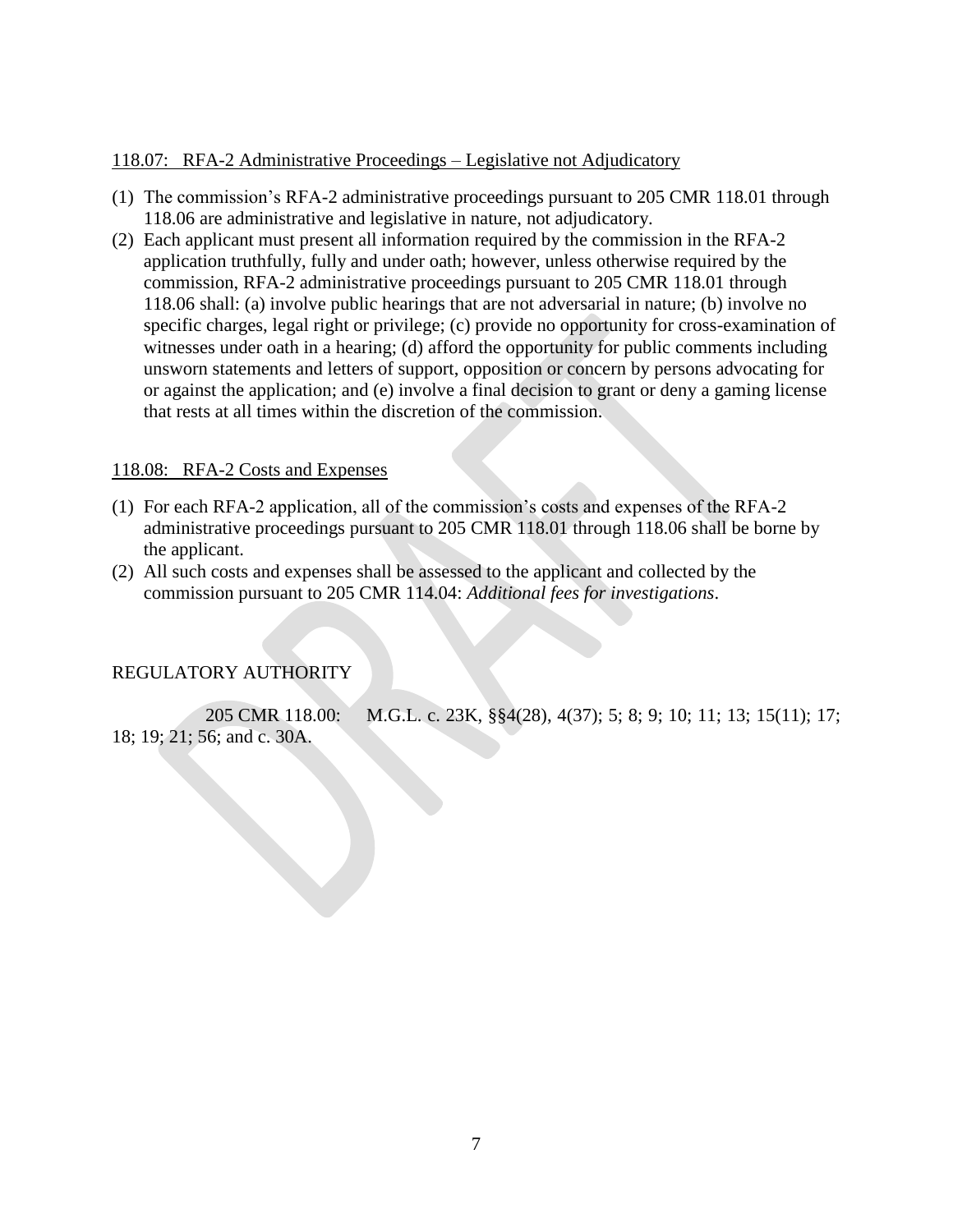## 205 CMR: MASSACHUSETTS GAMING COMMISSION 205 CMR 119.00: PHASE 2 APPLICATION

### Section

- 119.01: Contents of the Application
- 119.02: Completing the Application
- 119.03: Evaluation of the Application by the Commission

# 119.01: Contents of the application

The RFA-2 application form shall be designed to require applicants to demonstrate that they have thought broadly and creatively about creating an innovative and unique gaming establishment that will create a synergy with, and provide a significant and lasting benefit to, the residents of the host community, the surrounding communities, the region, and the Commonwealth of Massachusetts, and will deliver an overall experience that draws both residents and tourists to the gaming establishment and the Commonwealth of Massachusetts. Further, the RFA-2 application shall require attestation of the applicant under the pains and penalties of perjury as to the truthfulness of the contents of the submission, and shall require, at a minimum, provision of the following information on and in the form prescribed by the commission:

(1) the name of the applicant; and

(2) the mailing address and, if a corporation, the name of the state under the laws of which it is incorporated, the location of its principal place of business and the names and addresses of its directors and stockholders; and

(3) an attestation that the qualifiers identified by the commission in accordance with 205 CMR 116.00 and deemed suitable under the RFA-1 process in accordance with 205 CMR 115.00 maintain the association with the applicant previously identified in the RFA-1 process;

(4) a copy of the host community agreement executed by the applicant and the host community that includes provision for a community impact fee; and

(5) information demonstrating how the applicant proposes to address host community impact and mitigation issues as set forth in the host community agreement required under 205 CMR 123.00; and

(6) a listing of the infrastructure costs of the host community incurred in direct relation to the construction and operation of a gaming establishment and a statement to commit to a community mitigation plan for that community; and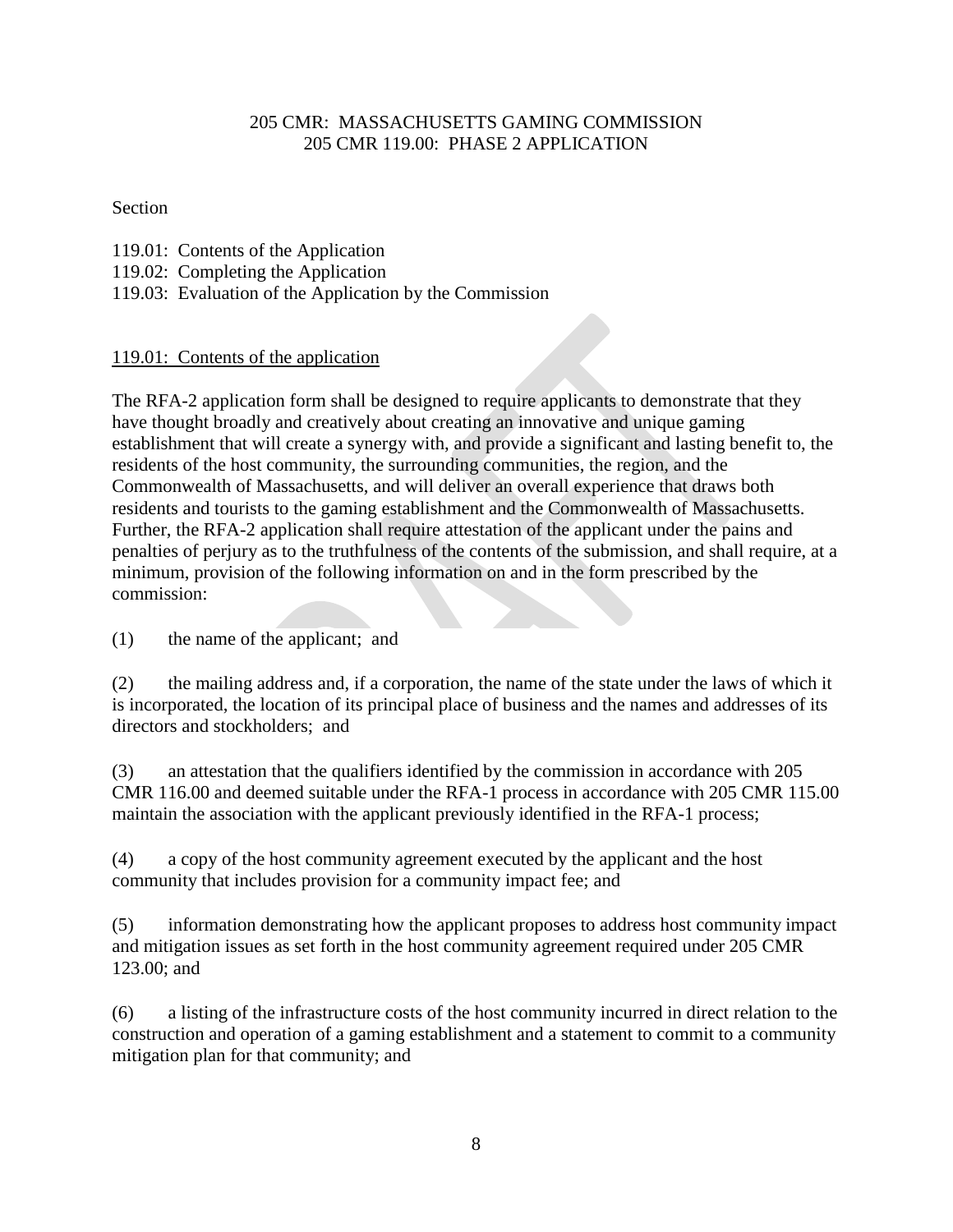(7) a certificate showing that the applicant has received a certified and binding positive vote on a ballot question at an election in the host community in favor of the license; and

(8) a copy of all surrounding community agreements it has executed, if any; and

(9) a list identifying any community it believes to be a surrounding community in accordance with 205 CMR 125.01(1)(a) that it has not executed a surrounding community agreement with, if any; and

(10) information demonstrating how the applicant proposes to address surrounding community impact and mitigation issues as set forth in the surrounding community agreements required under 205 CMR 125.00; and

(11) a listing of the infrastructure costs of the surrounding community incurred in direct relation to the construction and operation of a gaming establishment and a statement committing to a community mitigation plan for those communities; and

(12) a description and documentation of all public outreach efforts it made to local communities; and

(13) a description and any documentation outlining the public support for the application from the host and surrounding communities; and

(14) a description as to how the applicant proposes to promote local businesses in host and surrounding communities, including developing cross-marketing strategies with local restaurants, small businesses, hotels, retail outlets and impacted live entertainment venues; and

(15) a copy of all impacted live entertainment venue agreements it has executed, if any; and

(16) a statement as to whether it has been its past practice to incorporate geographic exclusivity clauses into agreements with its entertainers engaged to perform at its venues and, if so, the nature of such agreements; and

(17) an explanation as to how the applicant proposes to utilize sustainable development principles including, but not limited to:

(i) being certifiable as gold or higher under the appropriate certification category in the Leadership in Environmental and Energy Design program created by the United States Green Building Council;

(ii) meeting or exceeding the stretch energy code requirements contained in Appendix 120AA of the Massachusetts State Building Code (780 CMR) or equivalent commitment to advanced energy efficiency as determined by the secretary of energy and environmental affairs;

(iii) efforts to mitigate vehicle trips;

(iv) efforts to conserve water and manage storm water;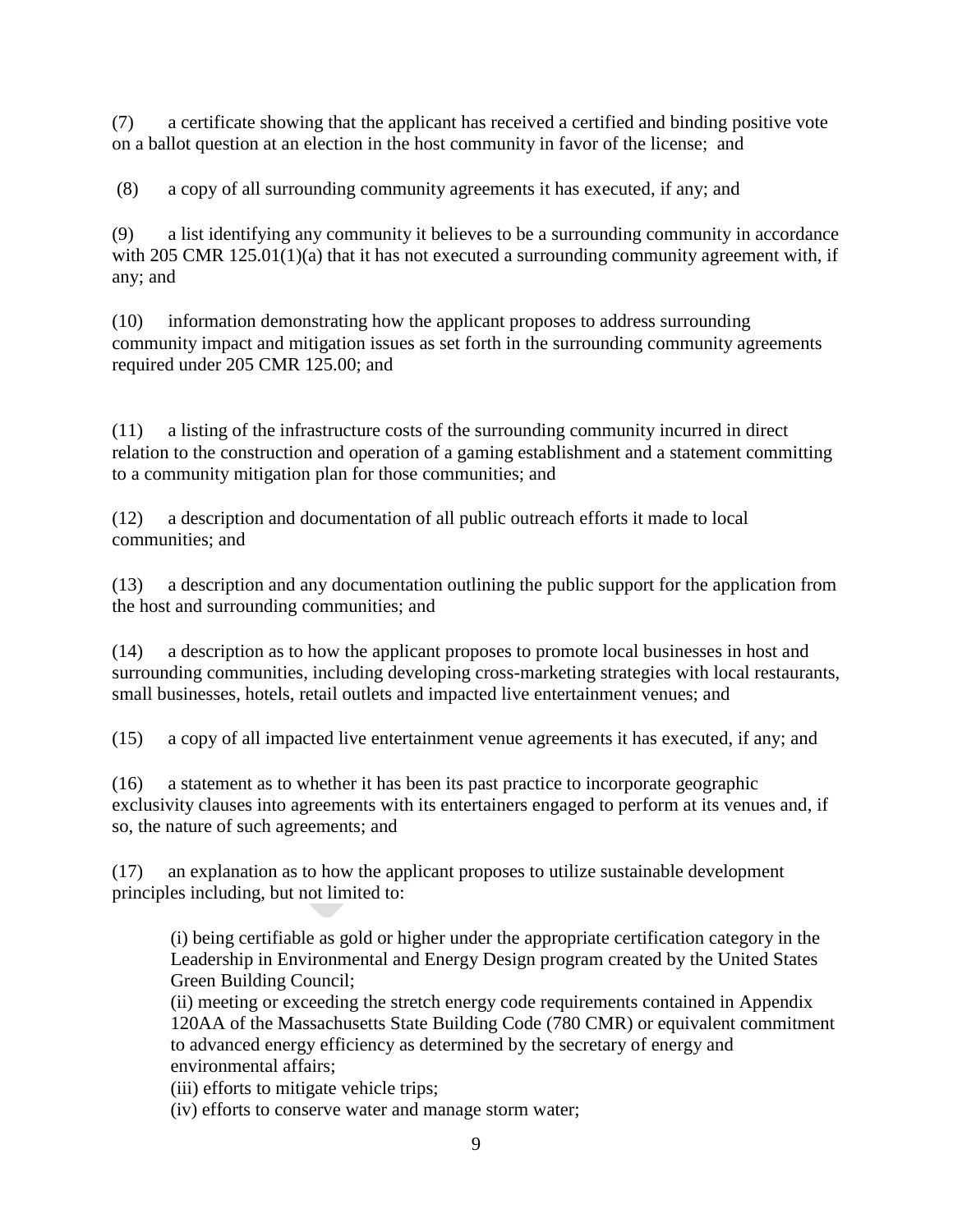(v) demonstrating that electrical and HVAC equipment and appliances will be Energy Star labeled where available;

(vi) procuring or generating on-site at least10 per cent of its annual electricity consumption from renewable sources qualified by the department of energy resources under section 11F of chapter 25A; and

(vii) developing an ongoing plan to submeter and monitor all major sources of energy consumption and undertake regular efforts to maintain and improve energy efficiency of buildings in their systems; and

(18) a calculation of the total capital investment in accordance with 205 CMR 122.00 including an agreement that, in accordance with the design plans submitted with the licensee's application to the commission, it will invest not less than the required capital under 205 CMR 122.00 into the gaming establishment; and

(19) how the applicant proposes to realize the maximum capital investment exclusive of land acquisition and infrastructure improvements; and

(20) an independent audit report of all financial activities and interests including, but not limited to, the disclosure of all contributions, donations, loans or any other financial transactions to or from a gaming entity or operator in the past 5 years; and

(21) clear and convincing evidence of financial stability including, but not limited to, bank references, business and personal income and disbursement schedules, tax returns and other reports filed by government agencies and business and personal accounting check records and ledgers; and

(22) evidence of its ability to pay and a commitment to paying the gaming licensing fee in accordance with 205 CMR 121.00; and

(23) information and documentation to demonstrate that the applicant has sufficient business ability and experience to create the likelihood of establishing and maintaining a successful gaming establishment; and

(24) a full description of the proposed internal controls and security systems for the proposed gaming establishment and any related facilities; and

(25) an agreement that the applicant shall mitigate the potential negative public health consequences associated with gambling and the operation of a gaming establishment, including:

- i. maintaining a smoke-free environment within the gaming establishment under M.G.L. c.270, §22;
- ii. providing complimentary on-site space for an independent substance abuse and mental health counseling service to be selected by the commission;
- iii. prominently displaying information on the signs of problem gambling and how to access assistance;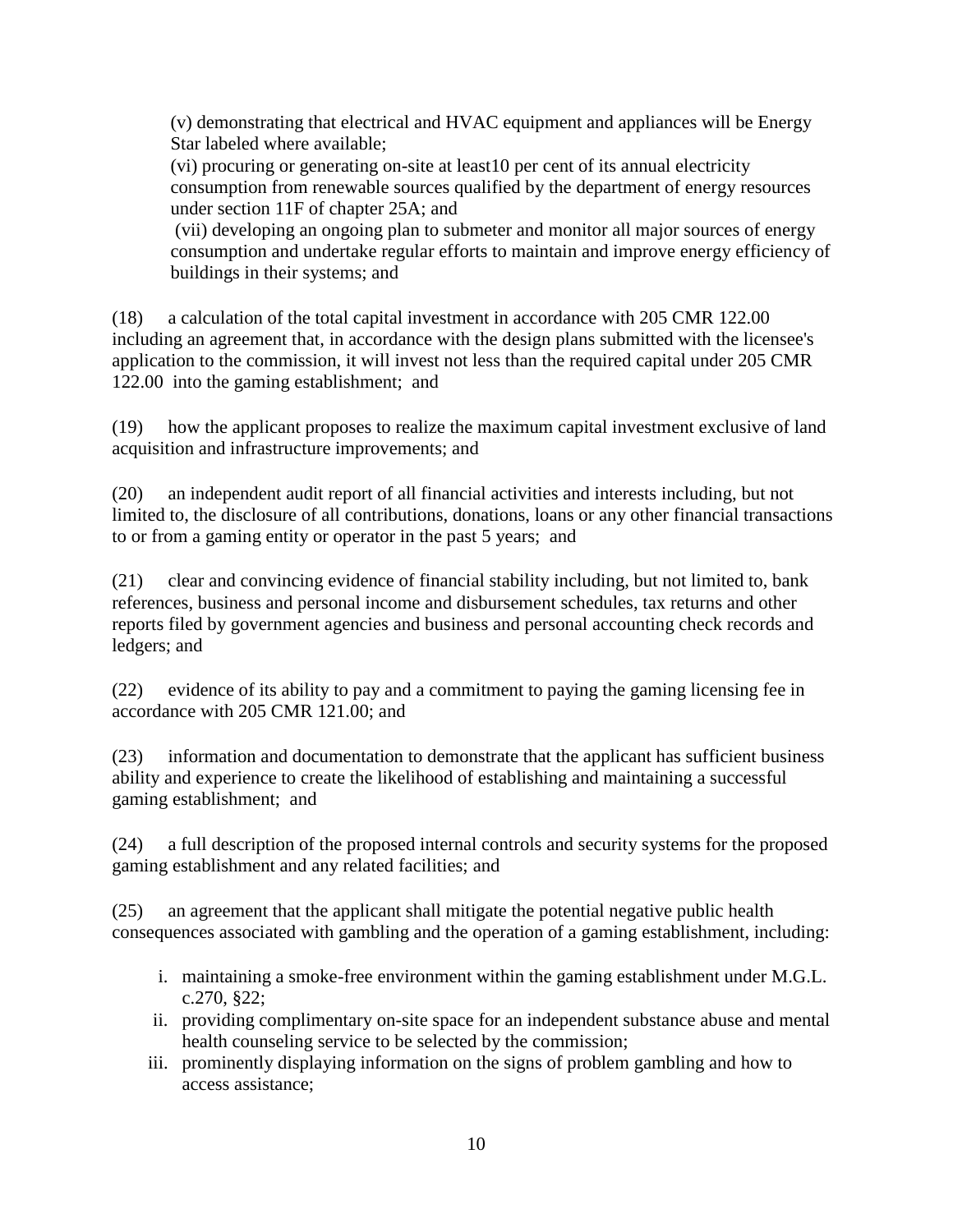- iv. describing a process for individuals to exclude their names and contact information from a gaming licensee's database or any other list held by the gaming licensee for use in marketing or promotional communications; and
- v. instituting other public health strategies as determined by the commission; and

(26) how the applicant proposes to take measures to address problem gambling including, but not limited to, training of gaming employees to identify patrons exhibiting problems with gambling and prevention programs targeted toward vulnerable populations; and how the applicant proposes to cooperate and support the commission in the development of an annual research agenda as provided in M.G.L. c.23K, §71; and

(27) the designs for the proposed gaming establishment, including the names and addresses of the architects, engineers and designers, and a timeline of construction that includes detailed stages of construction for the gaming establishment, non-gaming structures and racecourse, where applicable; and

(28) the number of construction hours estimated to complete the work; and

(29) how the applicant proposes to build a gaming establishment of high caliber with a variety of quality amenities to be included as part of the gaming establishment and operated in partnership with local hotels and dining, retail and entertainment facilities so that patrons experience the diversified regional tourism industry; and

(30) the number and a description of the hotels and rooms, restaurants and other ancillary entertainment services and amenities to be located at the proposed gaming establishment and how they measure in quality to other area hotels and amenities; and

(31) the number of employees to be employed at the proposed gaming establishment, including detailed information on the pay rate and benefits for employees; and

(32) how the applicant proposes to ensure that it provides a high number of quality jobs in the gaming establishment; and

(33) whether the applicant has prepared, and how the applicant proposes to implement a workforce development plan that: (i) incorporates an affirmative action program of equal opportunity by which the applicant guarantees to provide equal employment opportunities to all employees qualified for licensure in all employment categories, including persons with disabilities; (ii) utilizes the existing labor force in the commonwealth; (iii) estimates the number of construction jobs a gaming establishment will generate and provides for equal employment opportunities and which includes specific goals for the utilization of minorities, women and veterans on those construction jobs; (iv) identifies workforce training programs offered by the gaming establishment; (v) identifies the methods for accessing employment at the gaming establishment; and (vi) addresses workplace safety issues for employees; and

(34) whether the applicant proposes to establish, fund and maintain human resource hiring and training practices that promote the development of a skilled and diverse workforce and access to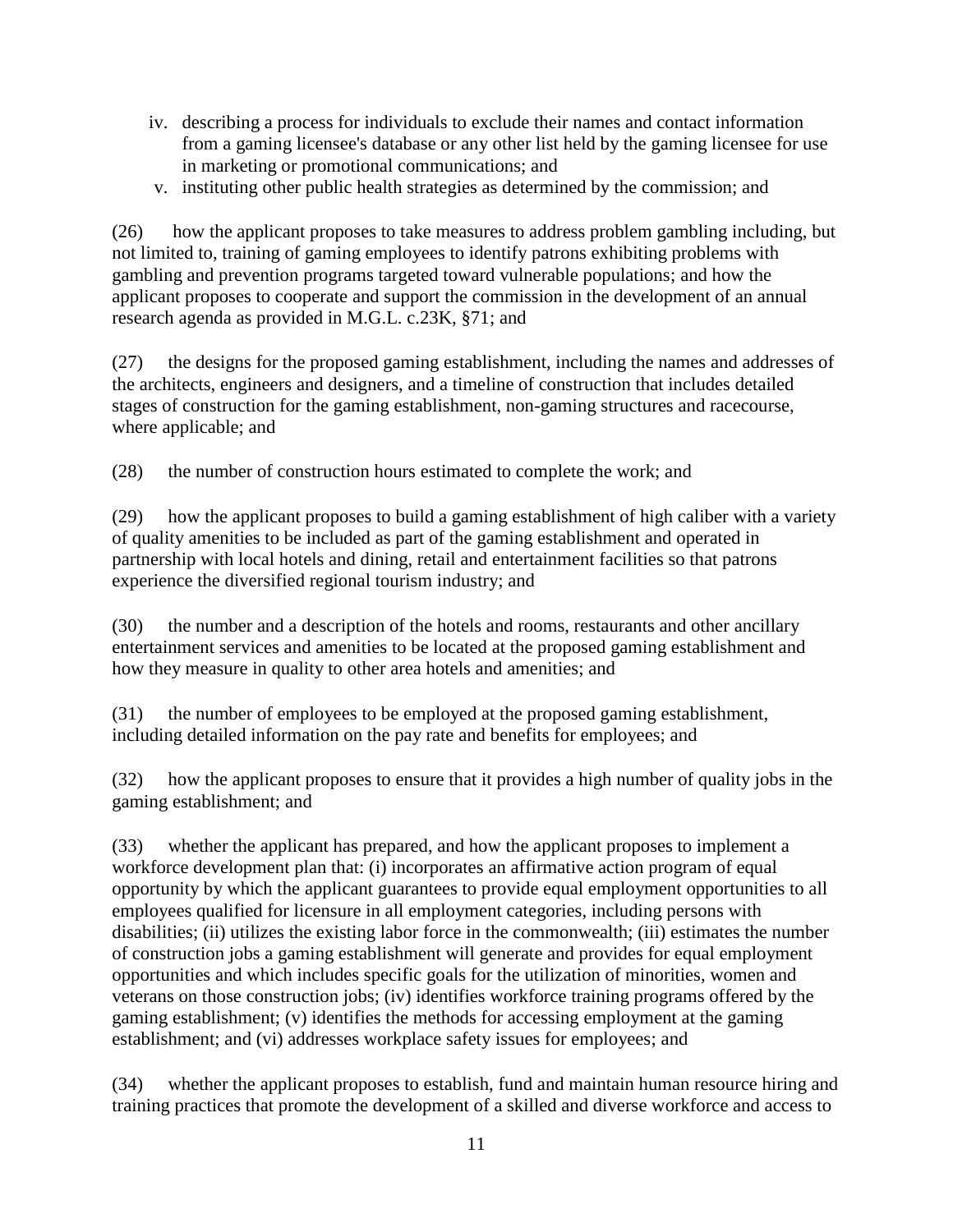promotion opportunities through a workforce training program that: (i) establishes transparent career paths with measurable criteria within the gaming establishment that lead to increased responsibility and higher pay grades that are designed to allow employees to pursue career advancement and promotion; (ii) provides employee access to additional resources, such as tuition reimbursement or stipend policies, to enable employees to acquire the education or job training needed to advance career paths based on increased responsibility and pay grades; and (iii) establishes an on-site child day-care program; and

(35) whether the applicant has a contract with organized labor, including hospitality services, and has the support of organized labor for its application, which specifies: (i) the number of employees to be employed at the gaming establishment, including detailed information on the pay rate and benefits for employees and contractors; (ii) the total amount of investment by the applicant in the gaming establishment and all infrastructure improvements related to the project; (iii) completed studies and reports as required by the commission, which shall include, but need not be limited to, an economic benefit study, both for the commonwealth and the region; and (iv) whether the applicant has included detailed plans for assuring labor harmony during all phases of the construction, reconstruction, renovation, development and operation of the gaming establishment;

(36) completed studies and reports as required by the commission, which shall include, but not be limited to, an examination of the proposed gaming establishment's: (i) economic benefits to the region and the commonwealth; (ii) local and regional social, environmental, traffic and infrastructure impacts; (iii) impact on the local and regional economy, including the impact on cultural institutions and on small businesses in the host community and surrounding communities; (iv) cost to the host community and surrounding communities and the commonwealth for the proposed gaming establishment to be located at the proposed location; and (v) the estimated municipal and state tax revenue to be generated by the gaming establishment; and

(37) the names of proposed vendors of gaming equipment; and

(38) whether the applicant proposes to contract with local business owners for the provision of goods and services to the gaming establishment, including developing plans designed to assist businesses in the commonwealth in identifying the needs for goods and services to the establishment; and

(39) whether the applicant intends to purchase domestically manufactured slot machines for installation in the gaming establishment; and

(40) the location of the proposed gaming establishment, which shall include the address, maps, book and page numbers from the appropriate registry of deeds, assessed value of the land at the time of application and ownership interests over the past 20 years, including all interests, options, agreements in property and demographic, geographic and environmental information and any other information requested by the commission; and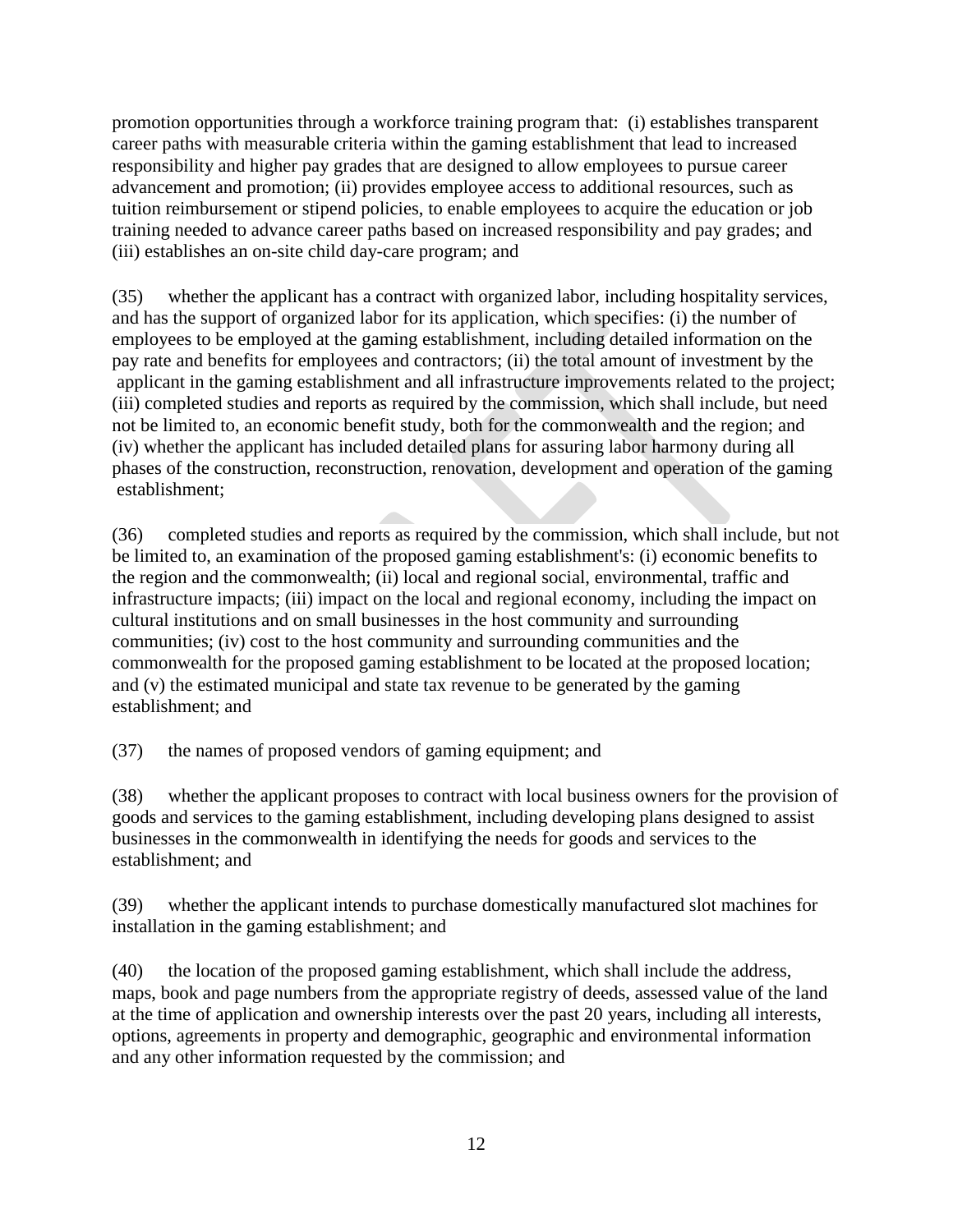(41) if it does not presently possess an ownership interest in the location, an agreement, and description of its plan as to how it intends to own or acquire, within 60 days after a license has been awarded, the land where the gaming establishment is proposed to be constructed; provided, however, that ownership of the land shall include a tenancy for a term of years under a lease that extends not less than 60 years beyond the term of the gaming license issued under this chapter; and

(42) whether the applicant purchased or intends to purchase publicly-owned land for the proposed gaming establishment; and

(43) a market analysis detailing the benefits of the site location of the gaming establishment and the estimated recapture rate of gaming-related spending by residents travelling to out-of-state gaming establishments; and

(44) the type and number of games to be conducted at the proposed gaming establishment and the specific location of the games in the proposed gaming establishment; and

(45) a projection as to the number of slot machines it will seek approval for use at the gaming establishment should it be awarded a gaming license; and

(46) a projection as to the number of gaming positions it anticipates at the gaming establishment should it be awarded a gaming license; and

(47) how the applicant proposes to maximize revenues received by the Commonwealth of Massachusetts; and

(48) whether the applicant's proposed gaming establishment is part of a regional or local economic plan; and

(49) how issuance of the license to the applicant will offer the highest and best value to create a secure and robust gaming market in the region and the Commonwealth of Massachusetts; and

(50) A signed agreement to be a licensed state lottery sales agent under M.G.L. c.10 to sell or operate the lottery, multi-jurisdictional and keno games including an agreement that, it would agree to a condition of the issuance of a license to operate a gaming establishment, that it will not create, promote, operate or sell games that are similar to or in direct competition, as determined by the Massachusetts Gaming Commission, with games offered by the state lottery commission, including the lottery instant games or its lotto style games such as keno or its multi-jurisdictional games; and

(51) A written plan demonstrating the manner in which the lottery and keno games shall be made readily accessible to the guests of the gaming establishment; and

(52) Information demonstrating how the applicant proposes to protect the lottery from and mitigate any adverse impacts due to expanded gaming including, but not limited to, developing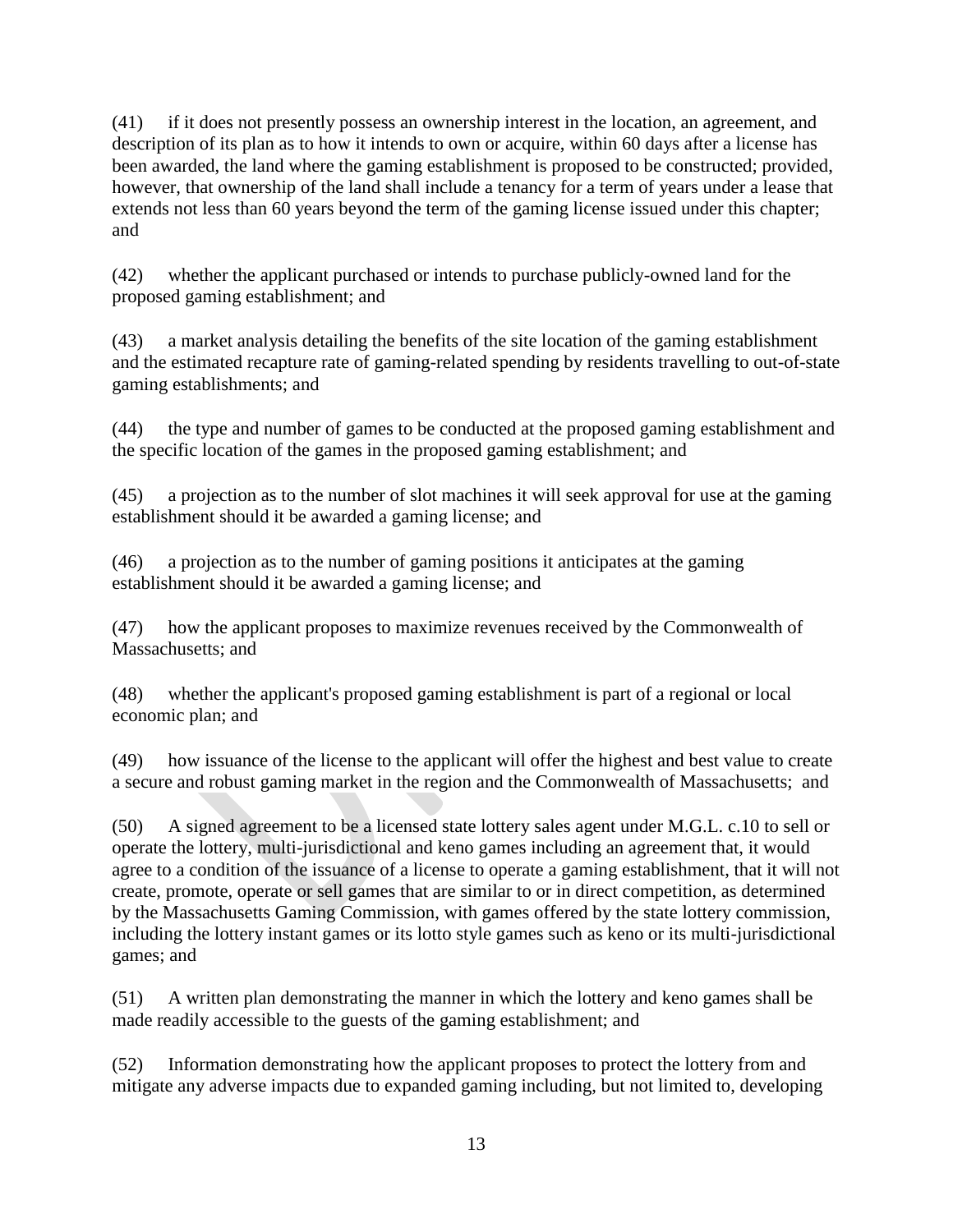cross-marketing strategies with the lottery and increasing ticket sales to out-of-state residents; and

(53) a copy of, an agreement to abide by, and an explanation as to how it proposes to implement a marketing program by which the applicant identifies specific goals, expressed as an overall program goal applicable to the total dollar amount of contracts, for utilization of: (i) minority business enterprises, women business enterprises and veteran business enterprises to participate as contractors in the design of the gaming establishment; (ii) minority business enterprises, women business enterprises and veteran business enterprises to participate as contractors in the construction of the gaming establishment; and 0(iii) minority business enterprises, women business enterprises and veteran business enterprises to participate as vendors in the provision of goods and services procured by the gaming establishment and any businesses operated as part of the gaming establishment; and

(54) a copy of, an agreement to abide by, and an explanation as to how it proposes to implement an affirmative action program of equal opportunity whereby the applicant establishes specific goals for the utilization of minorities, women and veterans on construction jobs; provided, however, that such goals shall be equal to or greater than the goals contained in the executive office for administration and finance Administration Bulletin Number 14; and

(55) identification of all disclosures required in accordance with 205 CMR 108.00: *Community and Political Contributions*.

(56) any additional information that, after release of the RFA-2 application the commission determines would be useful in conducting its evaluation of the RFA-2 applications. Provided, however, that additional information may be requested from the applicant by the commission upon reasonably notice at any time after the submission of the RFA-2 application in accordance with 205 CMR 112.00.

# 119.02: Completing the Application

Two hard copies and one electronic copy on a compact disc or flash drive of the application and all attachments shall be submitted to the Commission by mail or in hand by the filing deadline. Applications must be neatly prepared and organized and marked in the manner specified on the application form to ensure uniformity of the submissions. To the extent that an applicant identified in the RFA-2 application is a newly formed entity, any information required to be provided in accordance with 205 CMR 119.01 relative to past performance shall, at a minimum, be provided in relation to the primary controlling and/or operating entity of the proposed gaming establishment and/or its significant business units.

## 119.03: Evaluation of the Application by the Commission

(1) Once a submitted RFA-2 application is deemed administratively complete, the commission shall commence a substantive evaluation of its contents. The commission may utilize any technical assistance it deems necessary to aid in its review.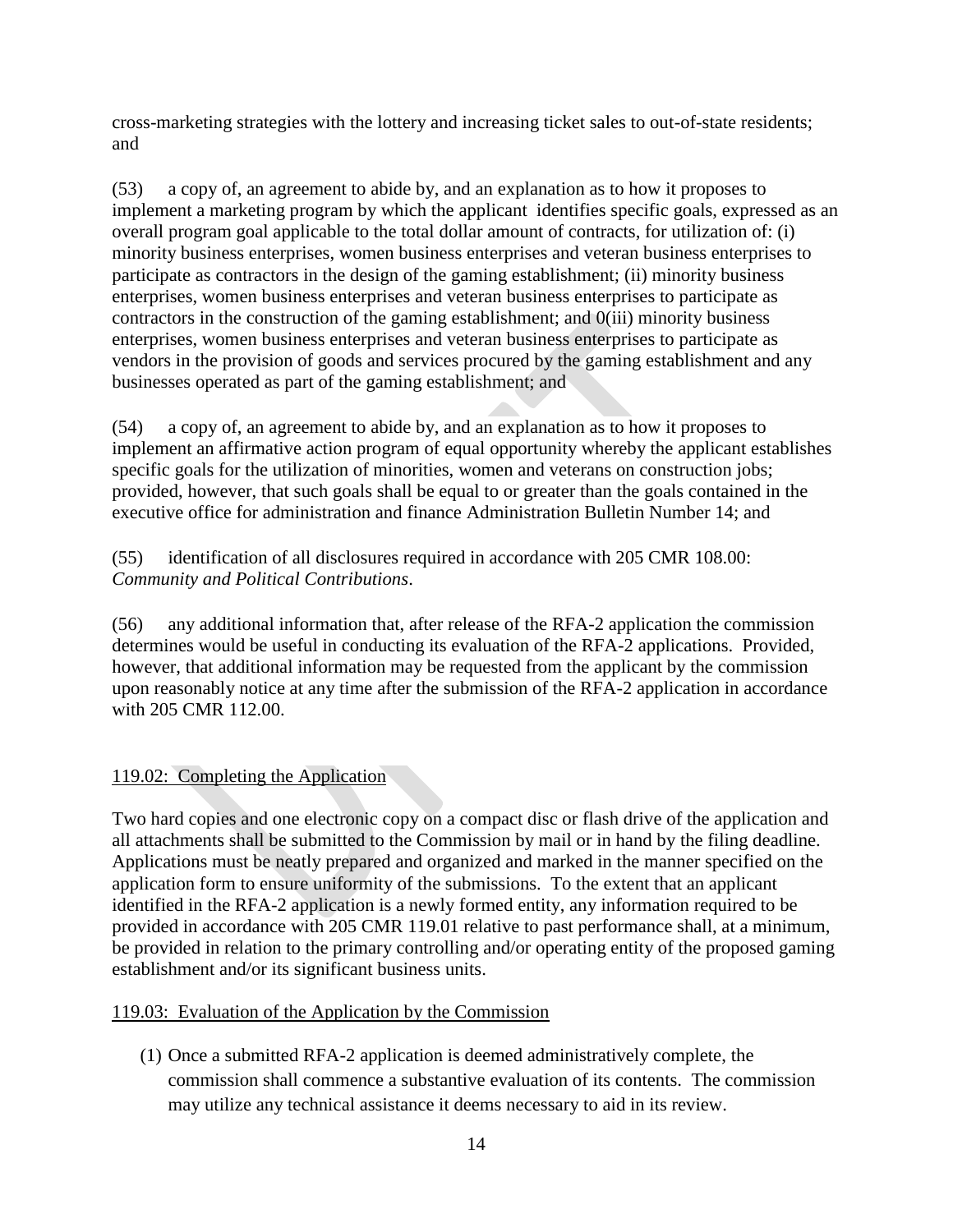- (2) In determining which applicant will be awarded a Category 1 gaming license in accordance with M.G.L. c.23K, §19, and a Category 2 gaming license in accordance with M.G.L. c.23K, §20, the commission will evaluate the RFA-2 application to determine how the applicant proposes to advance the objectives specified in M.G.L. c.23K, §18. In no particular order and without assigning any particular weights, the commission will evaluate the applicant"s response on how it addresses the following categories of information:
	- (a) Financial criteria including:
		- (1) Financial and capital structure
		- (2) Maximization of revenues to the Commonwealth
		- (3) Realization of maximum capital investment exclusive of land and infrastructure
		- (4) Ability to offer the highest and best value to create a secure and robust gaming market
	- (b) Economic Development criteria including:
		- (1) Job creation
		- (2) Supporting external business and job growth
		- (3) Regional tourism and economic impact
	- (c) Building and Site Design criteria including:
		- (1) Compliance with 780 CMR (State Building Code), 521 CMR (Architectural Access regulations), local ordinances and by-laws, including M.G.L. c.30, §§61-62H
		- (2) Demonstration of creativity in design and overall concept excellence
		- (3) Proposal to build a gaming establishment of high caliber a with quality amenities in partnership with local facilities
		- (4) Compatibility with surroundings
		- (5) Utilization of sustainable development principles in the construction and during the life cycle of the facility
		- (6) Security measures
		- (7) Alternative uses for buildings in the complex
	- (d) Mitigation criteria including:
		- (1) Agreement to be a lottery agent and not run competing games
		- (2) Demonstration of plan for mitigation of lottery impact and compulsive gambling problems, community development, and host and surrounding community impact and mitigation issues as set forth in memoranda of understanding
		- (3) Identification of the infrastructure costs of the host and surrounding community from the construction and operation of the gaming establishment and commitment to a mitigation plan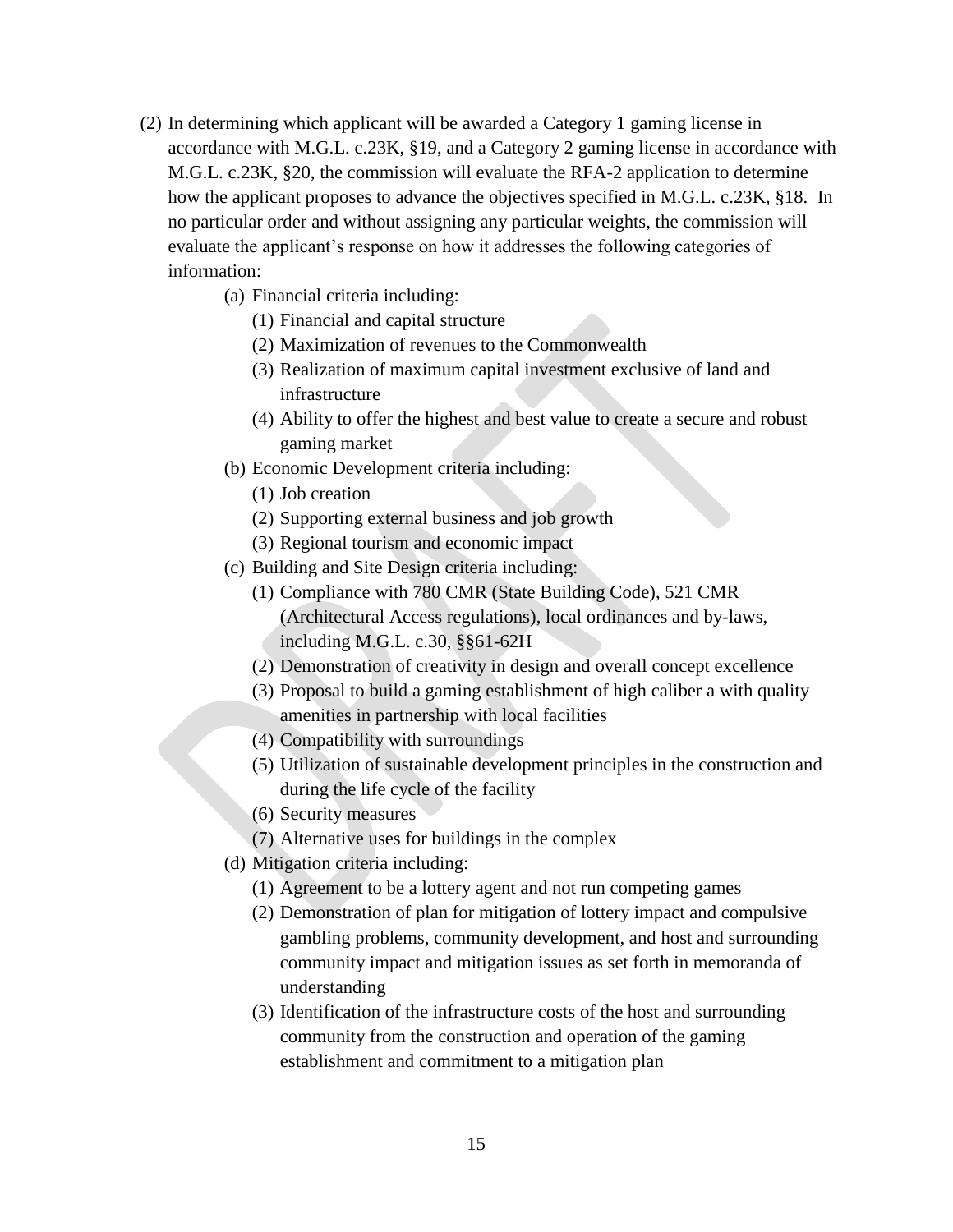- (4) Providing a signed host community agreement with a favorable community vote
- (5) Providing surrounding community agreements
- (6) Providing impacted live entertainment venue agreements
- (7) Payment of agreed upon community impact fees
- (8) Traffic mitigation
- (e) Enhancements and overall uniqueness of the project.
- (3) In addition to 205 CMR 119.03(2), in awarding a Category 1 gaming license the commission shall take into consideration the physical distance between the location of Category 1 gaming establishments as they relate to each other and how they maximize benefits to the commonwealth; provided, however, that in determining which gaming applicant shall receive a gaming license in each region, the commission shall also consider the support or opposition to each gaming applicant from the public in the host and surrounding communities as demonstrated by public comment provided by the gaming applicant or directly to the commission pursuant to M.G.L. c.23K, §15 and through oral and written testimony received during the public hearing conducted pursuant to M.G.L. c.23K, §17.

## REGULATORY AUTHORITY

205 CMR 119.00: M.G.L. c. 23K, §§4(12); 4(28), 4(37); 5; 9; 15; 18; 19; and 20.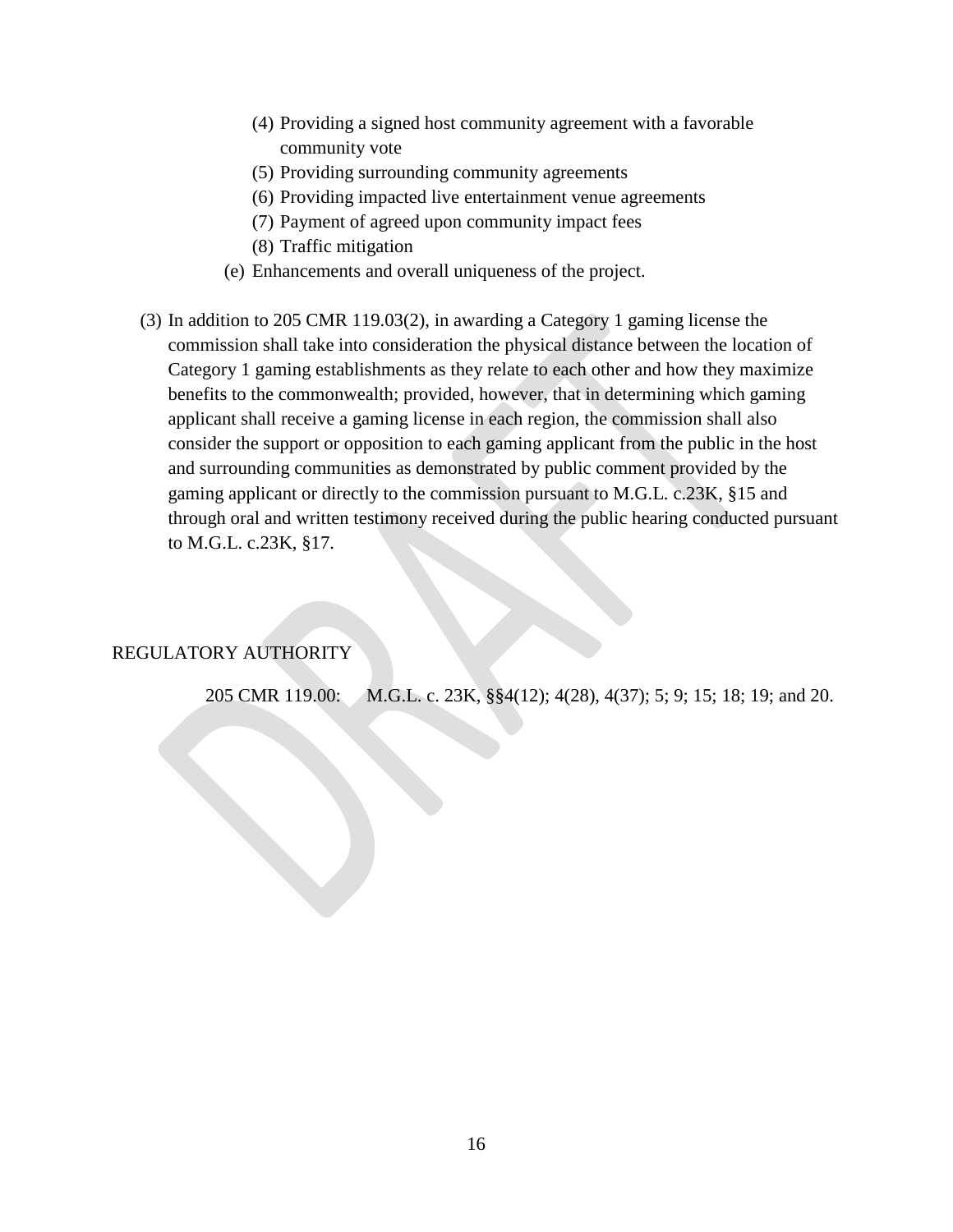### 205 CMR: MASSACHUSETTS GAMING COMMISSION 205 CMR 120.00: PERMITTING REQUIREMENTS

#### Section

- 120.01: Permitting Requirements
- 120.02: Conditions of Licensure

### 120.01: Permitting Requirements

- (1) An RFA-2 application for a category 1 or category 2 license shall include, in addition to those items required by 205 CMR 119.00, the following:
	- (a) A chart identifying all federal, state, and local permits and approvals required, or potentially required, for the construction and operation of the applicant"s proposed category 1 or category 2 gaming establishment that includes:
		- 1. the date on which the applicant submitted, or anticipates that it will submit, its application for each permit or approval;
		- 2. the maximum time period set by statute, regulation, and/or by-law or ordinance that the authority having jurisdiction has to render a decision on an application, if any;
		- 3. the expiration date or maximum effective time period for each permit or approval, if any, set by statute, regulation, and/or by-law or ordinance; and
		- 4. a citation to the statute, regulations, and/or by-law or ordinance governing the issuance of each permit or approval.

The applicant shall attach to the chart, and shall index in accordance with the chart, a complete copy of: (i) any completed application for each permit or approval that was submitted by the applicant to the authority having jurisdiction, including a copy of any exhibits and attachments; (ii) any written comments received by the applicant from a host community, surrounding community or prospective surrounding community, impacted live entertainment venue or prospective impacted live entertainment venue, and/or the permitting agency regarding the applicant"s request for the permit or approval; and (iii) any permit, approval or decision issued by the authority having jurisdiction.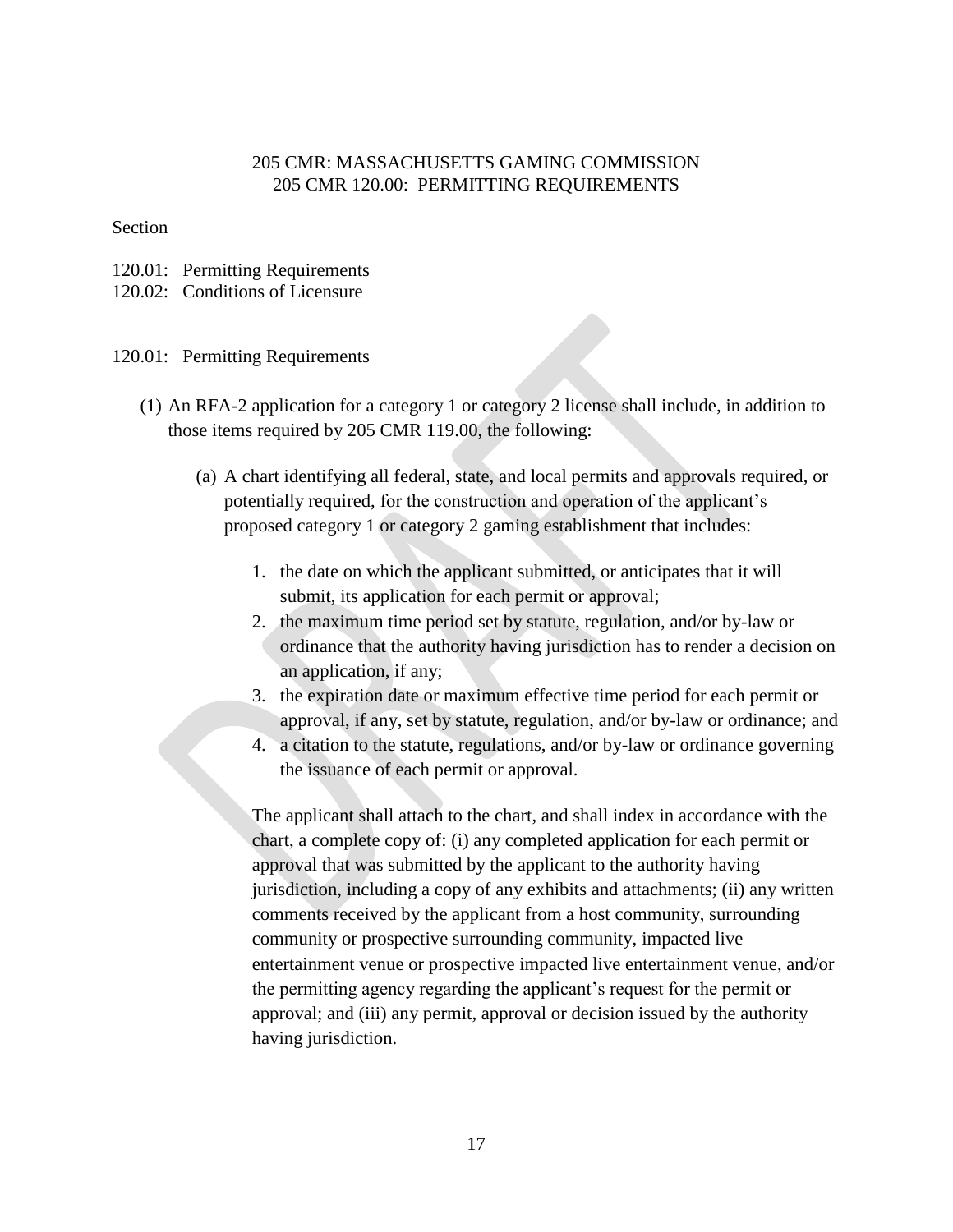- (b) A copy of the applicant"s environmental notification form (ENF) along with proof of the applicant"s submission of the ENF in compliance with G.L. c. 30, §62A and 301 CMR 11.00 in connection with the applicant"s proposed category 1 or category 2 gaming establishment;
- (c) A copy of the certificate from the secretary of EOEEA after the conclusion of the comment period on the filing of the ENF pursuant to 301 CMR 11.06(7) and a copy of all written comments submitted to the MEPA unit during its review of such ENF.
- (d) A copy, if any, of the draft, final, supplemental, or single environmental impact report (EIR), Notice of Project Change, or a request for an Advisory Opinion submitted by the applicant pursuant to G.L. c. 30, §§61-62H and 301 CMR 11.00 in connection with the applicant"s proposed category 1 or category 2 gaming establishment;
- (e) A copy, if any, of the certificate from the secretary of EOEEA after the conclusion of the comment period on the filing of any such draft, final, supplemental, or single EIR, Notice(s) of Project Change, and in the case of an Advisory Opinion, the decision of either the Secretary or the MEPA Director pursuant to G.L. c. 30, §§61-62H and 301 CMR 11.00, and a copy of all written comments submitted to the MEPA unit during its review of such filing;
- (f) A copy of any notice or draft, final, or supplemental environmental assessment, finding of no significant impact, or environmental impact statement prepared by any federal agency in accordance with 42 U.S.C. §4321 in connection with the applicant"s proposed category 1 or category 2 gaming establishment;
- (g) A statement from each host community"s zoning officer, town counsel or city solicitor that the proposed category 1 or category 2 gaming establishment is either:
	- 1. Permitted at its proposed location as of right pursuant to the host community"s zoning ordinances or bylaws; or
	- 2. Permitted at its proposed location pursuant to all of the host community"s zoning ordinances or bylaws subject only to the applicant's obtaining some or all of the permits and approvals identified in the application pursuant to 205 CMR 120.01(1)(a);
- (h) Any appeal, whether to a municipal or state entity or for judicial review, filed with respect to any permit or approval listed in 205 CMR 120.01(1) along with a current copy of the docket sheet on such appeal and each decision on any appeal; and
- (i) Any other information requested from the applicant by the commission regarding federal, state, or local permits or approvals.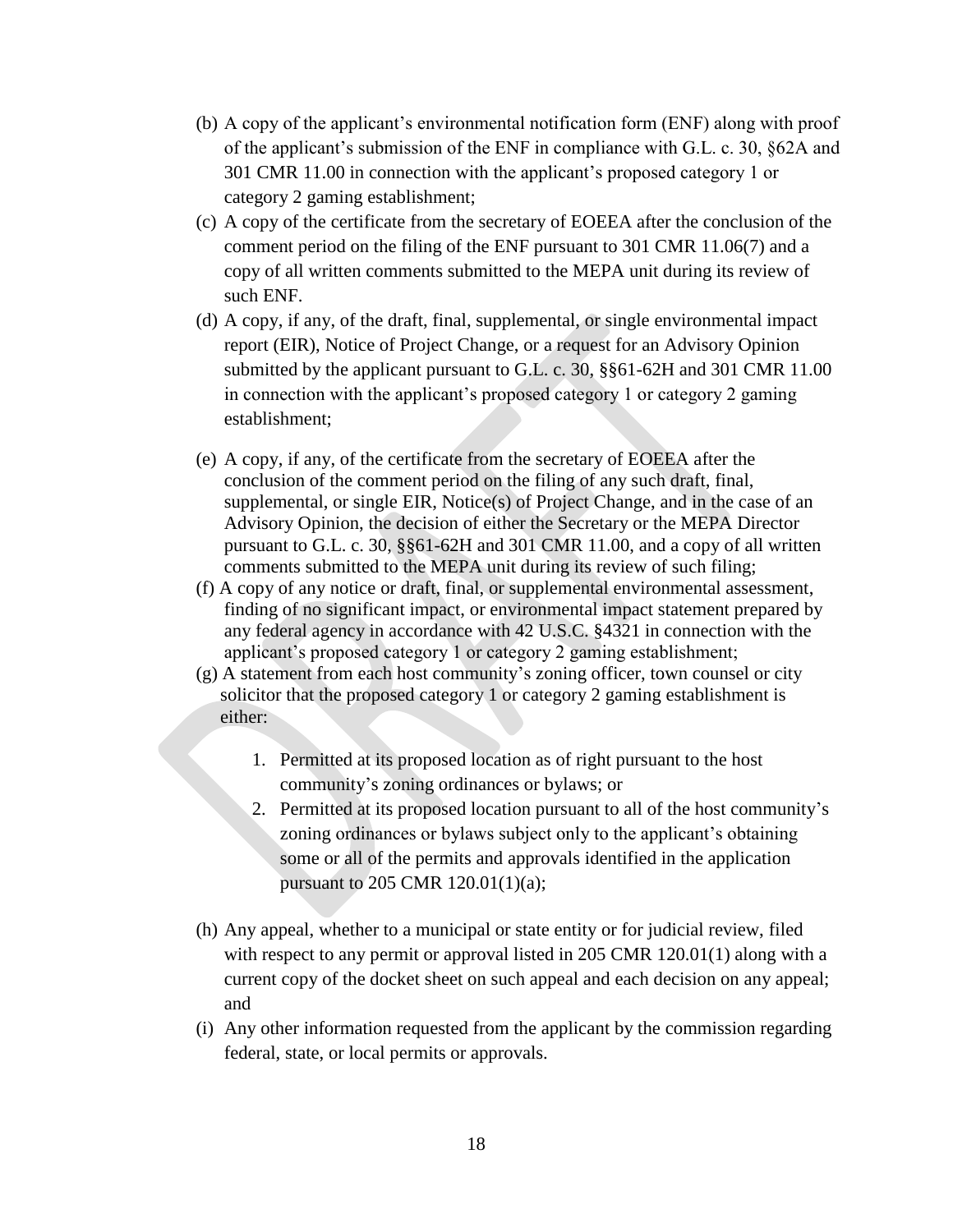(2) As long as the RFA-2 application for a category 1 or category 2 license is pending before the commission, and in the event that a conditional or final category 1 or category 2 license is issued, the applicant shall have a continuing duty to timely provide to the commission an updated permits chart and all documents and information listed in 205 CMR 120.01(1), as well as any updates relative to the MEPA process, such that the commission is continuously apprised of all material developments with respect to all permits and approvals required for the gaming establishment.

#### 120.02: Conditions of Licensure

- (1) In addition to any conditions imposed in accordance with 205 CMR 119.00, all category 1 and category 2 gaming licenses shall be issued subject to the following conditions unless documentation demonstrating that a particular requirement has been satisfied has been provided as part of the RFA-2 process:
	- (a) There shall be a determination by the secretary of EOEEA that:
		- 1. No EIR is required; or
		- 2. A single, final or supplemental EIR is adequate.

Following the determination that the EIR is adequate pursuant to G.L. c. 30, §§61-62H, and 301 CMR 11.00, and after 60 days have elapsed following publication of notice of the availability of the single, final, or supplemental EIR in the *Environmental Monitor* in accordance with 301 CMR 11.12(4)(a) and 11.15(2), the Commission shall reconsider the conditional license and shall either affirm, limit, condition, restrict, revoke, suspend or modify the conditional license in the discretion of the commission.

- (b) The commission shall issue findings in accordance with G.L. c. 30, §61 and 301 CMR 11.12. Notwithstanding any provision in 205 CMR 120.00 to the contrary, the commission may impose any condition necessary to comply with G.L. c. 30, §§61-62H in its findings pursuant to G.L. c. 30, §61 and 301 CMR 11.12(5).
- (c) The applicant shall submit to the commission documentation demonstrating that it has obtained all federal, state, and local permits or approvals necessary for the construction and operation of the proposed category 1 or category 2 gaming establishment (except those required from the commission), and that either:
	- 1. the conditions imposed by those permits or approvals will not cause significant and material adverse impacts on a host or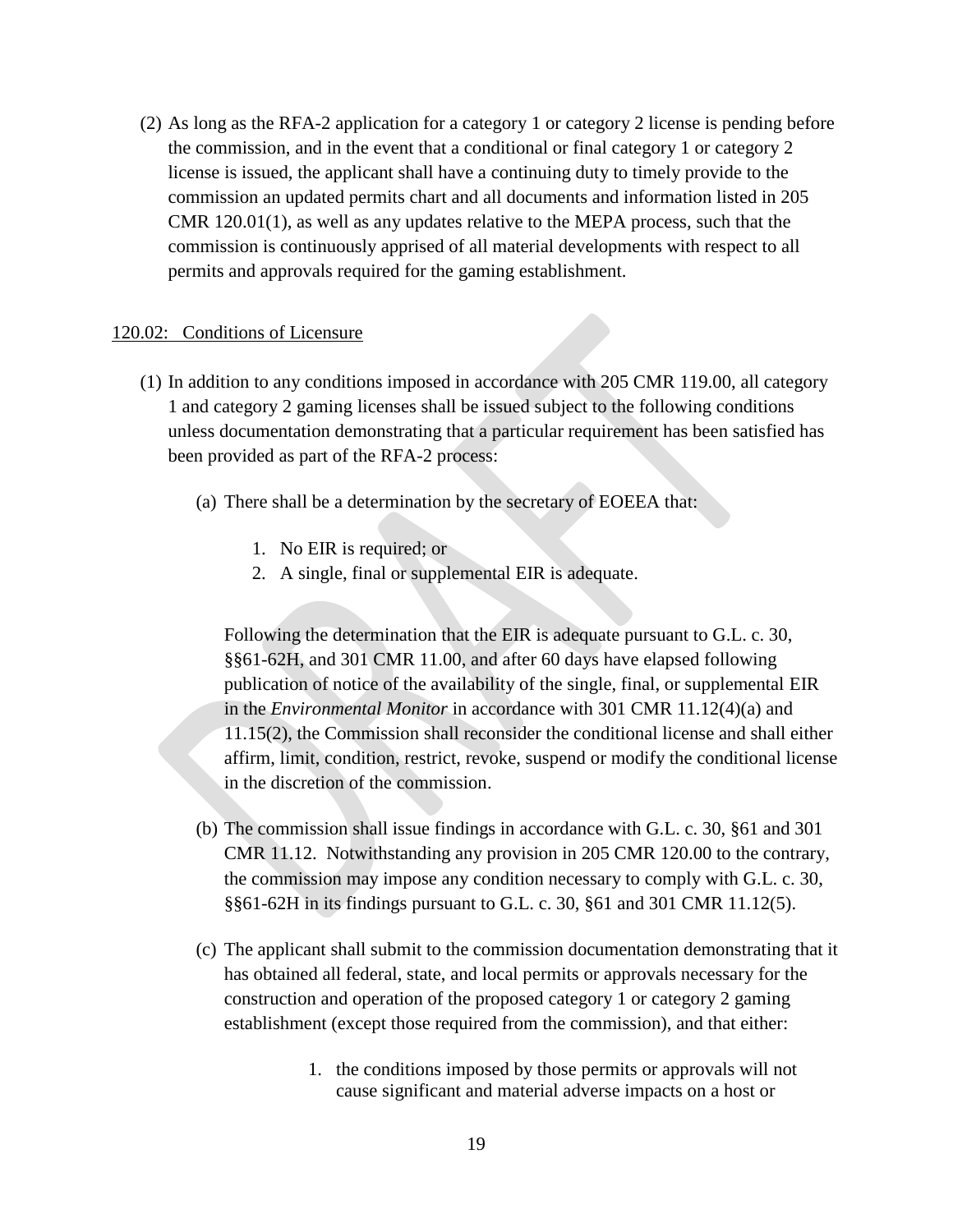surrounding community, or impacted live entertainment venue, that have not been addressed in a host or surrounding community agreement or impacted live entertainment venue agreement; or

- 2. any conditions of federal, state, or local permits or approvals expected to cause significant and material adverse impacts on a host or surrounding community or impacted live entertainment venue that have not been addressed in a host or surrounding community agreement or impacted live entertainment venue agreement have been adequately addressed pursuant to 205 CMR 127.00.
- (2) In the event the commission finds that the applicant cannot satisfy, the conditions in 205 CMR 120.02(1), the commission may, pursuant to G.L. c. 23K, §4(15), deny, limit, condition, restrict, revoke or suspend the conditional or final category 1 or category 2 license. In the event that the commission revokes the conditional license or denies or revokes the final license, the commission will reopen the RFA-2 process in accordance with 205 CMR 118.00.

### REGULATORY AUTHORITY 205 CMR 120: M.G.L. c.23K, §§1, 4(15), 4(37), 5, 13, 15(12), 17, 18(14).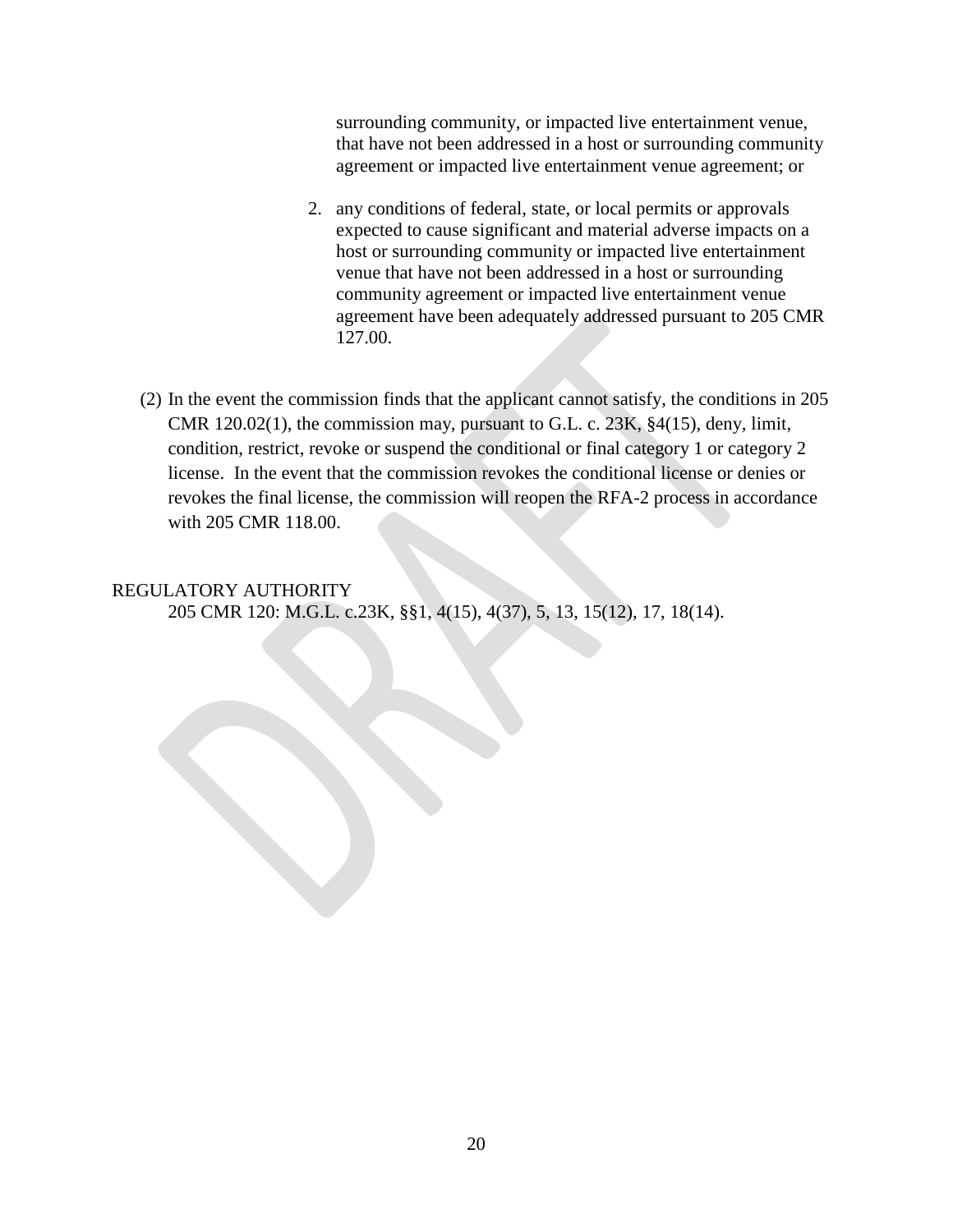## 205 CMR: MASSACHUSETTS GAMING COMMISSION 205 CMR 121.00: LICENSING FEE

Section

121.01: Licensing Fee 121.02: Payment of the Fee

### 121.01: Licensing Fee

(1) Within 30 days after the award of category 1 license by the commission, the licensee shall pay a non-refundable license fee of \$85,000,000 to the Commission.

(2) Within 30 days after the award of a category 2 license by the commission, the licensee shall pay a non-refundable license fee of \$25,000,000 to the commission.

(3) Within 30 days after the award of a category 1 or category 2 license by the commission, the licensee shall remit:

- a. a license fee, as provided by M.G.L. c.23K, §56(a), of \$600 for each slot machine approved by the commission for use by a gaming licensee at a gaming establishment; and
- b. a license fee, as provided by M.G.L. c.23K, §56(c), to be determined by the commission upon issuance of the license, to cover costs of the commission necessary to maintain control over gaming establishments, in proportion to the number of gaming positions projected for the gaming establishment; provided, however, that such assessment may be adjusted by the commission at any time after payment is made where required to reflect a licensee's actual share, and accordingly, the license may be required to remit additional funds or a credit may be issued towards the payment the following year; and
- c. a license fee, as provided by M.G.L. c.23K, §56(e), to be determined by the commission upon issuance of the license, reflecting the applicant's share of \$5,000,000 to be deposited into the Public Health Trust Fund in proportion to the number of gaming positions projected for the gaming establishment; provided, however, that such assessment may be adjusted by the commission at any time after payment is made where required to reflect a licensee"s actual share, and accordingly, the license may be required to remit additional funds or a credit may be issued towards the payment the following year.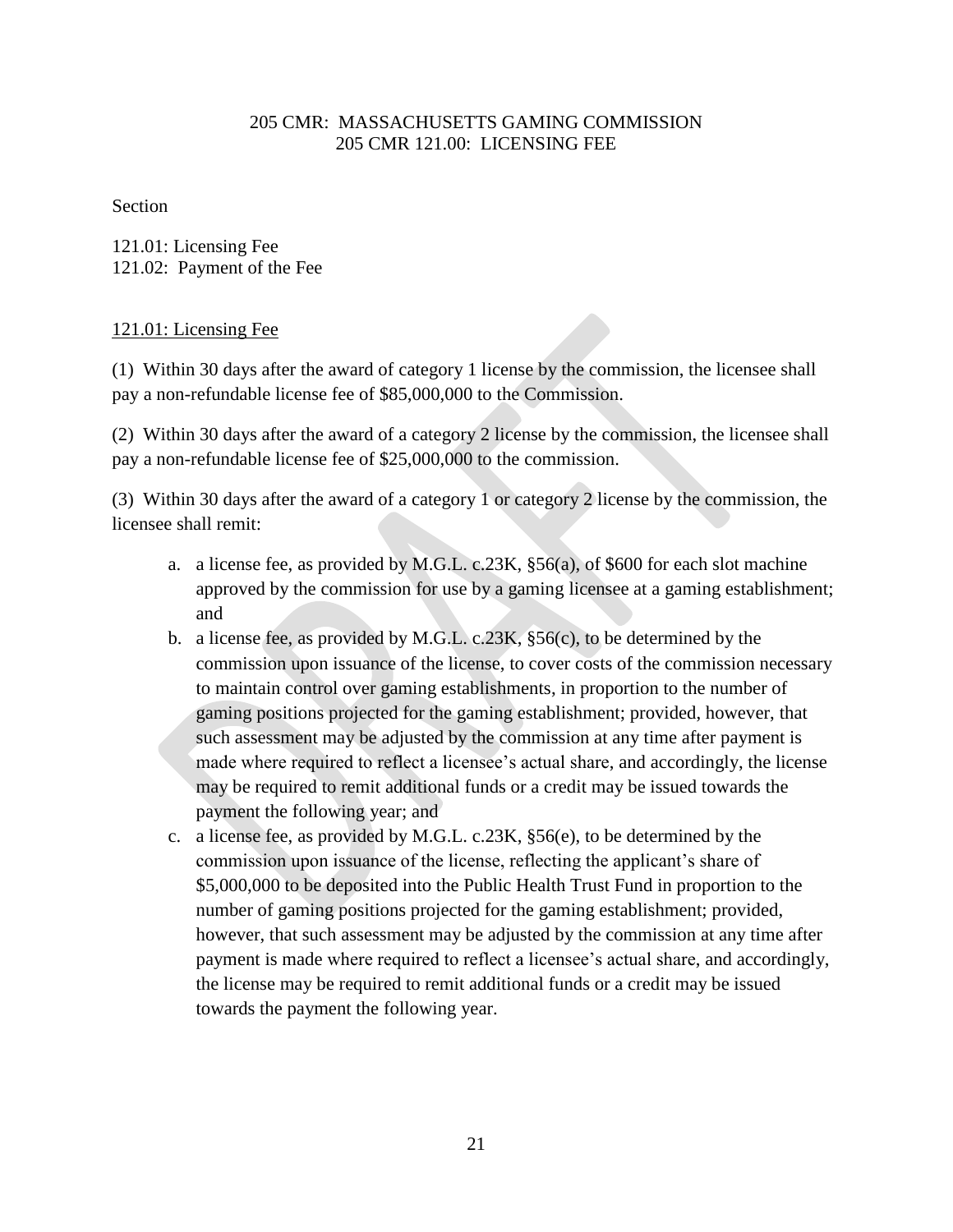## 121.02: Payment of the fee

(1) All fees shall be submitted in the form of a certified check or secure electronic funds transfer payable to the "Massachusetts Gaming Commission."

(2) In the event that a licensee fails to pay the fee as provided in 205 CMR 121.01, the commission may take any remedial action it deems necessary up to and including revocation of the gaming license.

REGULATORY AUTHORITY 205 CMR 121: M.G.L. c.23K, §§4(26); 4(37); 5; 10(d); 11(b); and 56.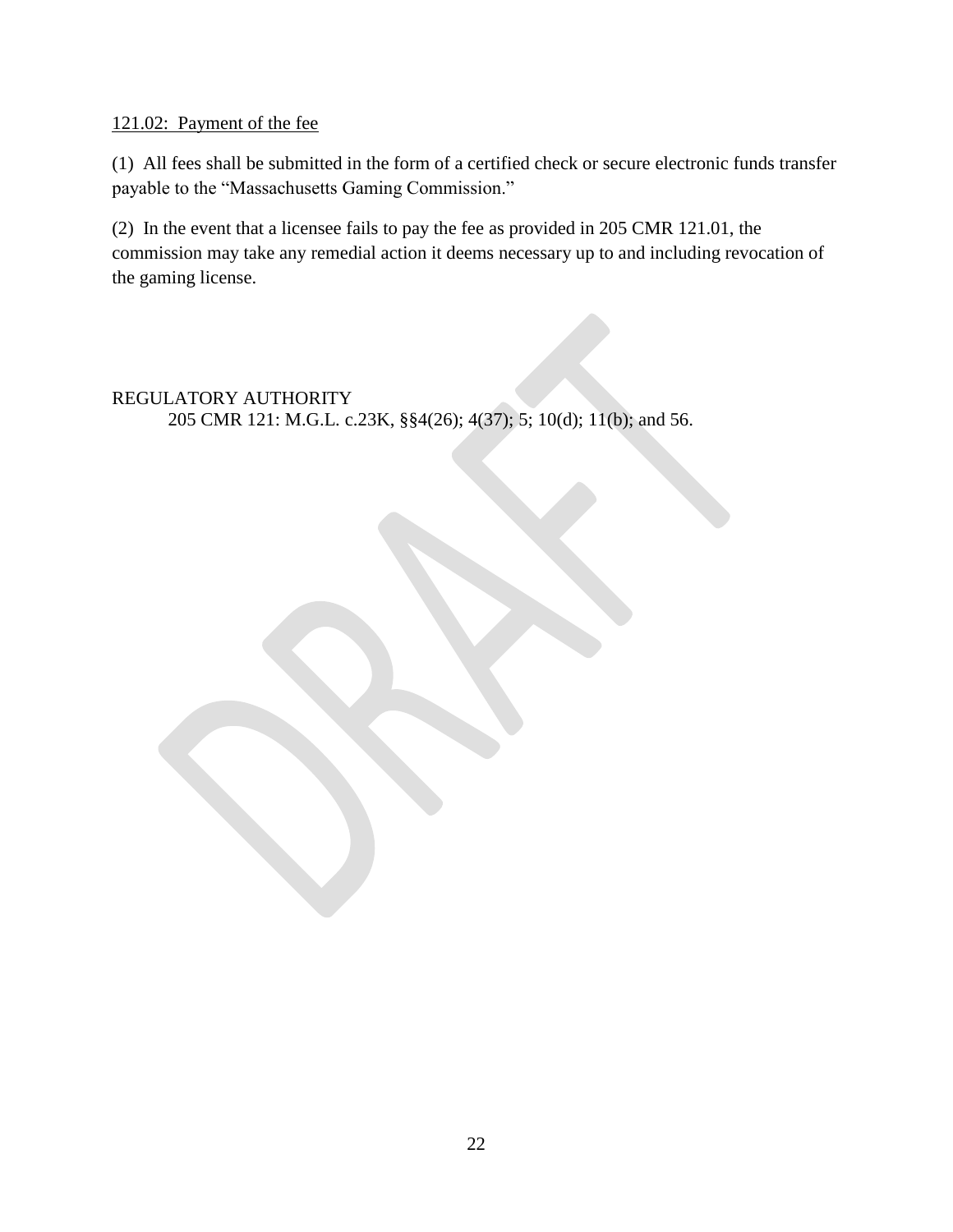## 205 CMR: MASSACHUSETTS GAMING COMMISSION 205 CMR 122.00: CAPITAL INVESTMENT

### Section

- 122.01: Scope and Purpose
- 122.02: Minimum Capital Investment
- 122.03: Costs Included in the Calculation of Capital Investment
- 122.04: Costs Excluded from the Calculation of Capital Investment
- 122.05: Deposit or Bonding of Funds

# 122.01: Scope and Purpose

205 CMR 122.00 shall govern the calculations of the proposed capital investment for category 1 and category 2 gaming establishments to be included in an applicant"s RFA-2 application as set forth in M.G.L. c.23K,  $\S$ §10(a) and 11(a).

## 122.02: Minimum Capital Investment

(1) The minimum capital investment for a category 1 gaming establishment license shall be \$500,000,000. The capital investment shall be calculated in accordance with 205 CMR 122.03, and 122.04.

(2) The minimum capital investment for a category 2 gaming establishment license shall be \$125,000,000. The capital investment shall be calculated in accordance with 205 CMR 122.03 and 122.04.

## 122.03: Costs Included in the Calculation of Capital Investment

For purposes of calculating the capital investment for a category 1 or category 2 gaming license, the following costs shall be included:

- 1) Costs related to the actual construction of the gaming establishment and site including any hotels, gaming areas, and other amenities, including overhead and indirect costs attributable to the construction activities.
- 2) Costs related to preparation of the site including, clearing, demolition and abatement.
- 3) Costs related to the design of the project, including building design, interior design, and exterior site design.
- 4) Costs associated with consulting and due-diligence necessary to fund studies and devise engineering solutions in accordance with M.G.L. c.23 K including traffic studies, environmental studies, and other associated mitigation studies.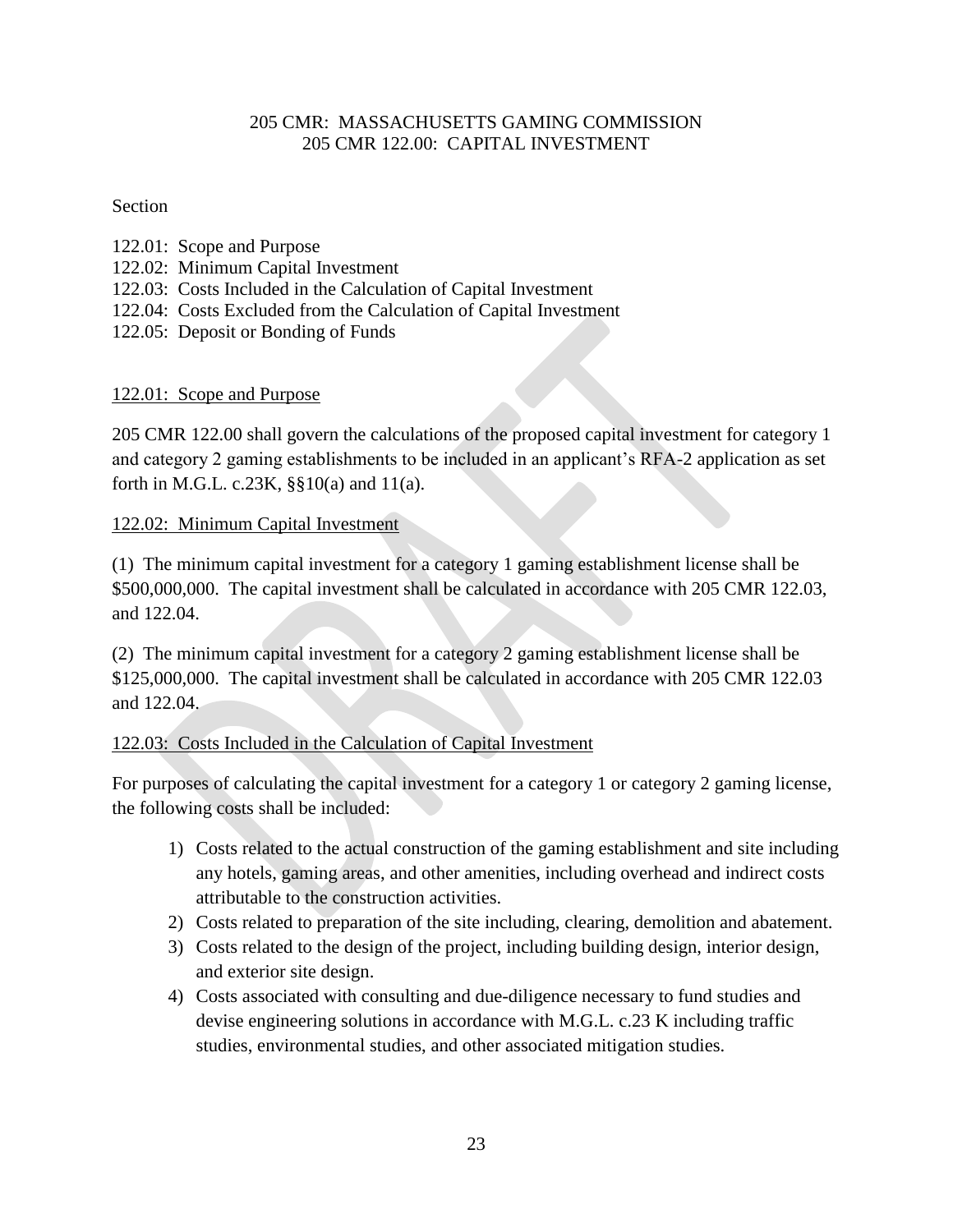- 5) Costs associated with minimizing the environmental impact of the project including upfront costs aimed at minimizing a carbon footprint or implementing sustainable elements and/or smart growth practices.
- 6) Costs associated with designing, improving or constructing the infrastructure inside the property boundaries of the site of the gaming establishment including those related to drainage, utility support, roadways, interchanges, fill and soil or groundwater or surface water contamination issues, sewer, storm water, landscaping, and public transportation. Provided, however, in accordance with M.G.L. c.23K, §11(a), that any infrastructure improvements necessary to increase visitor capacity and account for traffic mitigation for a category 2 gaming establishment shall not be considered as part of the capital investment in a category 2 gaming establishment license application.
- 7) Costs associated with the pre-opening purchase of fixtures, equipment, gaming equipment, information technology equipment, and personal property to be used within the gaming establishment and site including those within hotels, restaurants, retail and other service businesses associated with the establishment.
- 8) Costs associated with applying for federal, state, or municipal permits.
- 9) Professional and management fees including for engineers, architects, developers, contractors, or operators to the extent that they represent indirect and overhead costs related to the development of the project, and do not represent profits or payout as part of partnership agreements or "home office" overhead (i.e., out of state).
- 10) Costs associated with the safety, training, quality assurance, or testing incurred during the construction of the gaming establishment and site.

## 122.04: Costs Excluded from the Calculation of Capital Investment

For purposes of calculating the capital investment for a category 1 or category 2 gaming license, the following costs may not be included:

- 1) Costs associated with the purchase or lease or optioning of land where the gaming establishment will be located including costs relative to registering, appraising, transferring title, or obtaining title insurance for the land.
- 2) Carried interest costs and other associated financing costs.
- 3) Costs associated with mitigating impacts on host and surrounding communities as set forth in Host and Surrounding Community agreements, whether directly attributable to a specific impact or not.
- 4) Costs associated with designing, improving or constructing the infrastructure outside the property boundaries of the site of the gaming establishment including those related to drainage, utility support, roadways, interchanges, fill and soil or groundwater or surface water contamination issues, sewer, storm water, landscaping, and public transportation whether or not such costs are the result of a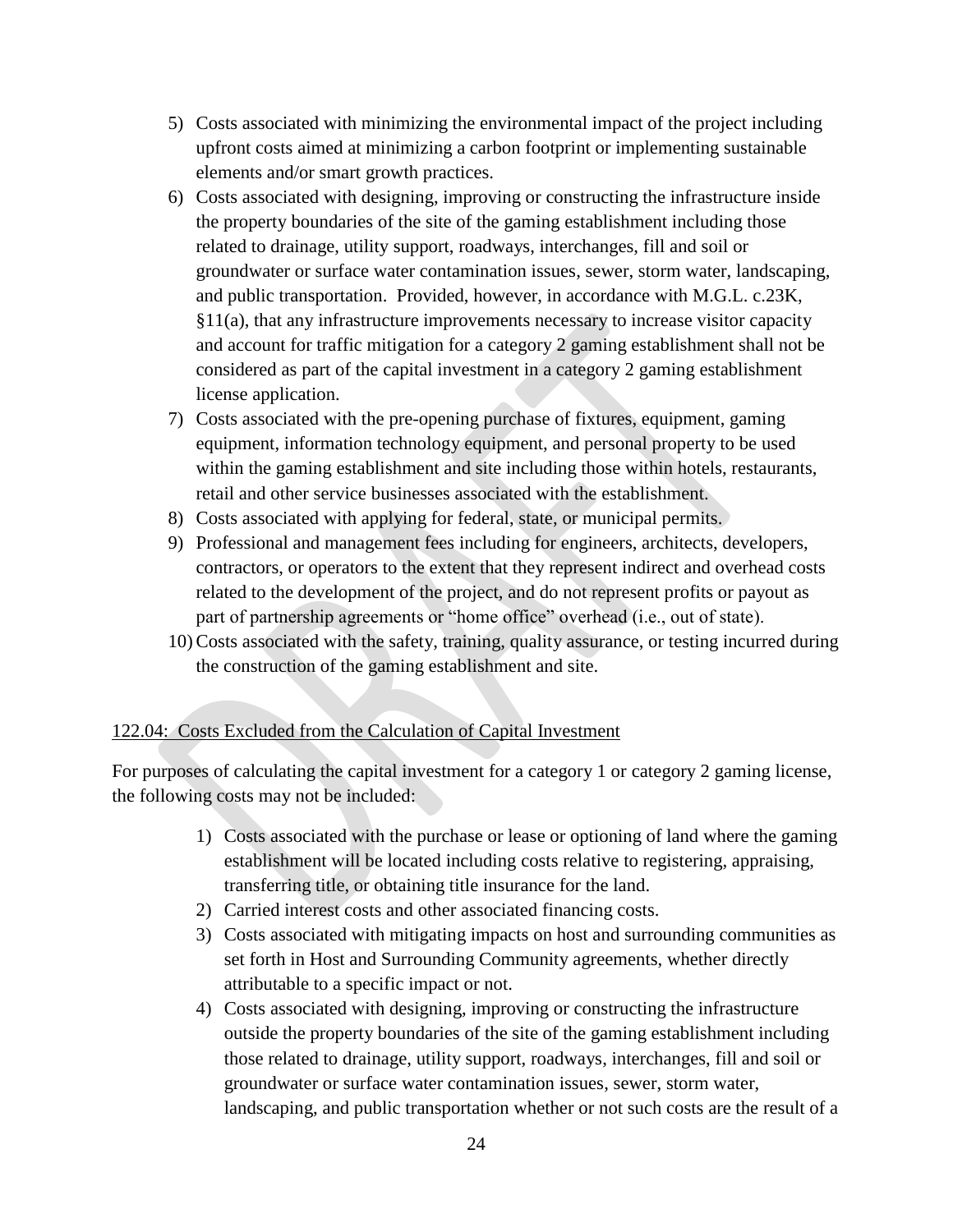host community agreement, a surrounding community agreement, required by any regulatory body or as part of the permitting process.

- 5) Any and all legal fees.
- 6) Promotional, communications and marketing costs prior to and attributable to the efforts of a local referendum including all costs associated with local outreach.
- 7) Fees and costs paid to the commission in accordance with M.G.L. c.23K, §§15(11), 10(d), 11(b), and/or 205 CMR 114.00, and other similar fees and costs paid to municipalities.
- 8) Licensing costs including any costs payable to the commission to obtain preopening licensing of individuals or vendors.
- 9) Costs associated with marketing, advertising and promotions.
- 10) Upfront costs designed to implement workforce development plans.
- 11) Upfront costs designed to implement efforts to combat problem gambling and/or support the efforts of the commission's research agenda.
- 12) Political contributions and community contributions under 205 CMR 108.00.

122.05: Deposit or bonding of funds

(1) Within 30 days after the award of a category 1 gaming license, the applicant shall either:

(a) Deposit 10 percent of the total investment proposed in the RFA-2 application into an interest bearing escrow account held by the commission in accordance with M.G.L. c.23K,  $§10(a);$  or

(b) Secure a deposit bond, in a form and from an institution acceptable to the commission, insuring that 10 percent of the proposed capital investment shall be forfeited to the Commonwealth of Massachusetts if the applicant is unable to complete the gaming establishment, as determined by the commission.

(2) The proposed capital investment figure calculated in accordance with 205 CMR 122.00 shall be used for purposes of calculating 10 percent deposit or bond required by 205 CMR 122.05(1) and M.G.L. c.23K, §10(a).

(3) The commission shall return monies received from the applicant in accordance with 205 CMR 122.05(1)(a) upon written request of the applicant if the commission determines that the project has reached the final stage of construction as detailed in the timeline of construction submitted with the RFA 2 application. In making the determination the commission shall consider whether the amount held in escrow exceeds the amount of capital required to complete the project.

# REGULATORY AUTHORITY 205 CMR 122: M.G.L. c.23K, §§ 1(5), 4(37), 5(3), 5(a)(16), 10, 11, 18(3).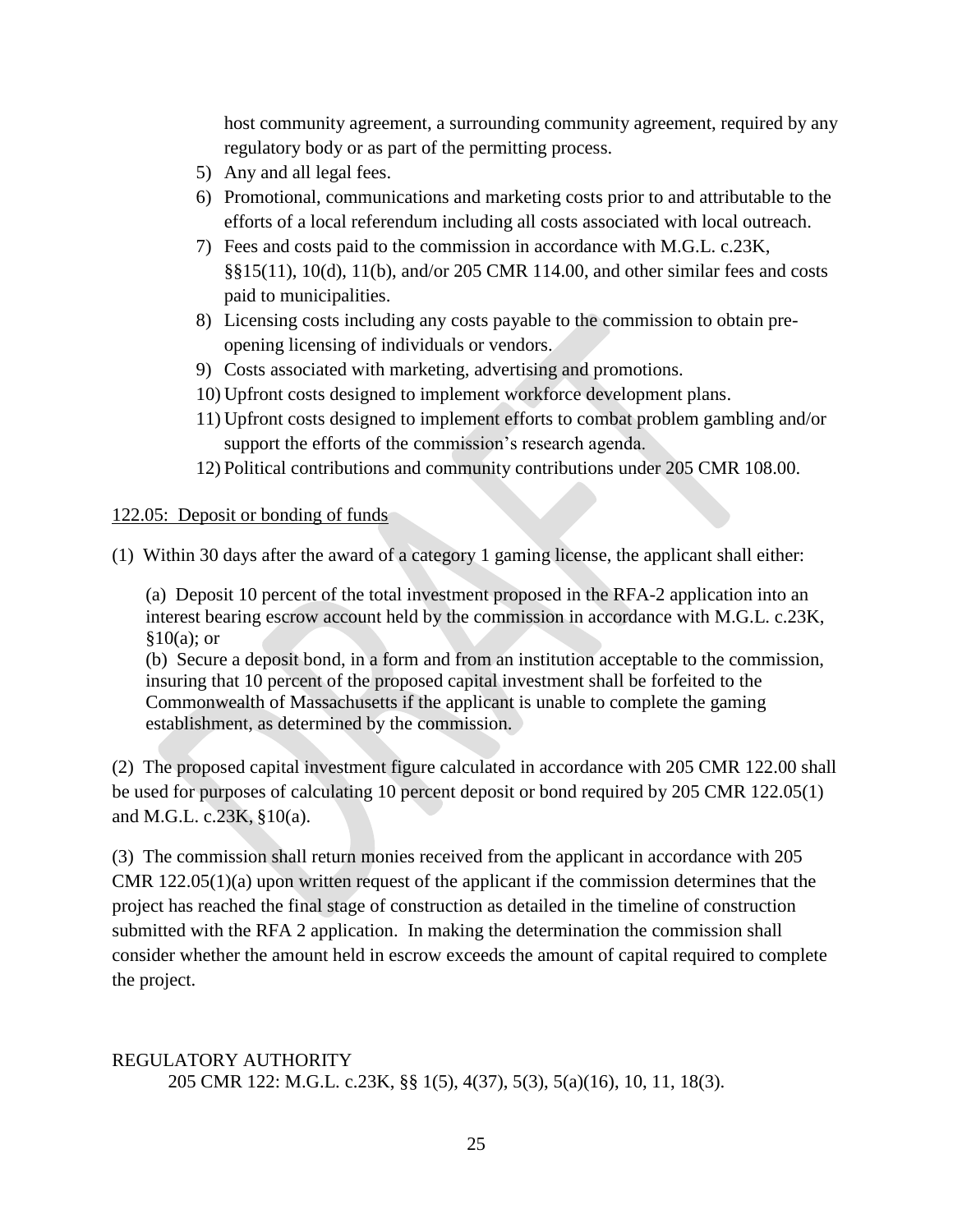## 205 CMR: MASSACHUSETT GAMING COMMISSION 205 CMR 123.00: HOST COMMUNITIES

Section

123.01: Definition of Host Community 123.02: Host Community Agreement

# 123.01: Definition of Host Community

In accordance with M.G.L. c.23K, §2, a host community is a municipality in which a gaming establishment is located or in which an applicant has proposed locating a gaming establishment; provided, however, that if a proposed gaming establishment is situated in 2 or more cities or towns each shall be a host community for purposes of M.G.L. c.23K and 205 CMR.

## 123.02: Host Community Agreement

- (1) An applicant for a gaming establishment license must sign an agreement with the host community setting forth the conditions to have a gaming establishment located within the host community; provided, however, that the agreement shall include a community impact fee for the host community and all stipulations of responsibilities between the host community and the applicant, including stipulations of known impacts from the development and operation of a gaming establishment.
- (2) The signed host community agreement, along with a fair, concise summary, approved by the city solicitor or town counsel of the host community, shall be made public in accordance with 205 CMR 124.04.
- (3) Upon requesting a host community election in accordance with 205 CMR 124.02(1), the applicant shall forward the executed host community agreement and summary to the commission. The commission shall promptly post a copy of the agreement and summary on its website. The posting shall outline the process by which any community may request that it be added to a list of prospective surrounding communities to that gaming establishment.

REGULATORY AUTHORITY 205 CMR 123: M.G.L. c.23K, §§ 2; 4(37); 5; 15(8).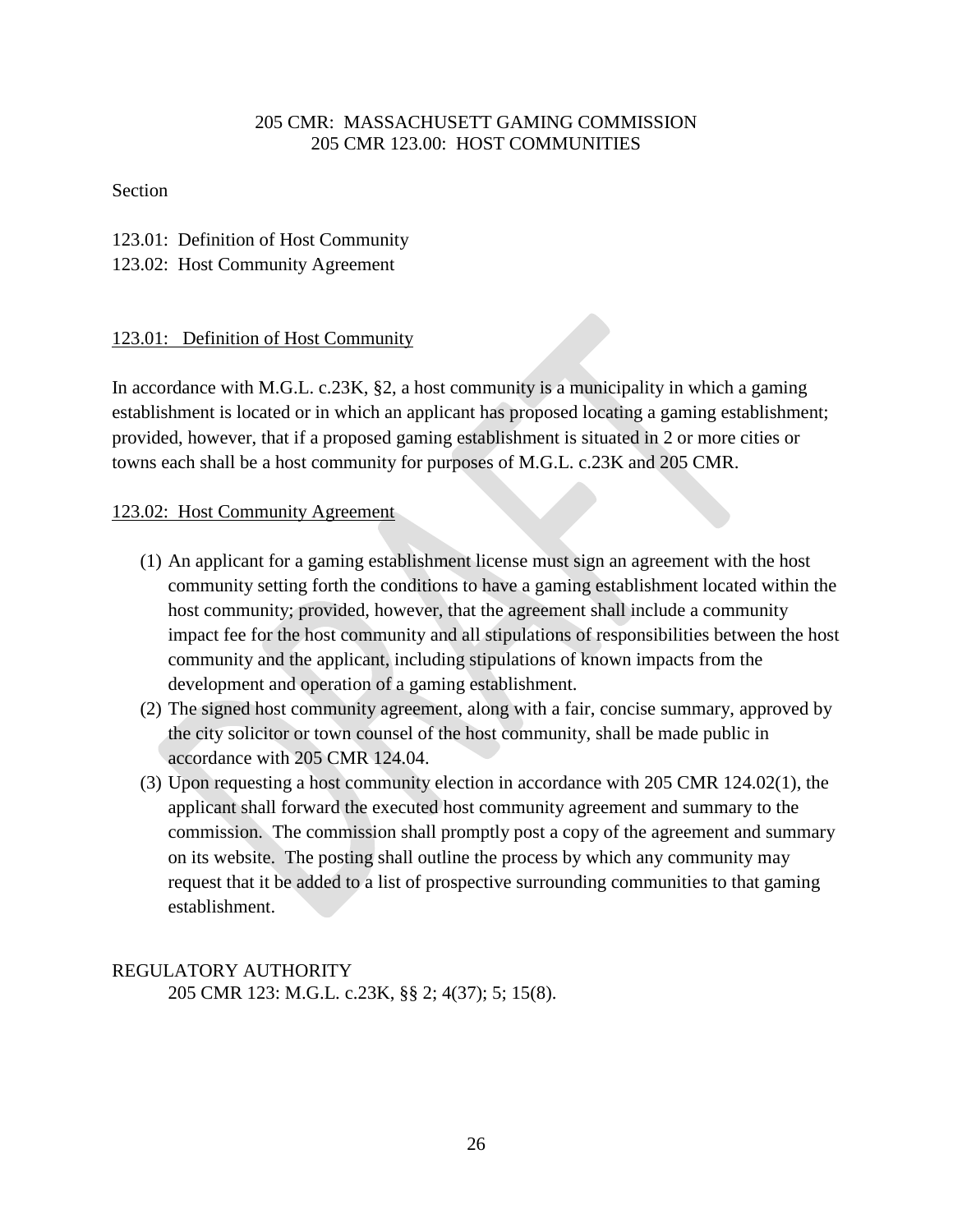## 205 CMR: MASSACHUSETTS GAMING COMMISSION 205 CMR 124.00: HOST COMMUNITY ELECTION PROCESS

## Section

- 124.01: Scope and Purpose 124.02: Request for an Election 124.03: Call for and Scheduling of the Election
- 
- 124.04: Preparing for the Election
- 124.05: Conduct of the Election
- 124.06: Reimbursing the Expenses of the Host Community Election
- 124.07: Post-Election

# 124.01: Scope and Purpose

205 CMR 124.00 establishes parameters for elections as provided in M.G.L. c.23K, §15(13). In accordance with M.G.L. c.23K, §15(13) an applicant for a gaming license must have received a certified and binding vote on a ballot question at an election in the host community in favor of such license as a prerequisite to filing an RFA-2 application in accordance with 205 CMR 119.00.

# 124.02: Request for an Election

(1) After a host community and an applicant for a gaming establishment license execute a host community agreement, the applicant shall file a with the governing body of the host community a written request for an election on the question whether the host community shall permit the operation of a gaming establishment licensed by the Massachusetts Gaming Commission located at a specified site within the community. The applicant shall send a copy of the request to the commission along with a copy of the executed host community agreement.

(2) Upon receipt of the request, the governing body shall acknowledge receipt of the request by letter. The letter shall state the date that the applicant"s request was received by the community. The governing body shall send a copy of the letter to the commission.

(3) In the event that a proposed gaming establishment is to be situated in more than one community, the applicant shall not request an election in either community until it has executed a host community agreement with all of the affected prospective host communities or a joint agreement with each prospective host community.

(4) A host community may not hold an election until the commission has issued a positive determination of suitability to the applicant in accordance with 205 CMR 115.05(3).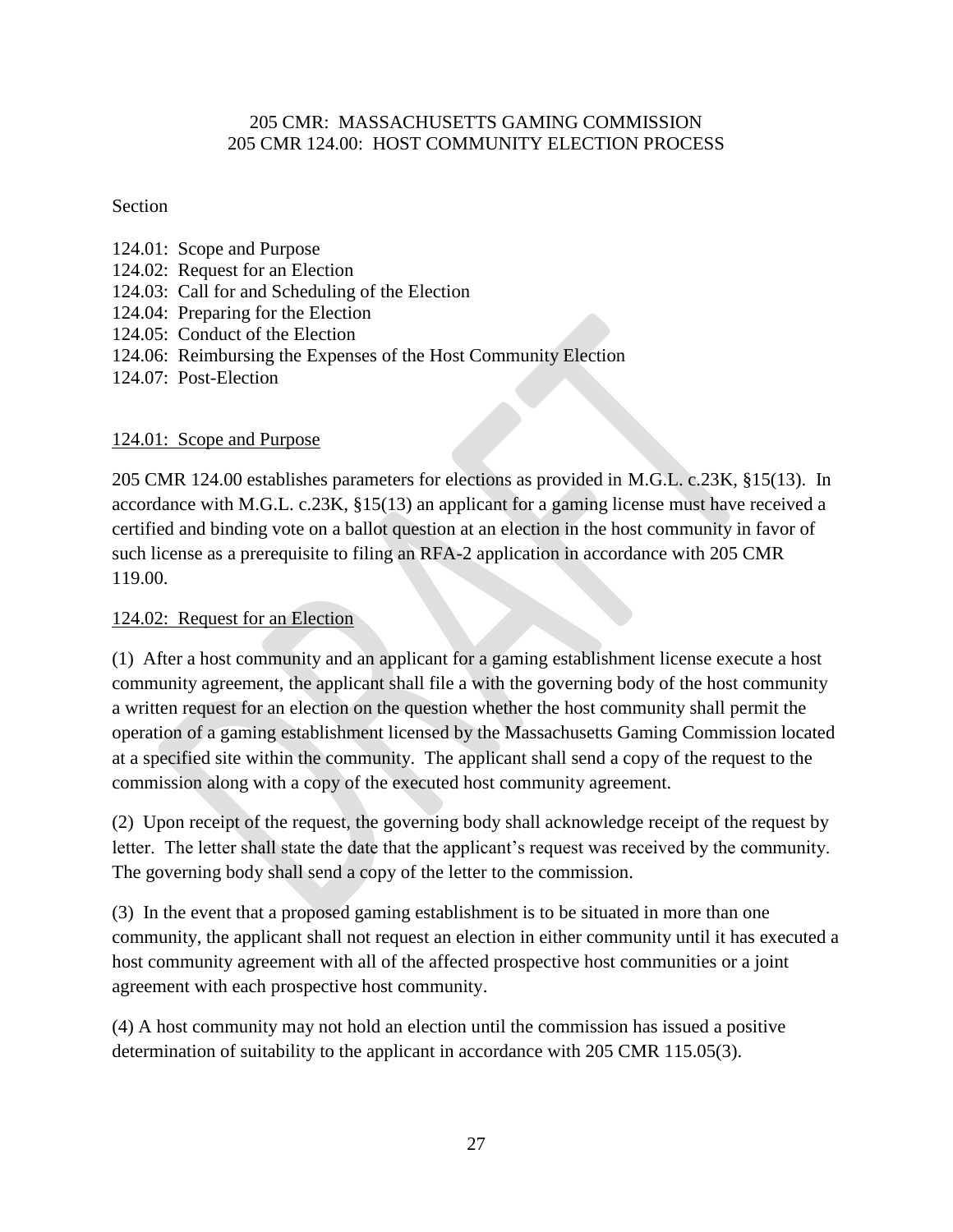# 124.03: Call for and Scheduling of the Election

Upon receipt of a request for an election by an applicant in accordance with 205 CMR 124.02(1), the governing body of the municipality shall call for the election to be held not less than 60 days but not more than 90 days from the date that the request was received. The city or town clerk shall then set a date certain for an election. Provided, however, in the event that a municipality has executed a host community agreement with more than one applicant the election on each shall be set for the same date.

# 124.04: Preparing for the Election

(1) The host community agreement signed by the governing body of the community and the applicant shall be made public by publishing the agreement, along with a fair, concise summary of the agreement, in a periodical of general circulation at the applicant's expense and on the official website of the municipality not later than seven days after the agreement is signed by the parties. The fair, concise summary of the agreement shall be approved by the city solicitor or town counsel prior to publication, and shall outline the contents of the host community agreement.

The agreement and summary shall remain on the municipal website until the election has been certified.

(2) Host communities shall make voting information available to its citizens including deadlines for registering to vote in the election and hours that polling places shall be open.

(3) No notice to or approval by the commission is required prior to engaging in the process set forth in 205 CMR 124.04(1).

(4) For purposes of 205 CMR 124.00, unless a city opts out in accordance with the seventh proviso of G.L. c. 23K, §15(13) by a vote of the local governing body, if the gaming establishment is proposed to be located in a city with a population of at least 125,000 residents as enumerated by the most recent enumerated federal census, "host community'' shall mean the ward in which the gaming establishment is to be located for the purpose of receiving a certified and binding vote on a ballot question at an election. If a city opts out, it shall publish notice of such determination in the manner provided by 205 CMR 124.04(1).

## 124.05: Conduct of the Election

In addition to the applicable provisions of M.G.L. c. 54 and 950 CMR the following shall apply to host community elections:

(1) The polls may be open as early as fifteen minutes before 6 a.m., and shall be open not later than 7 a.m., and shall be kept open at least thirteen hours. The polls shall not be closed before 8 p.m.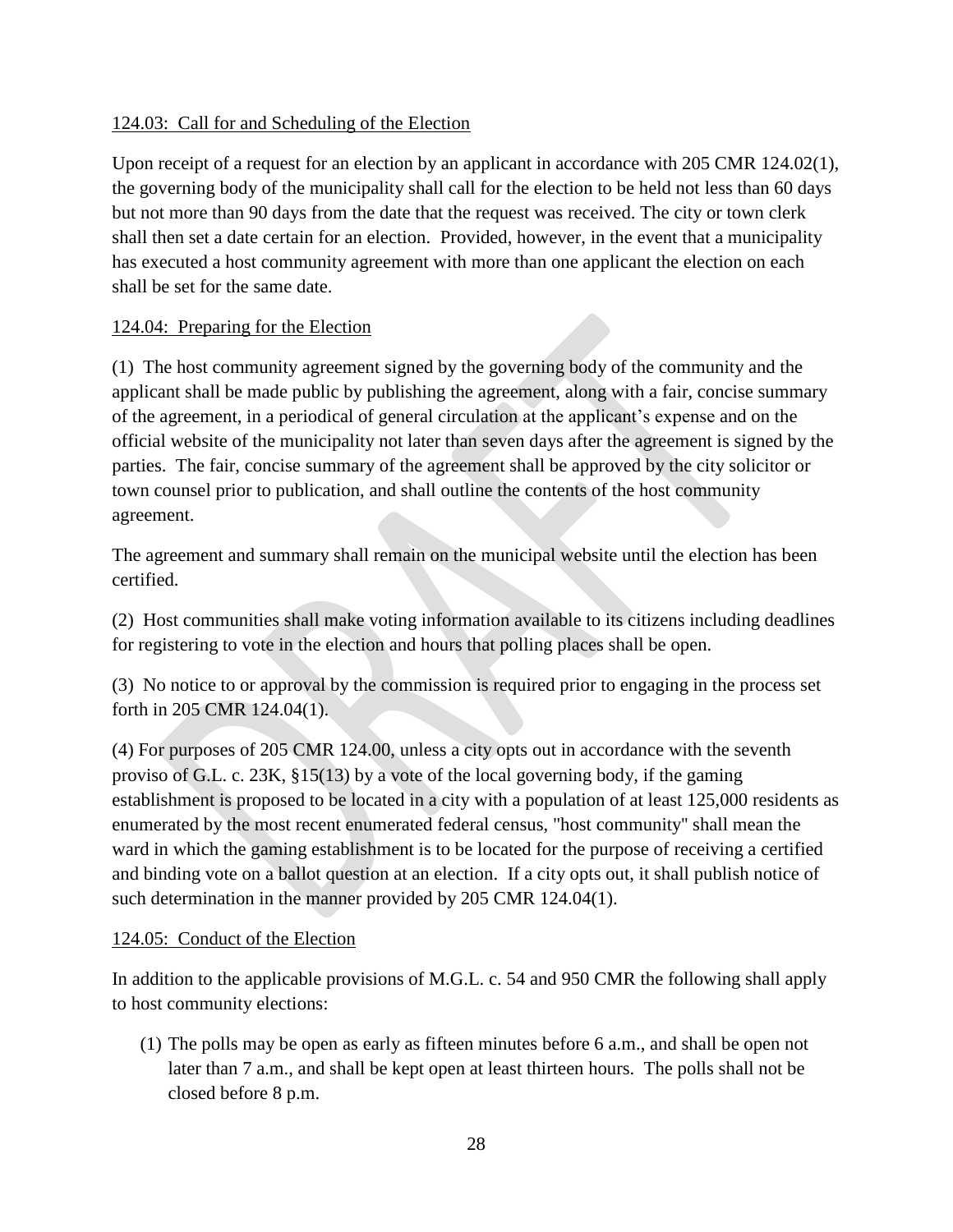- (2) The question on the ballot submitted to the voters shall be worded as follows: "Shall the (city/town) of \_\_\_\_\_\_\_\_\_\_ permit the operation of a gaming establishment licensed by the Massachusetts Gaming Commission to be located at [description of site]  $\frac{? \text{YES}}{? \text{NOS}}$  NO  $\frac{? \text{Yes}}{? \text{NOS}}$
- (3) In the event that a host community has entered into a host community agreement with more than one applicant, a separate question, as provided in 205 CMR 124.05(2), shall be posed on the ballot relative to each applicant. The questions shall be preceded with an advisory that the questions are not presented in any particular order and that a voter may vote "yes" on both questions, "no" on both questions, or "yes" on one and "no" on the other.
- (4) The ballot question(s) shall be accompanied on the ballot by a fair, concise summary of the host community agreement as determined by the city solicitor or town counsel.

### 124.06: Reimbursing the Expenses of the Host Community Election

- (1) The applicant shall reimburse the municipality that conducts the election for its reasonable and customary expenses related to the host community election within 30 days after the election, provided, however, that if the election occurs as part of a general election, the applicant shall be responsible only for that portion of the general election expenses that related to the host community election. The expenses may include the costs for staffing and securing all voting locations, printing of the ballots, and all related costs as prescribed by the city or town clerk for conducting elections.
- (2) Unless otherwise agreed by the parties, within seven days of the election, the municipality shall provide the applicant with an itemized invoice of the costs for which it seeks reimbursement.
- (3) The commission shall deny an application for a gaming license if the applicant has not fully reimbursed the municipality as provided in 205 CMR 124.06(1).
- (4) The applicant shall disclose the reimbursement in accordance with 970 CMR 1.19.
- (5) If the result of the election is in the negative and the applicant fails or refuses to reimburse the municipality that conducted the election in accordance with 205 CMR 124.06(1) for all or any part of its cost, then in an action by the municipality against the applicant in a court of competent jurisdiction, the municipality shall be entitled to recover treble the disputed costs of the election as determined by the court together with the municipality's reasonable attorney fees and cost of that action. The applicant's request for an election under 205 CMR 124.02 shall constitute its binding agreement to abide by this provision.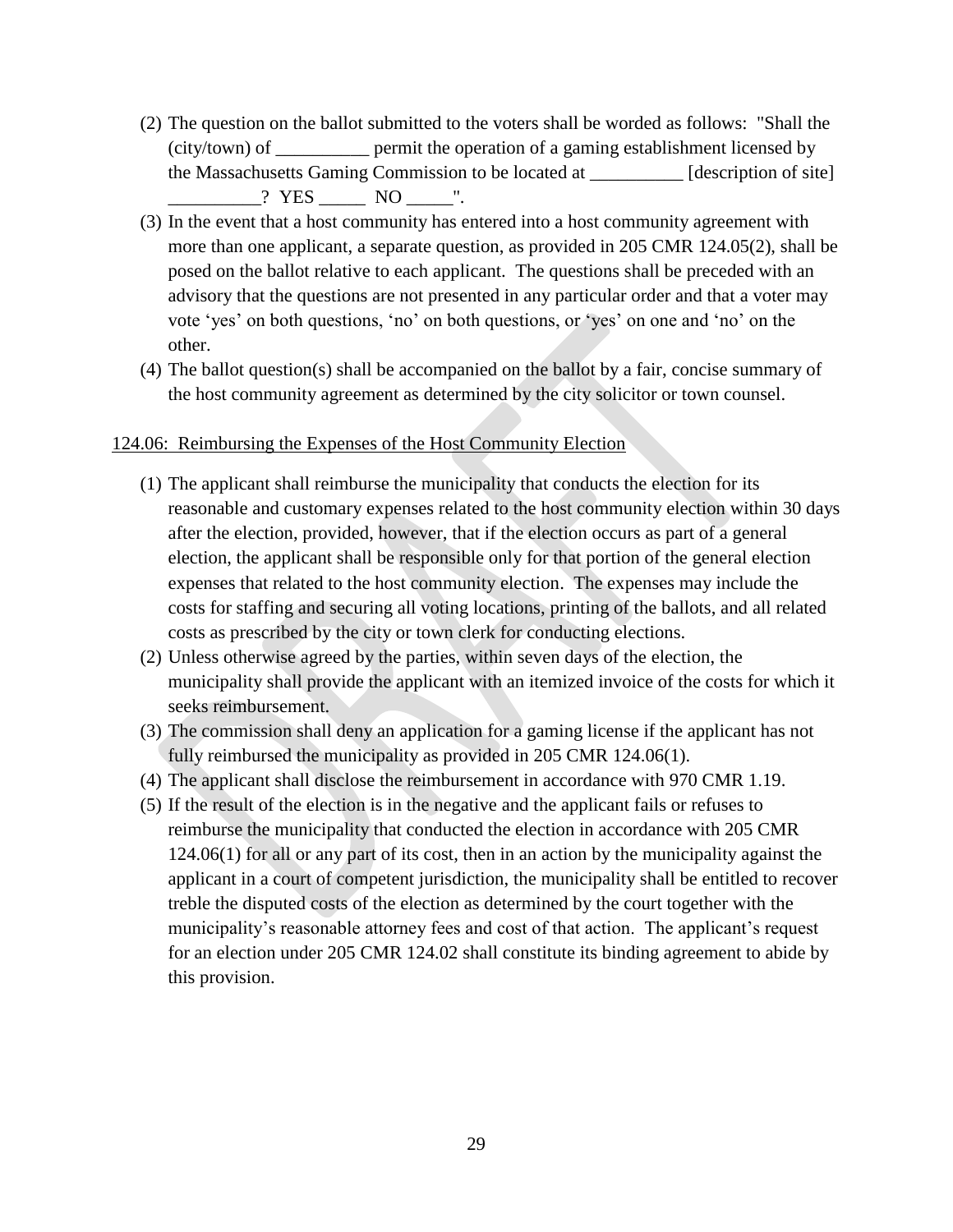### 124.07: Post-Election

- (1) If a majority of the votes cast in a host community in answer to the ballot question is in the affirmative, the host community shall be taken to have voted in favor of the applicant"s license.
- (2) In accordance with M.G.L. c.23K, §15(13), if a ballot election question is voted in the negative, the applicant shall not submit a new request to the governing body for a new election within 180 days of the last election.
- (3) The city or town clerk or election officer shall provide a certified copy of the election results to the license applicant and the applicant shall include the certified copy in its license application to the commission in accordance with 205 CMR 119.00 and M.G.L. c.23K, §15(13).
- (4) The commission may refuse to accept the certified election results if the election was conducted in violation of any provision of G.L. c.23K or 205 CMR as determined by the commission or in violation of G.L. c.54 or 950 CMR as determined by the Office of the Secretary of the Commonwealth, and the commission determines that the violation materially affected the outcome of the election.

## REGULATORY AUTHORITY

205 CMR 128: M.G.L. c.23K, §§ 4(34); 4(37); 5; 15(13).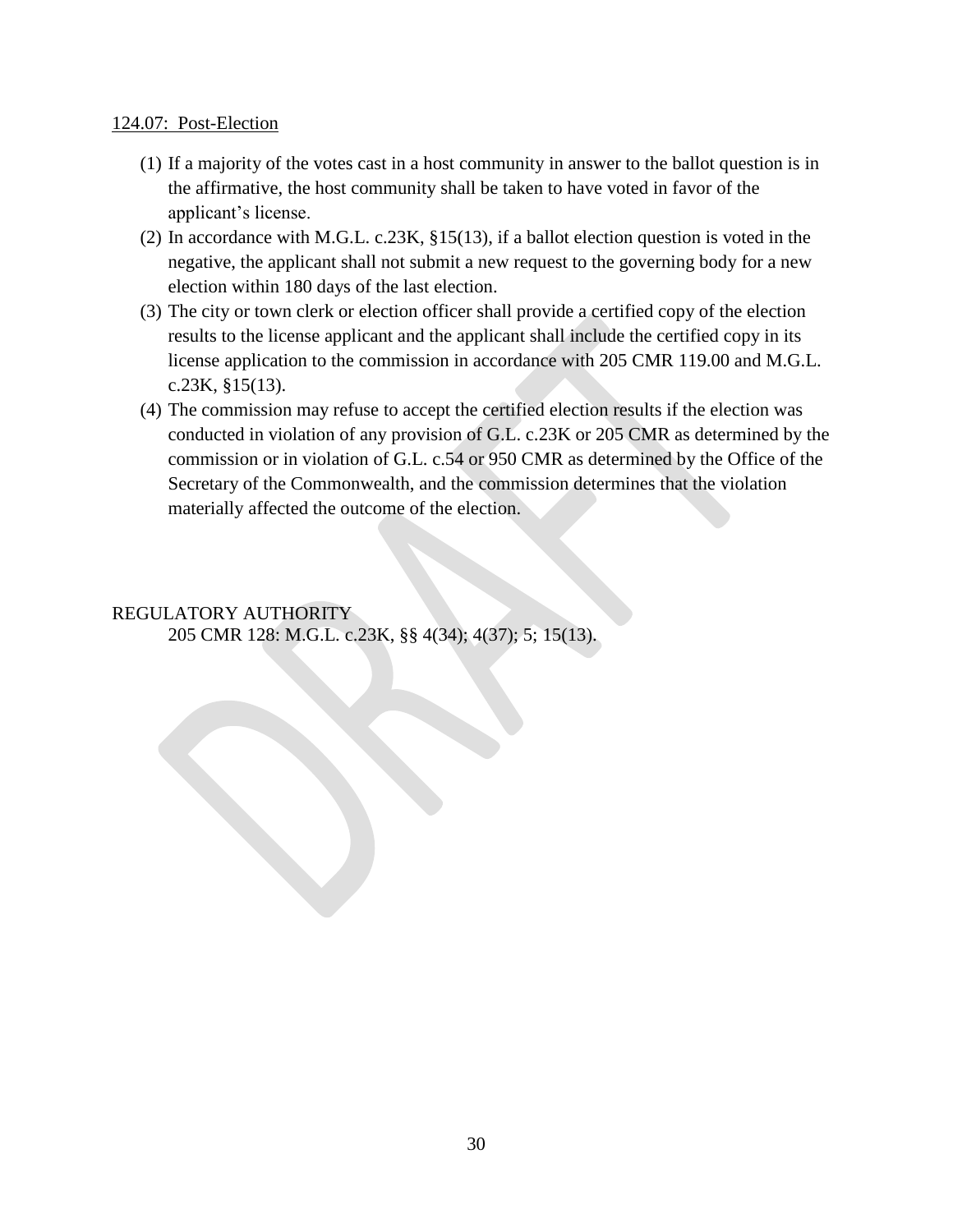## 205 CMR: MASSACHUSETTS GAMING COMMISSION 205 CMR 125.00: SURROUNDING COMMUNITIES

### Section

125.01: Determination of Surrounding Communities and execution of mitigation agreements

### 125.01: Determination of Surrounding Communities and execution of mitigation agreements

- (1) General. The following communities are determined to be surrounding communities concerning the development and operation of a specific gaming establishment for purposes of M.G.L. c. 23K and 205 CMR:
	- a. Each community located in the commonwealth that both (i) has been designated as a surrounding community by an applicant for a category 1 or category 2 license in the RFA-2 application, written notice of which designation shall be provided by the applicant to the community's chief executive officer as defined in M.G.L. c. 4, §7, cl. Fifth B, at the time the application is filed with the commission; and (ii) submits to the commission a written assent, signed by the community"s chief executive officer as defined in M.G.L. c. 4, §7, cl. Fifth B, to the designation within 10 days of its receipt of the notice. Such notice to the community of designation by the applicant shall also include written notice of the requirement that each community must, to obtain final surrounding community designation, assent to such designation in writing within 10 days of the date of the application. Upon receipt of the written assent, the commission shall issue a written notice designating the community as a surrounding community; and
	- b. Each community located in the commonwealth that has executed a surrounding community agreement with the applicant for a category 1 or category 2 license which agreement was submitted with the RFA-2 application and is determined by the commission to be in compliance with M.G.L. c. 23K, §15(9); and
	- c. Each community located in the commonwealth that has been designated a surrounding community by the commission under M.G.L. c. 23K, §17(a) and 205 CMR 125.01(2) after the submission of an applicant"s RFA-2 application upon written petition by the community's chief executive officer as defined in M.G.L. c. 4, §7, cl. Fifth B for the community to be designated a surrounding community with respect to the specific gaming establishment.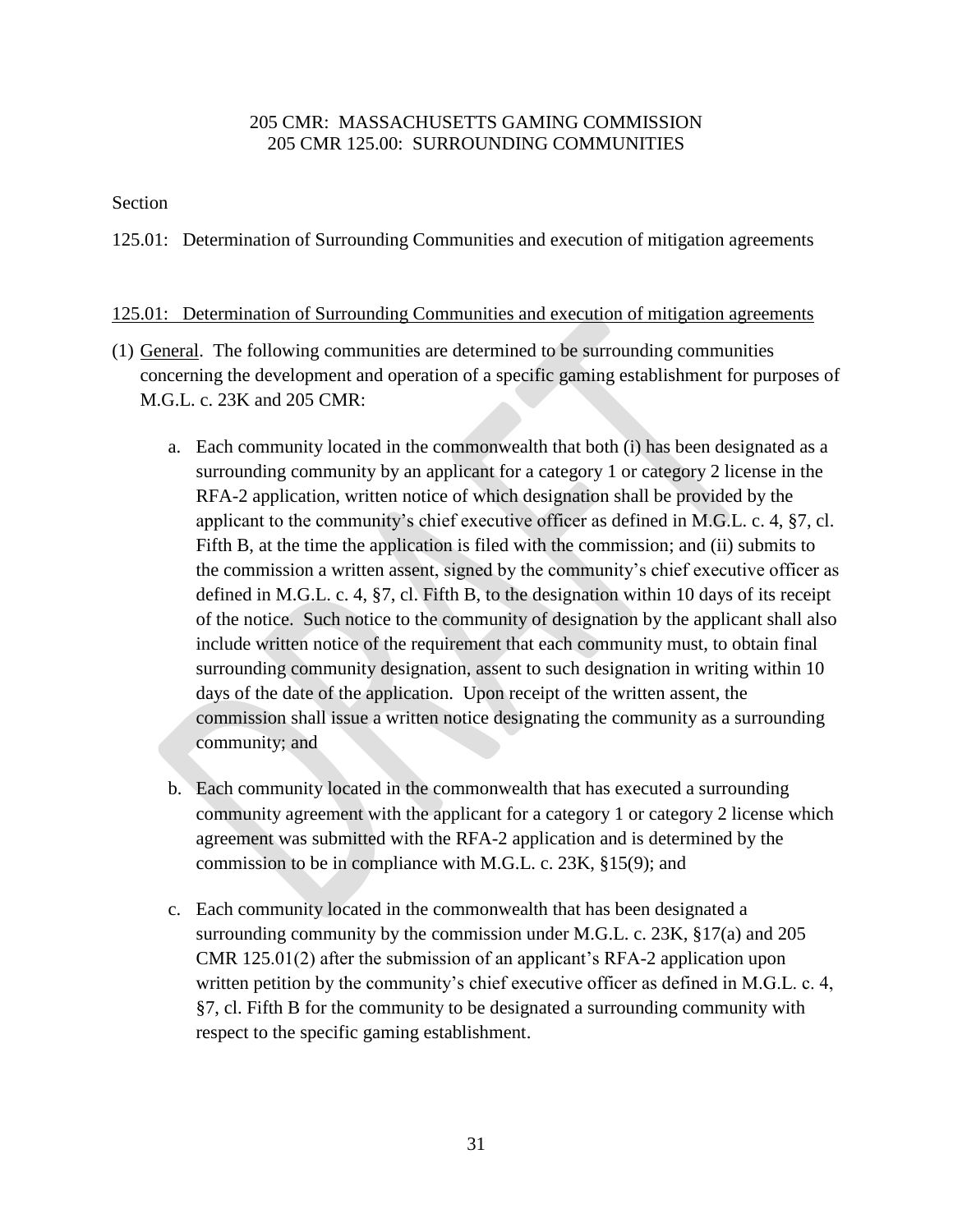#### (2) Surrounding Community Determination by Commission.

- a. A community seeking to be designated a surrounding community in accordance with 205 CMR 125.01(1)(c) shall submit a written petition to the commission no later than 10 days after receipt by the commission of the RFA-2 application for a gaming establishment for which the community seeks to be designated a surrounding community; provided, the petition must include proof of service of the petition upon the applicant. If an applicant assents in writing to the petition, the commission shall designate the community a surrounding community without further review. The applicant may reply in favor or opposition to the petition in writing within 10 days after receipt by the commission of the petition. The commission will make a determination on the petition at an open meeting, at which it may allow presentations or information from the applicant and the proposed surrounding community, at least 30 days prior to the public hearing on the application held pursuant to M.G.L. c.  $23K$ ,  $\S17(c)$ .
- b. In determining whether a community is a surrounding community, the commission will exercise its discretion based on a review of the RFA-2 application, the RFA-2 applicant's detailed plan of construction, any independent evaluations, pertinent information received from the community seeking to be designated as a surrounding community, the RFA-2 applicant, the host community, and the public, and any additional information that the commission determines to be beneficial in making its determination. In exercising its discretion in the determination as to whether a community meets the definition of surrounding community in accordance with M.G.L. c.23K, §2, the commission shall consider factors, pursuant to M.G.L. c. 23K, §§4(33) and 17(a), such as population, infrastructure, distance from the gaming establishment and political boundaries, and will evaluate whether:
	- i. The community is in proximity to the host community and the gaming establishment included in the RFA-2 Application, taking into account such factors as any shared border between the community and the host community; and the geographic and commuting distance between the community and the host community, between the community and the gaming establishment, and between residential areas in the community and the gaming establishment.
	- ii. The transportation infrastructure in the community will be significantly and adversely affected by the gaming establishment, taking into account such factors as ready access between the community and the gaming establishment; projected changes in level of service at identified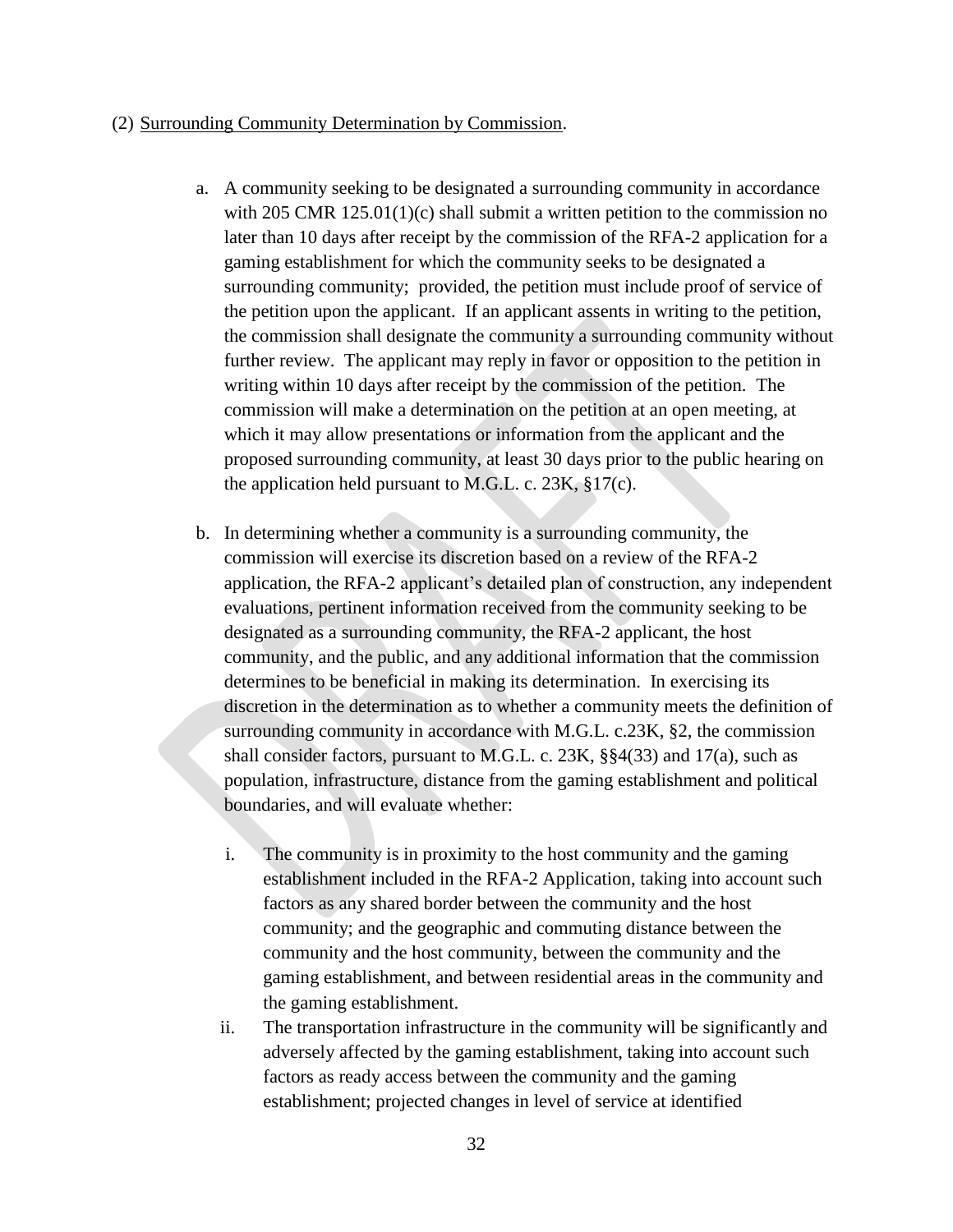intersections; increased volume of trips on local streets; anticipated degradation of infrastructure from additional trips to and from a gaming establishment; adverse impacts on transit ridership and station parking impacts; significant projected vehicle trip generation weekdays and weekends for a twenty-four hour period; and peak vehicle trips generated on state and federal roadways within the community.

- iii. The community will be significantly and adversely affected by the development of the gaming establishment prior to its opening taking into account such factors as noise and environmental impacts generated during its construction; increased construction vehicle trips on roadways within the community and intersecting the community; and projected increased traffic during the period of construction.
- iv. The community will be significantly and adversely affected by the operation of the gaming establishment after its opening taking into account such factors as potential public safety impacts on the community; increased demand on community and regional water and sewer systems; impacts on the community from storm water run-off, associated pollutants, and changes in drainage patterns; stresses on the community"s housing stock including any projected negative impacts on the appraised value of housing stock due to a gaming establishment; any negative impact on local, retail, entertainment, and service establishments in the community; increased social service needs including, but not limited to, those related to problem gambling; and demonstrated impact on public education in the community.
- v. The community will be significantly and adversely affected by any other relevant potential impacts that the commission considers appropriate for evaluation based on its review of the entire application for the gaming establishment.
- c. In determining whether a potential impact on a community is a significant and adverse impact, the commission may consider whether the impact to be experienced by the community is different in kind or greater in degree than impacts on other communities that are geographically nearby the community, the host community and the gaming establishment.
- d. The commission may evaluate whether the positive impacts on a community that may result from the development and operation of a gaming establishment are of such a nature so as to outweigh any negative impacts.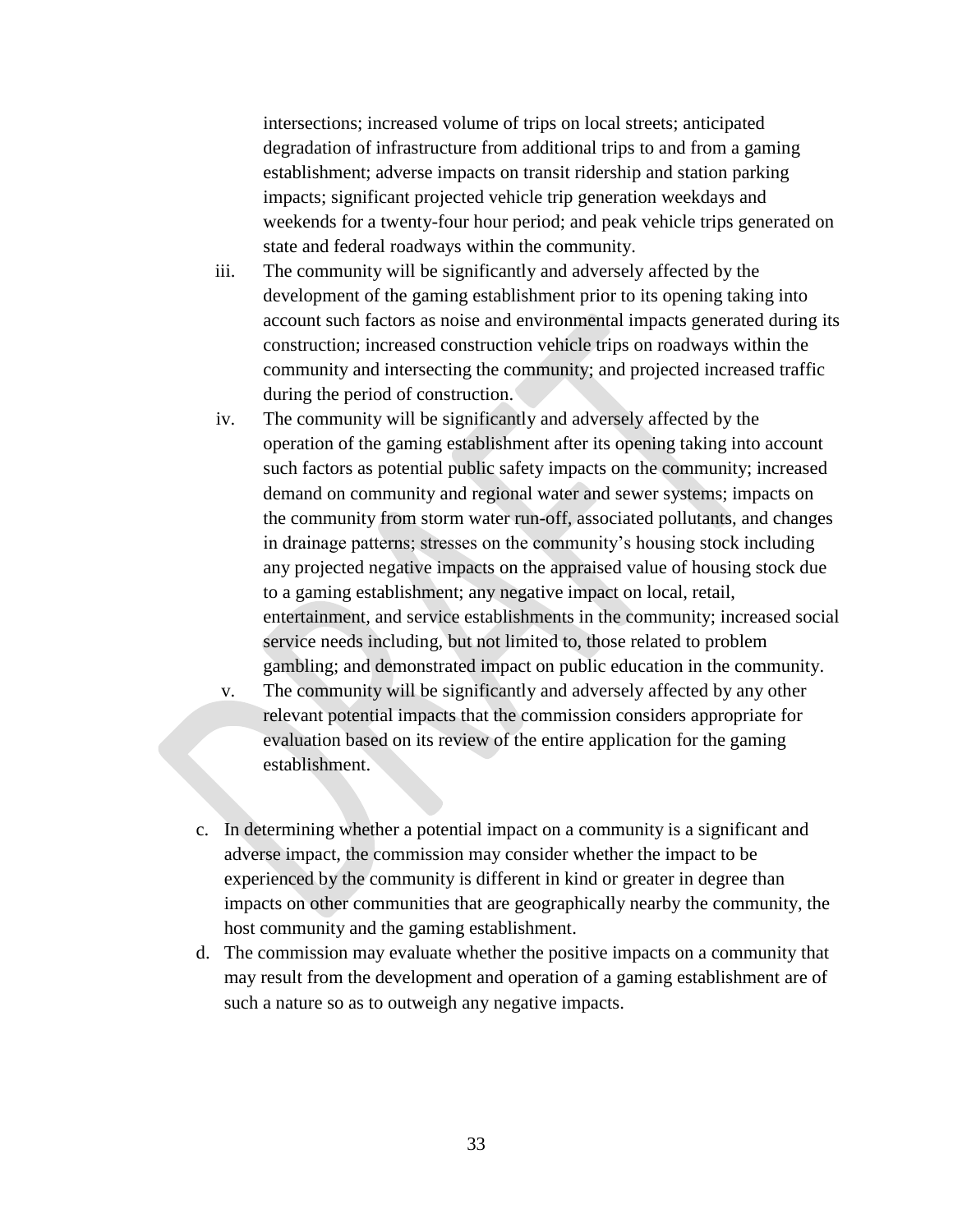### (3) Surrounding Community Agreements.

The applicant shall submit to the commission a signed agreement with each surrounding community to its proposed gaming establishment as part of its RFA-2 application in accordance with M.G.L. c.23K, §15(9) or the parties shall follow the procedure outlined in 205 CMR 125.01(6). The agreement may be for any term necessary to satisfy the purposes for which the agreement is required by M.G.L. c.23K.

- (4) Availability of Other Impact Funding. Any finding by the commission that a community is not a surrounding community for purposes of the RFA-2 application shall not preclude the community from applying to and receiving funds from the Community Mitigation Fund established by M.G.L. c. 23K, §61, the Transportation Infrastructure and Development Fund established by M.G.L. c. 23K, §62 and the Public Health Trust Fund established by M.G.L. 23K, §59.
- (5) Limited Surrounding Community Definition to Encourage Community Disbursements. To encourage applicants to make funds available to communities to evaluate potential impacts and to potentially negotiate a surrounding community agreement prior to the submission of an RFA-2 application and prior to the commission"s final designation of the surrounding communities of a proposed gaming establishment pursuant to 205 CMR 125.01(2), an applicant"s execution of a letter of authorization pursuant to 205 CMR 114.03 shall not be considered evidence that the community receiving disbursements is or should be designated as a surrounding community pursuant to 205 CMR 125.01(2); rather, the applicant's execution of a letter of authorization and the community's receipt of funds pursuant to 205 CMR 114.03 shall designate the community as a surrounding community only for the limited purposes of providing funding to pay for the cost of determining the impacts of a proposed gaming establishment and for potentially negotiating a surrounding community agreement.

# (6) Negotiation of a Surrounding Community Agreement after the applicant has submitted an RFA-2 application.

- a. Participation in Process. In accordance with M.G.L. c.23K, §17(a), 205 CMR 125.01(6) provides the procedure for reaching a fair and reasonable surrounding community agreement between the applicant and the surrounding community. Upon being designated a surrounding community by the commission in accordance with 205 CMR  $125.01(1)(a)$  or  $125.01(2)$  the community and the applicant shall be bound by this procedure.
	- 1. In the event the applicant shall fail or refuse to participate in the arbitration process set forth in 205 CMR 125.01(6)(c) with any community determined to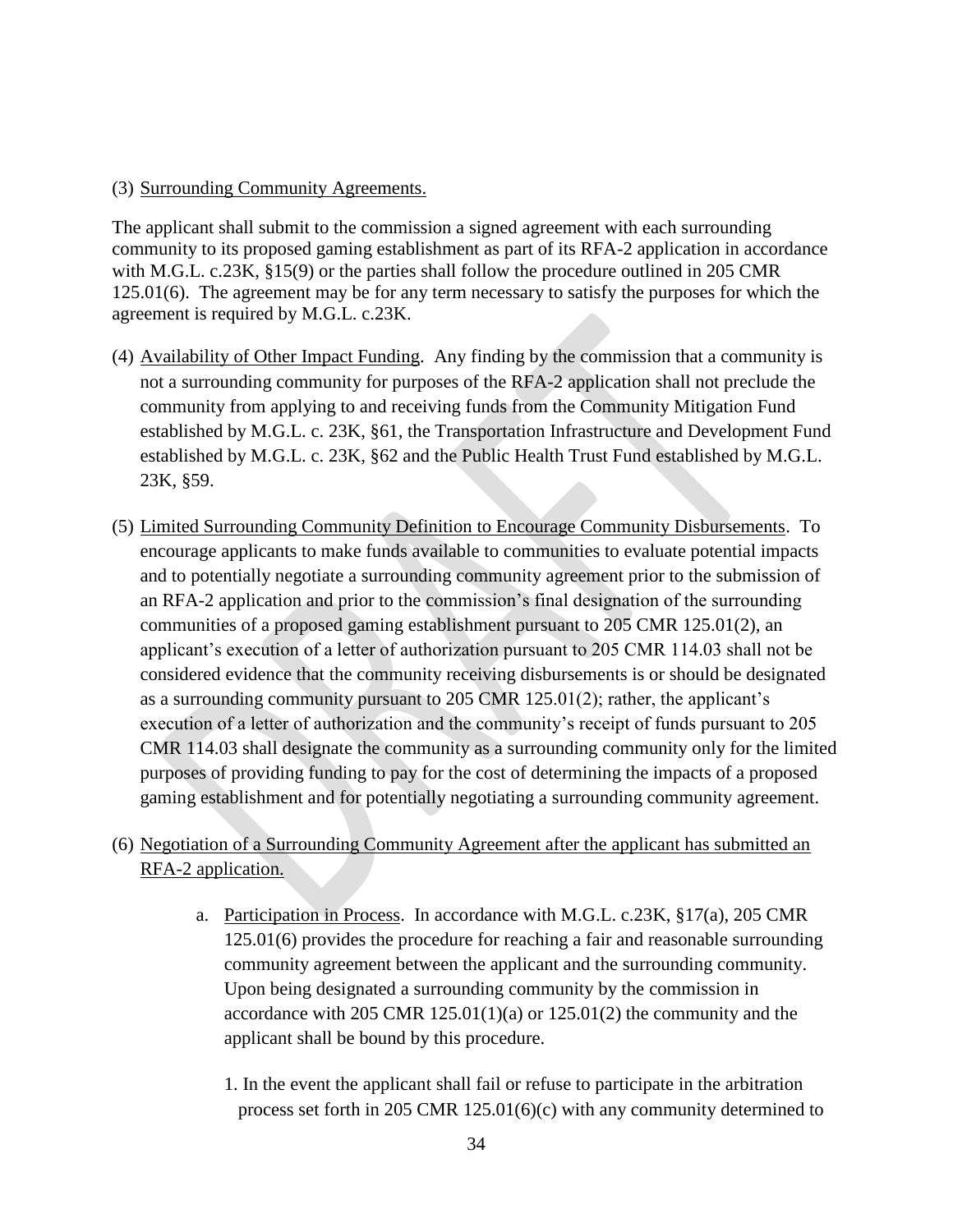be a surrounding community under 205 CMR  $125.01(1)(a)$  or  $125.01(2)$ , the commission may deny the applicant"s RFA-2 application for a category 1 or category 2 license or condition the issuance of the license on mitigation terms with respect to the proposed surrounding community that the commission determines are appropriate.

- 2. In the event a community designated a surrounding community fails or refuses to participate in the arbitration process set forth in 205 CMR  $125.01(6)(c)$ , the commission may deem the community to have waived its designation as a surrounding community. Provided, however, the commission may nevertheless impose as a condition on any a Category 1 or 2 license a community impact fee and any requirements it deems appropriate requirements for mitigation of impacts from the development or operation of a licensed gaming establishment.
- 3. An applicant or surrounding community may petition the commission for a finding that the other party has failed or refused to participate in the arbitration process set forth in 205 CMR 125.01(6)(c) and may request a remedy in accordance with 205 CMR  $125.01(6)(a)(1)$  or (2).
- b. Negotiated Agreement.

Pursuant to M.G.L. c.23K, §17(a), the applicant shall negotiate a signed agreement with a community within 30 days from the surrounding community determination by the commission in accordance with 205 CMR  $125.01(1)(a)$  or  $125.01(2)$ . In the event that the applicant and surrounding community cannot reach an agreement within the 30 day period they shall commence the binding arbitration procedure outlined in 205 CMR  $125.01(6)(c)$ . The parties may, however, engage in binding arbitration in accordance with 205 CMR 125.01(6)(c) at any time during that 30 day period.

- c. Binding Arbitration Procedure.
	- 1.The applicant and surrounding community may, by mutual agreement, engage in this binding arbitration procedure at any time after the date the surrounding community determination is made by the commission in accordance with 205 CMR  $125.01(1)(a)$  or  $125.01(2)$ . Provided, however, the parties must engage in this binding arbitration procedure if no surrounding community agreement is filed with the commission within 30 days of the date the surrounding community designation is made by the commission in accordance with 205 CMR 125.01(1)(a) or 125.01(2).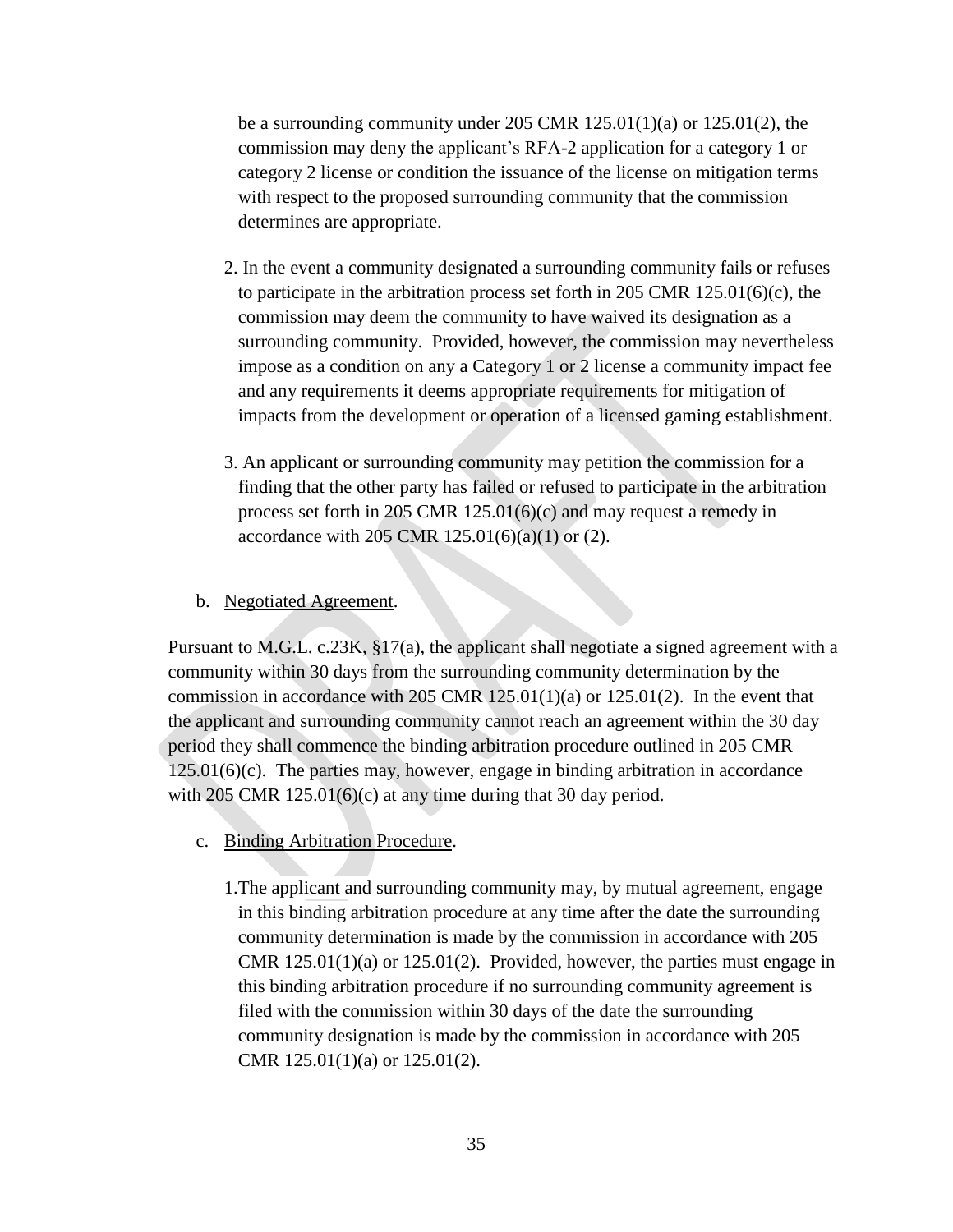- 2. The parties shall file with the commission a notice of intent to commence arbitration prior to selecting an arbitrator.
- 3. No later than 5 days after the passage of 30 days since the surrounding community designation is made by the commission in accordance with 205 125.01(1)(a) or CMR 125.01(2) the parties shall select a neutral, independent arbitrator and submit their best and final offer for a surrounding community agreement pursuant to M.G.L. c. 23K, §15(9) to the arbitrator and to the other party. If they cannot mutually select such single arbitrator, each party shall select one neutral, independent arbitrator who shall then mutually choose a third neutral, independent arbitrator. In the event that a third neutral, independent arbitrator is not selected within the 5 day period, the commission or its designee shall select the third neutral, independent arbitrator. The 3 arbitrators shall preside over the matter and resolve all issues, including the final decision, by majority vote.
- 4. In conjunction with the filing of its best and final offer submitted in accordance with 205 CMR  $125.01(6)(c)(3)$ , the applicant shall submit a copy of the surrounding community agreements it has executed with other surrounding communities concerning the applicant"s proposed gaming establishment. Either party may submit executed surrounding community agreements from other proposed gaming establishments in the commonwealth which the party considers relevant.
- 5. The reasonable fees and expenses of the single arbitrator shall be paid by the applicant. In the event that 3 arbitrators are engaged, two thirds of the reasonable fees and expenses shall be paid by the applicant and one third shall be paid by the surrounding community.
- 6. Within 20 days after receipt of the parties" submissions under 205 CMR  $125.01(6)(c)(3)$ , the arbitrator(s) shall conduct any necessary proceedings and file with the commission, and issue to the parties, a report specifying the terms of the surrounding community agreement between the applicant and the community. In reaching the final decision, the arbitrator(s) shall select the best and final offer of one of the parties and incorporate those terms into the report. The arbitrator(s) may make adjustments to the selected best and final offer only if necessary to ensure that the report is consistent with M.G.L. c. 23K.
- 7. No later than 5 days after the issuance of the report of the arbitrator(s) as provided in 205 CMR 125.01(6)(c)(6), the parties shall sign a surrounding community agreement and file it with the commission in accordance with M.G.L. c.23K,  $\S15(9)$  and 205 CMR 125.01(3) or the arbitrator's report shall be deemed to be the surrounding community agreement between the parties.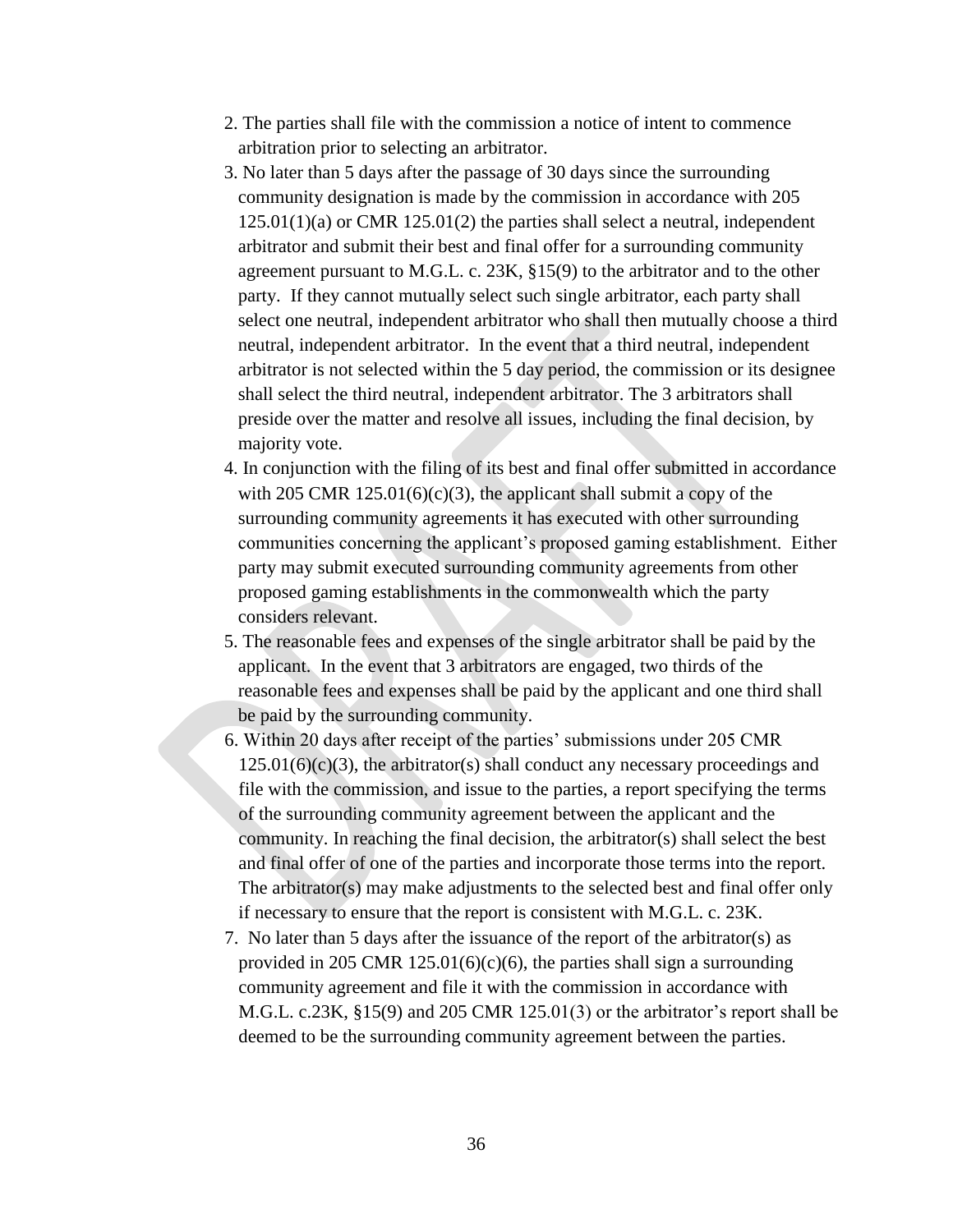# REGULATORY AUTHORITY 205 CMR 125: M.G.L. c.23K, §§4(37); 5; and 17.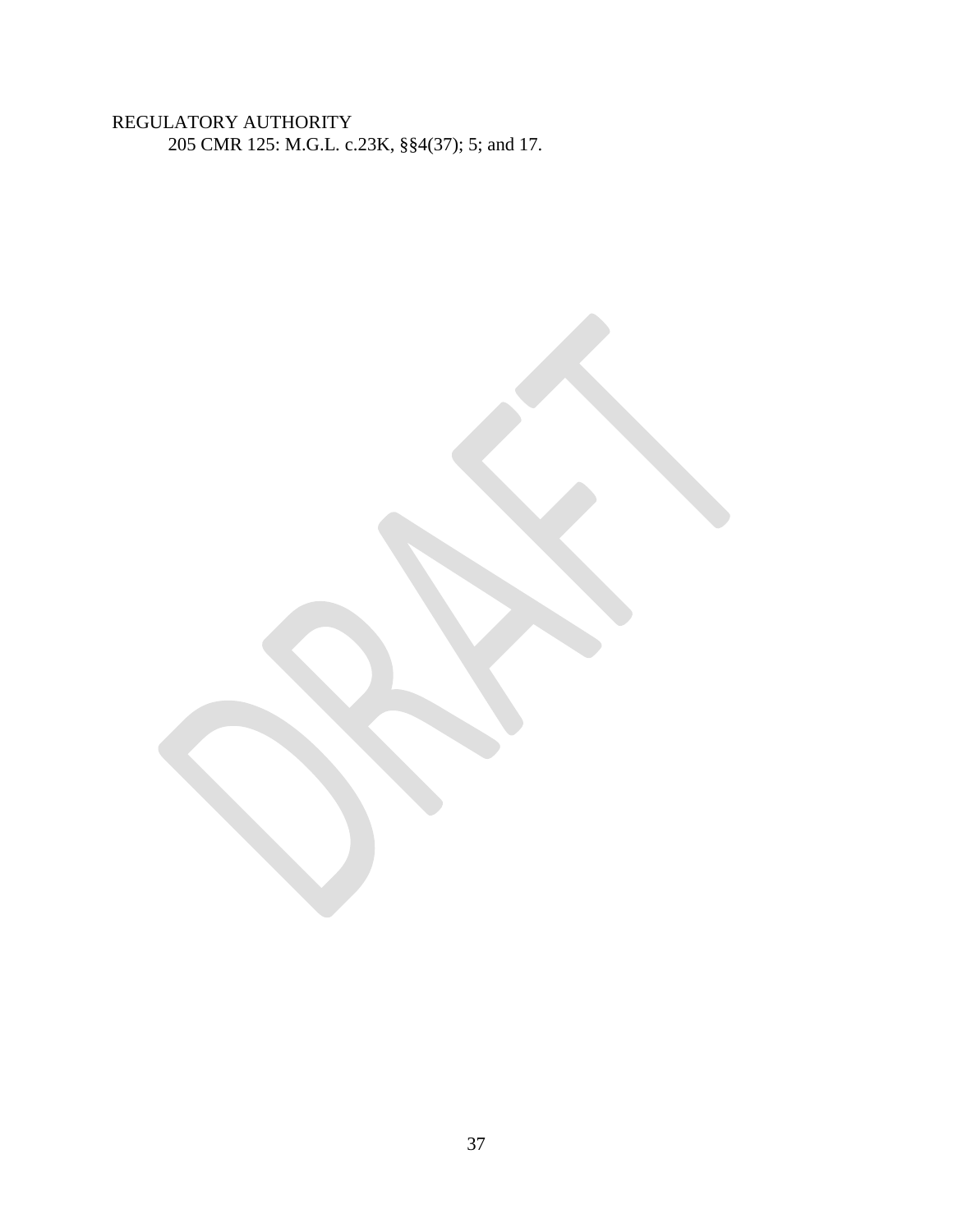### 205 CMR: MASSACHUSETTS GAMING COMMISSION 205 CMR 126.00: IMPACTED LIVE ENTERTAINMENT VENUES

#### Section

126.01: Determination of Impacted Live Entertainment Venues

#### 126.01: Determination of Impacted Live Entertainment Venues

- (1) General. The following shall be an impacted live entertainment venue for purposes of M.G.L. c. 23K and 205 CMR:
	- a. A venue located in the commonwealth that has executed an impacted live entertainment venue agreement with the applicant for a category 1 or category 2 license which agreement was submitted with the RFA-2 application and is in compliance with M.G.L. c.  $23K$ ,  $§15(10)$ ; or
	- b. A venue located in the commonwealth that has been designated an impacted live entertainment venue by the commission under M.G.L. c. 23K, §17(b), and 205 CMR 110.01(2) after the submission of an applicant"s RFA-2 application upon written request by the venue for the venue to be designated an impacted live entertainment venue with respect to the specific gaming establishment.
- (2) Impacted Live Entertainment Venue Determination by Commission. A venue seeking to be designated an impacted live entertainment venue in accordance with 205 CMR 110.01(1)(b) shall submit a written request to the commission no later than 10 days after the commission posts notice on its website that it has received the RFA-2 application for a gaming establishment for which the venue seeks to be designated an impacted live entertainment venue. The commission will make a determination on the request at an open meeting at least 30 days prior to the public hearing on the application held pursuant to M.G.L. c. 23K, §17(c). In determining whether a venue will be designated as an impacted live entertainment venue, the commission shall ensure that the venue meets the definition of *impacted live entertainment venue* as set forth in M.G.L. c.23K, §2, and shall, in accordance with M.G.L. c.23K, §4(39), consider factors including, but not limited to, the venue's distance from the gaming establishment, venue capacity and the type of performances offered by that venue. Further, the commission will consider whether the applicant intends to include a geographic exclusivity clause in the contracts of entertainers at the proposed gaming establishment, or in some other way intends to limit the performance of entertainers within Massachusetts. The commission"s determination will be made after a review of the entire RFA-2 application submitted by the applicant for a gaming license as well as any independent evaluations provided by either the venue or otherwise.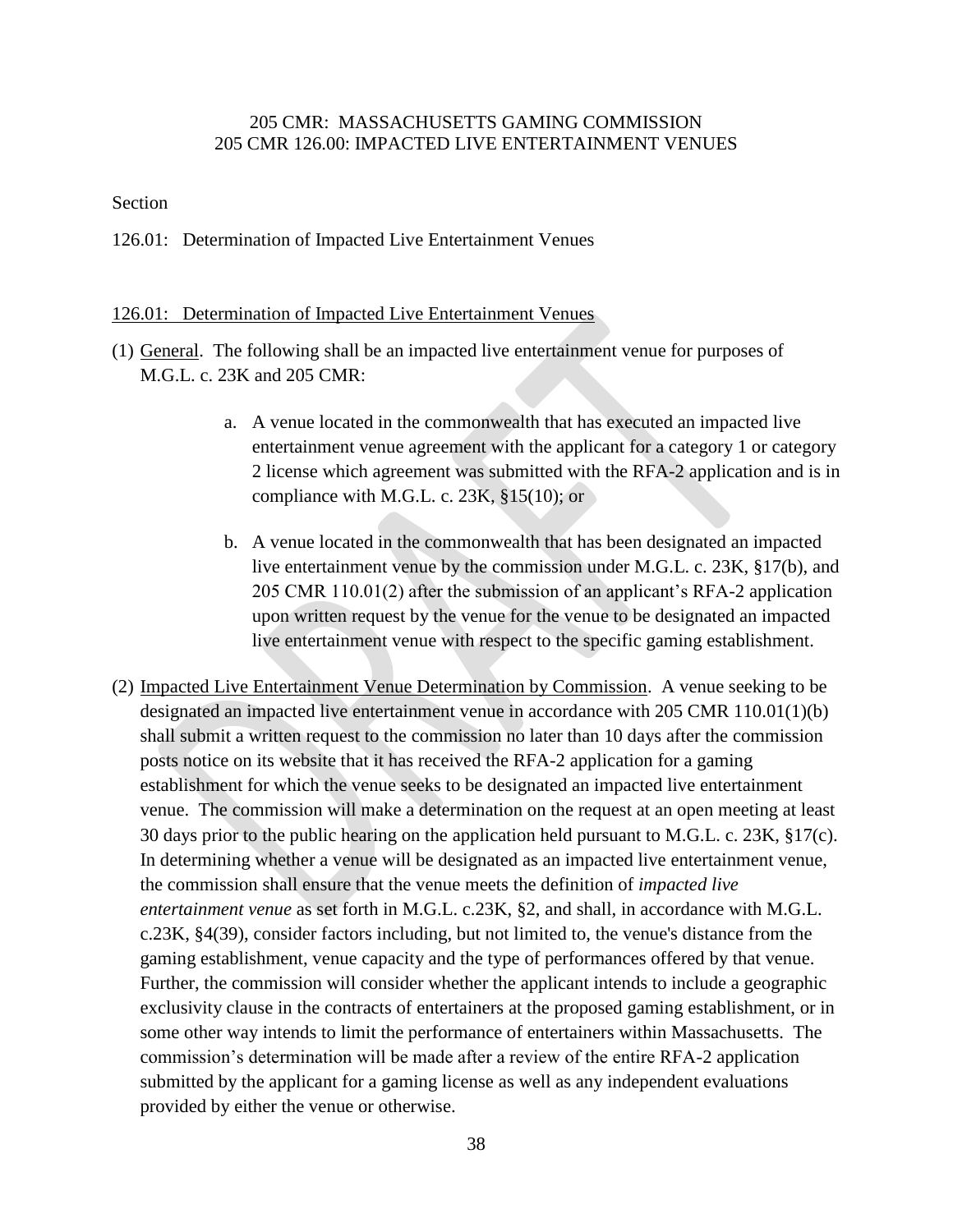- (3) Impacted Live Entertainment Venue Agreements. An applicant for a license for a gaming establishment shall negotiate an agreement with each venue determined by the commission to be an impacted live entertainment venue for their proposed gaming establishment. The applicant shall submit to the commission a signed agreement with each impacted live entertainment venue to its proposed gaming establishment either as part of its RFA-2 application in accordance with M.G.L. c.23K, §15(10) or the parties shall follow the protocol and procedure outlined in 205 CMR 126.01(4).
- (4) Negotiation of an impacted live entertainment venue Agreement after the applicant has submitted an RFA-2 application.
	- a. Participation in Process. In accordance with M.G.L. c.23K, §17(b), 205 CMR 126.01(4) provides the protocol and procedure for reaching a fair and reasonable impacted live entertainment venue agreement between the applicant and the venue. Upon being designated an impacted live entertainment venue by the commission in accordance with 205 CMR 126.01(2) the venue and the applicant shall be bound by this procedure.
		- 1. In the event the applicant shall fail or refuse to participate in the arbitration process set forth in 205 CMR 126.01(4)(c) with any venue determined to be an impacted live entertainment venue under 205 CMR 126.01(2), the commission may deny the applicant"s RFA-2 application or condition the issuance of the license.
		- 2. In the event a venue designated an impacted live entertainment venue fails or refuses to participate in the arbitration process set forth in 205 CMR  $126.01(4)(c)$ , the commission may deem the venue to have waived its designation as an impacted live entertainment venue. Provided, however, the commission may nevertheless impose as a condition on any a Category 1 or category 2 license any requirements it deems appropriate for mitigation of negative impacts from the development or operation of a licensed gaming establishment.
		- 3. An applicant or venue may petition the commission at any time for a finding that the other party has failed or refused to participate in the arbitration process set forth in 205 CMR 126.01(4)(c) and may request a remedy in accordance with 205 CMR 126.01(4)(a)(1) or (2).
	- b. Negotiated Agreement.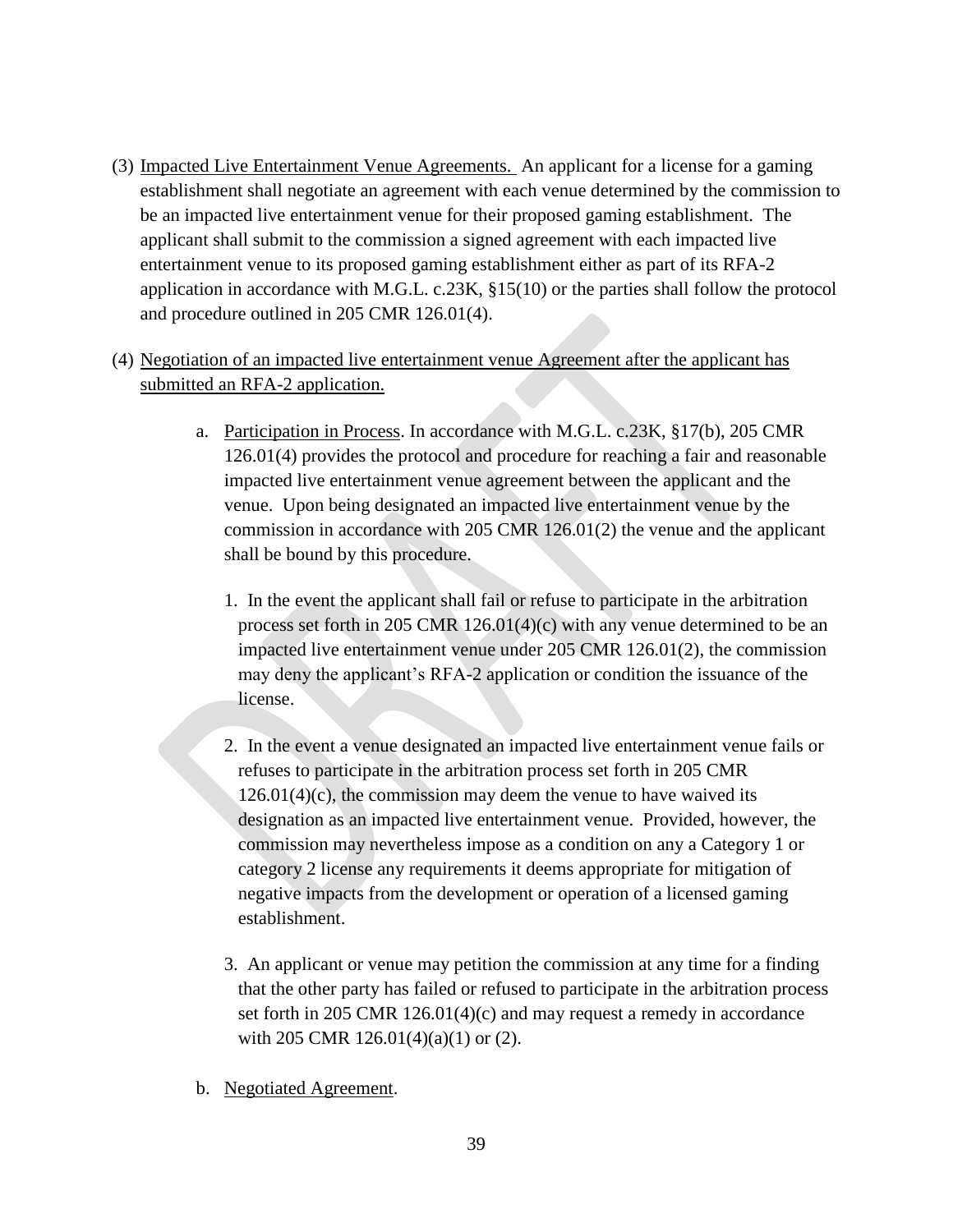Pursuant to M.G.L. c.23K, §17(b), the applicant shall negotiate a signed agreement with a venue within 30 days from the impacted live entertainment venue designation by the commission in accordance with 205 CMR 126.01(2). In the event that the applicant and venue cannot reach an agreement within the 30 day period they shall commence the binding arbitration procedure outlined in 205 CMR 126.01(4)(c). The parties, however, may engage in binding arbitration in accordance with 205 CMR 126.01(4)(c) at any time during that 30 day period.

- c. Binding Arbitration Procedure.
	- 1.The applicant and impacted live entertainment venue may, by mutual agreement, engage in this binding arbitration procedure at any time after the date the impacted live entertainment venue determination is made by the commission in accordance with 205 CMR 126.01(2). Provided, however, the parties must engage in this binding arbitration procedure if no impacted live entertainment venue agreement is filed with the commission within 30 days of the date the designation is made by the commission in accordance with 205 CMR 126.01(2).
	- 2. The parties shall file with the commission a notice of intent to commence arbitration prior to selecting an arbitrator.
	- 3. No later than 5 days after the passage of 30 days since the designation is made by the commission in accordance with 205 126.01(2) the parties shall select a neutral arbitrator and submit their best and final offer for an impacted live entertainment venue agreement pursuant to M.G.L. c. 23K, §15(10) to the arbitrator and to the other party. If they cannot mutually select such single arbitrator, each party shall select one neutral, independent arbitrator who shall then mutually choose a third neutral, independent arbitrator. In the event that a third neutral, independent arbitrator is not selected within the 5 day period, the commission or its designee shall select the third neutral, independent arbitrator. The 3 arbitrators shall preside over the matter and resolve all issues, including the final decision, by majority vote.
	- 4. In conjunction with the filing of its best and final offer submitted in accordance with 205 CMR  $126.01(4)(c)(3)$ , the applicant shall submit a copy of the impacted live entertainment venue agreements, if any, it has executed with other venues concerning the applicant"s proposed gaming establishment. Either party may submit executed impacted live entertainment venue agreements from other proposed gaming establishments in the Commonwealth which the party considers relevant.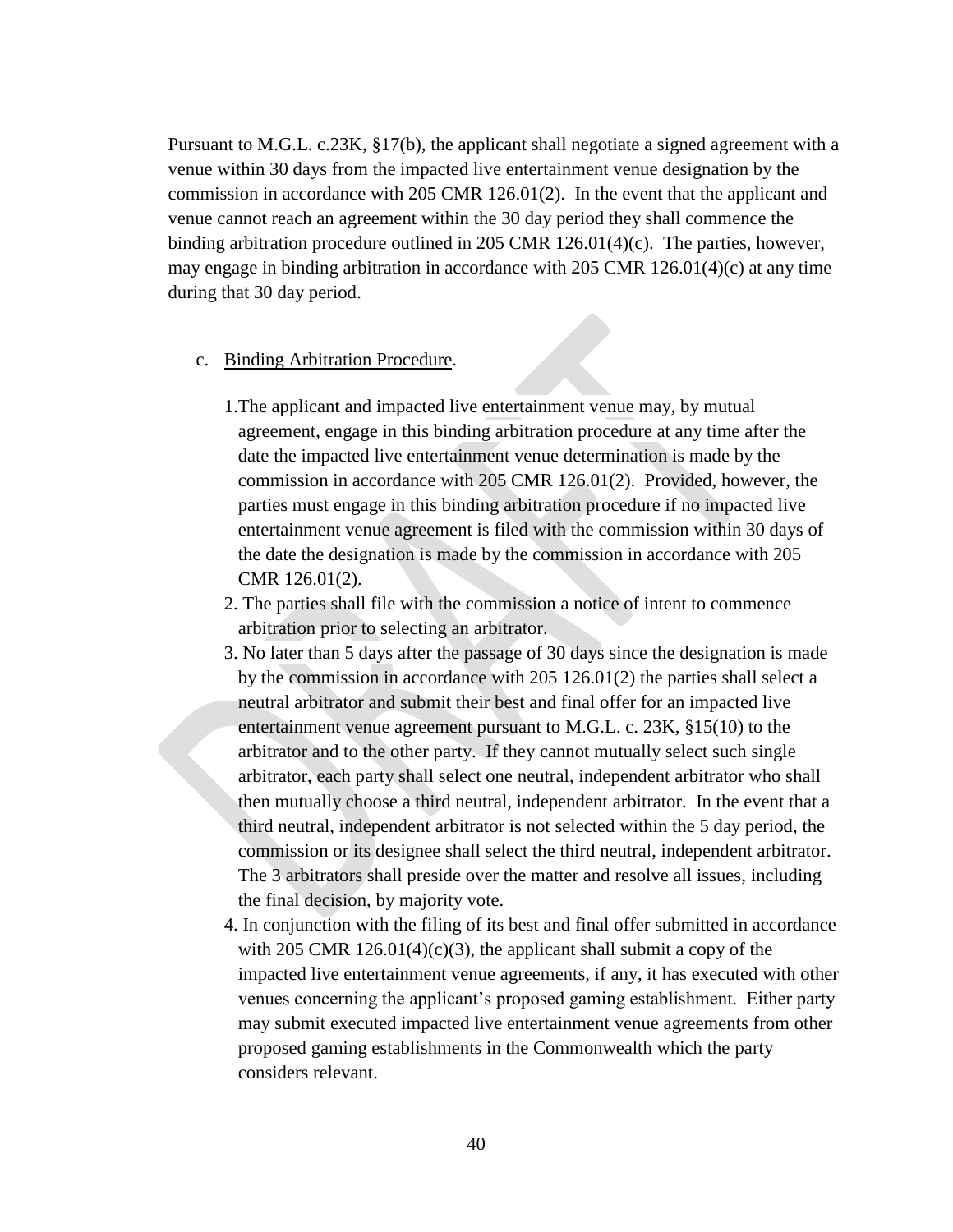- 5. The reasonable fees and expenses of the single arbitrator shall be paid by the applicant. In the event that 3 arbitrators are engaged, two thirds of the reasonable fees and expenses shall be paid by the applicant and one third shall be paid by the venue.
- 6. Within 20 days after receipt of the parties" submissions under 205 CMR  $126.01(4)(c)(3)$ , the arbitrator(s) shall conduct any necessary proceedings and file with the commission, and issue to the parties, a report specifying the terms of the impacted live entertainment venue agreement between the applicant and the venue. In reaching the final decision, the arbitrator(s) shall select the best and final offer of one of the parties and incorporate those terms into the report. The arbitrator(s) may make adjustments to the best and final offer only if necessary to ensure that the report is consistent with M.G.L. c. 23K.
- 7. No later than 5 days after the issuance of the report of the arbitrator(s) as provided in 205 CMR 126.01(4)(c)(6), the parties shall sign an impacted live entertainment venue agreement and file it with the commission in accordance with M.G.L. c.23K,  $\S15(10)$  and 205 CMR 126.01(3) or the arbitrator's report shall be deemed to be the impacted live entertainment venue agreement between the parties.

## REGULATORY AUTHORITY 205 CMR 126: M.G.L. c.23K, §§4(37); 4(39); 5; and 17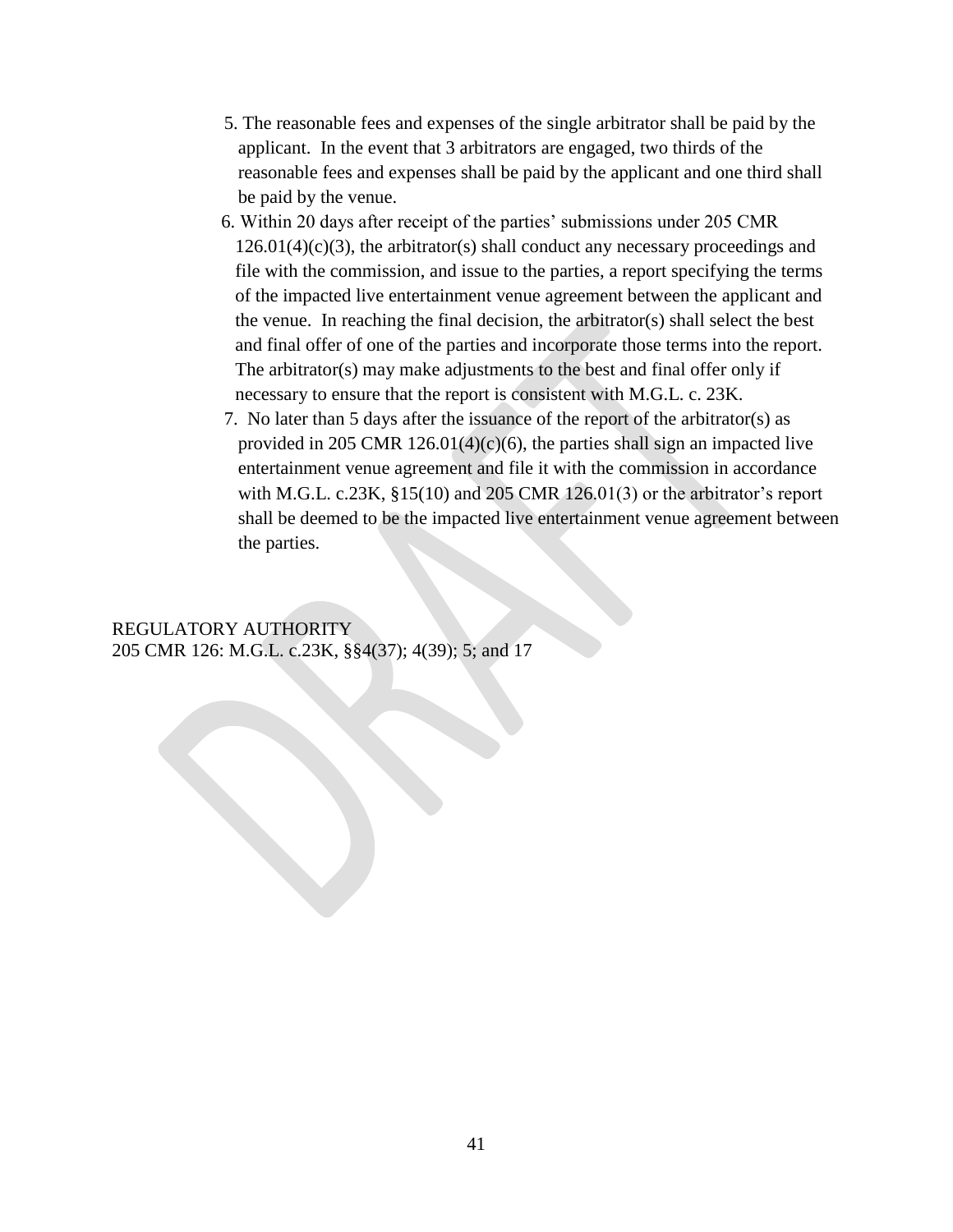### 205 CMR: MASSACHUSETTS GAMING COMMISSION 205 CMR 127.00: REOPENING MITIGATION AGREEMENTS

### Section

- 127.01: Definitions
- 127.02: Reasons for Reopening a Mitigation Agreement
- 127.03: Negotiations to Reopen a Mitigation Agreement
- 127.04: Commission Review of a Petition to Reopen a Mitigation Agreement
- 127.05: Renegotiation and Arbitration
- 127.06: Voluntary Reopening of a Mitigation Agreement

# 127.01: Definitions

As used in 205 CMR 127.00, the following words and phrases shall have the following meaning:

Mitigation agreement or mitigation agreements means a fully executed host community agreement as governed by 205 CMR 123.02, surrounding community agreement as governed by 205 CMR 125.01, or an impacted live entertainment venue agreement as governed by 205 CMR 126.00.

Significant and material adverse impact means a substantial negative affect on a host community, surrounding community, or impacted live entertainment venue from an unforeseen event, act, or circumstance occurring after a mitigation agreement is executed and which directly undermines a basic premise on which the mitigation agreement was made, a principal purpose of the mitigation agreement, or a vital portion of the mitigation agreement without fault of the affected party.

## 127.02: Reasons for Reopening a Mitigation agreement

The parties to a mitigation agreement may reopen negotiations on a signed mitigation agreement pursuant to any of the following triggering events:

- (a) In the event that an applicant is granted a conditional gaming establishment license subject to the issuance of the secretary of EOEEA"s certificate on the applicant"s final, supplemental, or single environmental impact report pursuant to 301 CMR 11.08(8) and 205 CMR 120.02, and the project as so certified and mitigated in accordance with the secretary of EOEEA"s certificate would, if the applicant receives a final license from the commission, likely cause a significant and material adverse impact.
- (b) In the event that an applicant is granted a conditional gaming establishment license subject to the issuance of a federal, state or local permit or approval, and the permit or approval is either denied or issued in a manner such that the project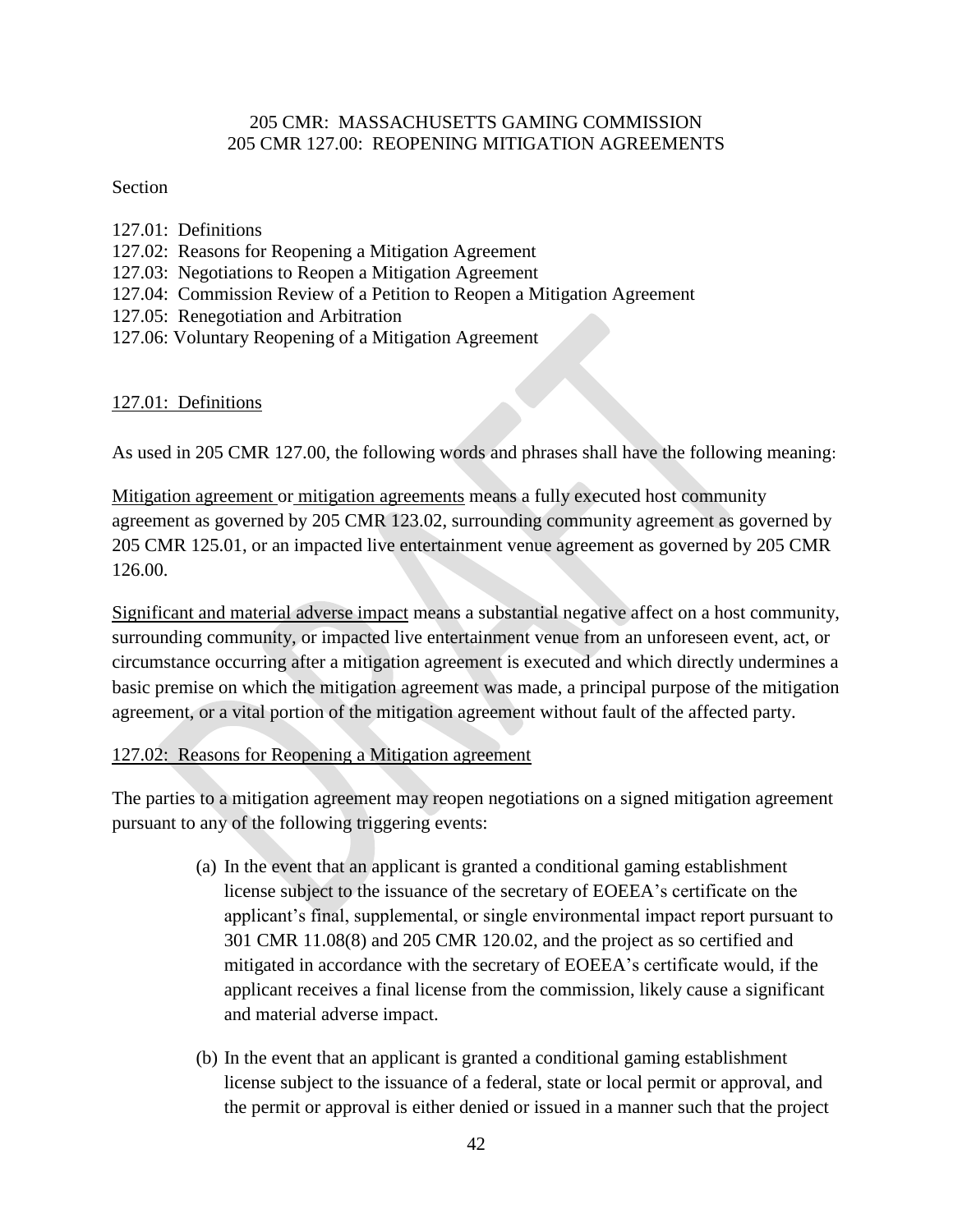would, if the applicant receives a final license from the commission, likely cause a significant and material adverse impact.

# 127.03: Negotiations to Reopen a Mitigation Agreement

In the event that a party to a mitigation agreement believes that a triggering event in accordance with 205 CMR 127.02 has occurred, it may take the following actions:

- 1) Request that the other party voluntarily enter into discussions to supplement or amend the mitigation agreement. A party that receives such a request shall enter into such discussions where it is reasonably clear that one of the triggering events provided in 205 CMR 127.02 has occurred. Supplemental or amended mitigation agreements must be filed with the commission promptly upon execution.
- 2) Petition the commission to mandate the reopening of the mitigation agreement. The petition shall clearly set forth the facts and circumstances supporting the request, and shall contain either:
	- a) A sworn statement by the petitioning party that an impasse has been reached in the discussions referenced in 205 CMR 127.03(1); or
	- b) A sworn statement by the petitioning party that the other party has refused to engage in the discussions referenced in 205 CMR 127.03(1).

Petitions under 205 CMR 127.03(2) shall be delivered to the commission and to every party to the mitigation agreement in hand or by any form of email requiring a return receipt. Responses shall be delivered to the commission and to every party to the mitigation agreement in hand or by any form of email requiring a return receipt not later than fourteen days after delivery of the petition.

# 127.04: Commission Review of a Petition to Reopen a Mitigation agreement

The commission shall review any petition filed in accordance with 205 CMR 127.03(2) and grant the petition if it finds that a triggering event referenced in 205 CMR 127.02 has occurred.

The commission may convene a hearing on the petition on its own volition or if requested by a party. Upon granting the petition, the commission shall order the parties to re-negotiate any affected provision of the mitigation agreement specified by the commission.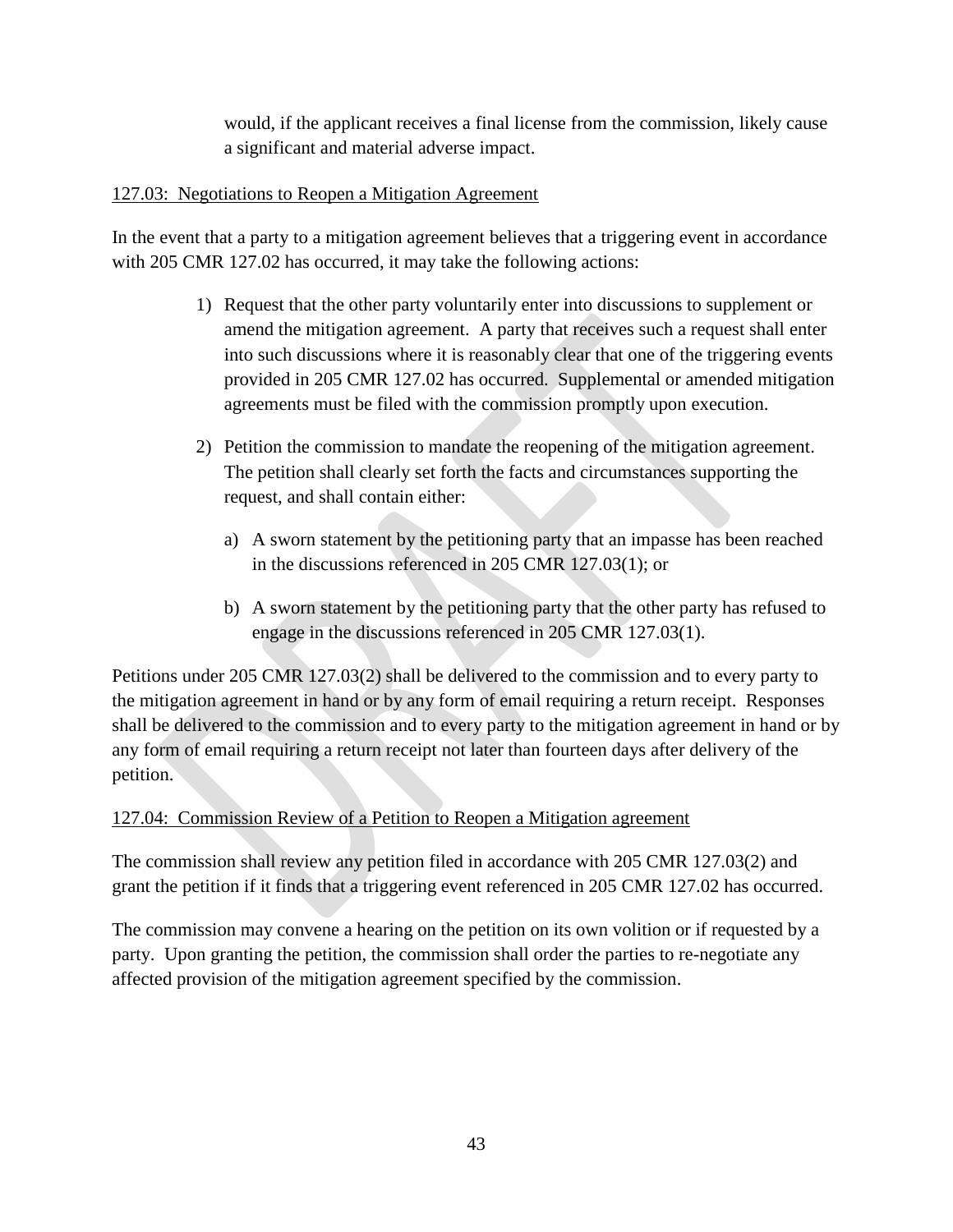### 127.05: Renegotiation and Arbitration

If the parties are unable to come to terms on an amended mitigation agreement within 60 days of the commission"s order, the parties shall enter into binding arbitration. The arbitration shall be limited to incorporating into the mitigation agreement measures necessary and reasonable to mitigate the significant and material adverse impact(s). The following shall apply to any such arbitration:

- 1) The parties may, by mutual agreement, engage in this binding arbitration process at any time after the date the commission determines that a triggering event has occurred in accordance with 205 CMR 127.02; provided, however, the parties must engage in this binding arbitration process if no amended mitigation agreement is filed with the commission within 60 days after the date the commission determines that a triggering event has occurred in accordance with 205 CMR 127.04; provided further that the parties may execute an amended mitigation agreement at any time during the arbitration process.
- 2) The parties shall file with the commission a notice of intent to commence arbitration prior to selecting an arbitrator.
- 3) No later than 5 days after filing with the commission of a notice of intent to arbitrate, the parties shall select a neutral, independent arbitrator and submit their best and final offer relative to amending the mitigation agreement to the arbitrator and to the other party. If they cannot mutually select such single arbitrator, each party shall select one neutral, independent arbitrator who shall then mutually choose a third neutral, independent arbitrator. In the event that a third neutral, independent arbitrator is not selected within the 5 day period, the commission or its designee shall select the third neutral, independent arbitrator. The 3 arbitrators shall preside over the matter and resolve all issues, including the final decision, by majority vote.
- 4) The reasonable fees and expenses of the single arbitrator shall be paid by the applicant/licensee. In the event that 3 arbitrators are engaged, two thirds of the reasonable fees and expenses shall be paid by the applicant and one third shall be paid by the community or venue.
- 5) Within 45 days after receipt of the parties" submissions under 205 CMR 127.05(3), the arbitrator(s) shall conduct any necessary proceedings and file with the commission, and issue to the parties, a report specifying the amended terms of the mitigation agreement between the parties. In reaching the final decision, the arbitrator(s) shall select the best and final offer of one of the parties and incorporate those terms into the report. The arbitrator(s), however, may make any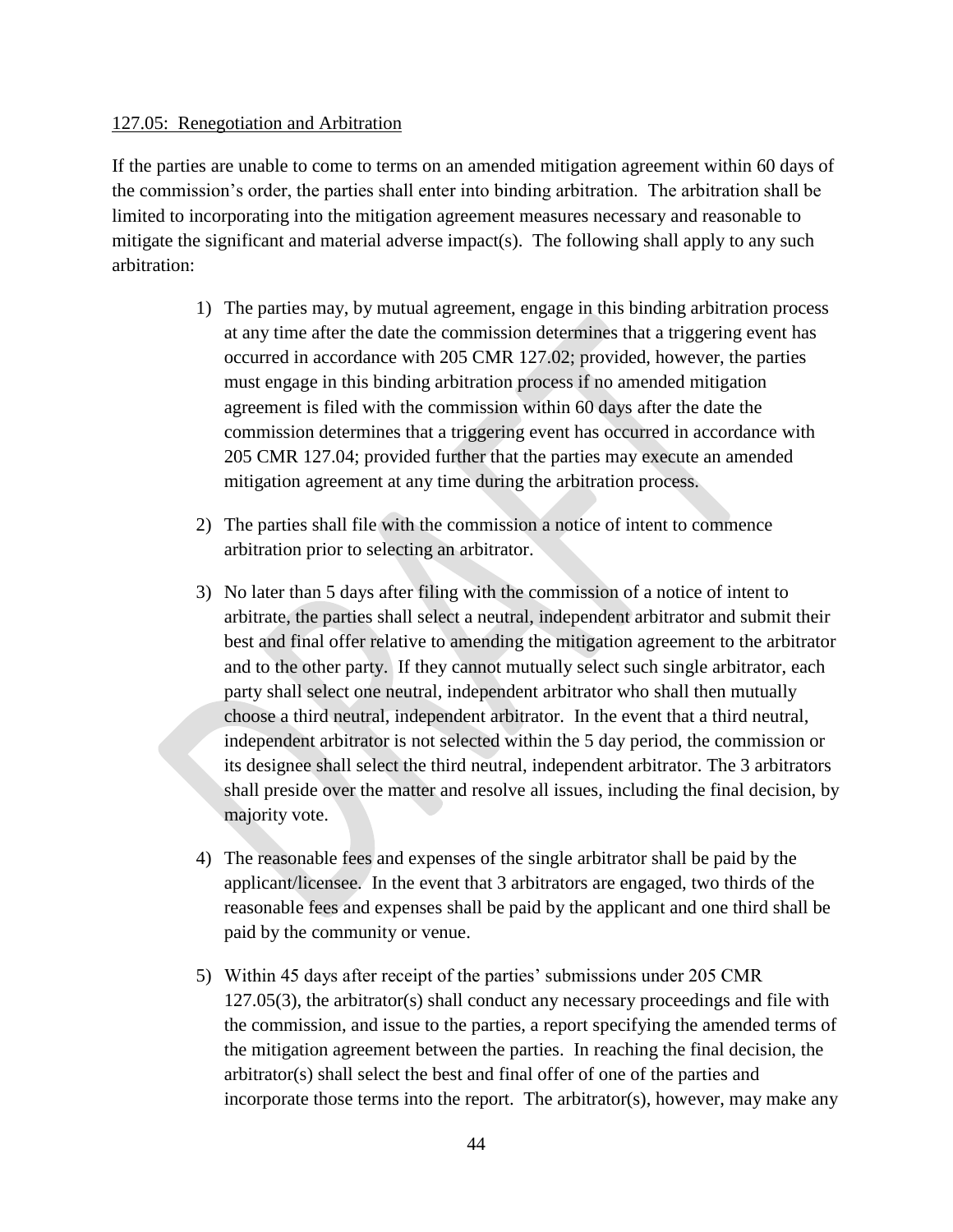adjustments to the best and final offer necessary to ensure that the report is consistent with M.G.L. c. 23K, §15(9) and (10) as applicable, and that it preserves the original mitigation agreement to the maximum extent reasonable.

- 6) No later than 5 days after the issuance of the report of the arbitrator(s) as provided in 205 CMR 127.05(5), the parties shall either sign an addendum to the original mitigation agreement or an amended mitigation agreement consistent with the arbitrator's report or sign an independently negotiated addendum. In the event that they fail to do so, the arbitrator's report shall be binding on the parties.
- 7) The parties may, by a mutual agreement in writing filed with the commission, extend any of the timelines set forth in 205 CMR 127.00.

### 127.06: Voluntary Reopening of a Mitigation Agreement

In addition to the reasons stated in 205 CMR 127.02 the parties to a mitigation agreement may reopen the mitigation agreement for any reason stated in the mitigation agreement itself, provided that in the case of a host community agreement the option to reopen the agreement and the condition under which such agreement may be reopened has been described in the fair, concise summary referenced in M.G.L. c.23K, § 15(13) and 205 CMR 124.05.

REGULATORY AUTHORITY 205 CMR 127: M.G.L. c.23K, §§4(37); 5; and 17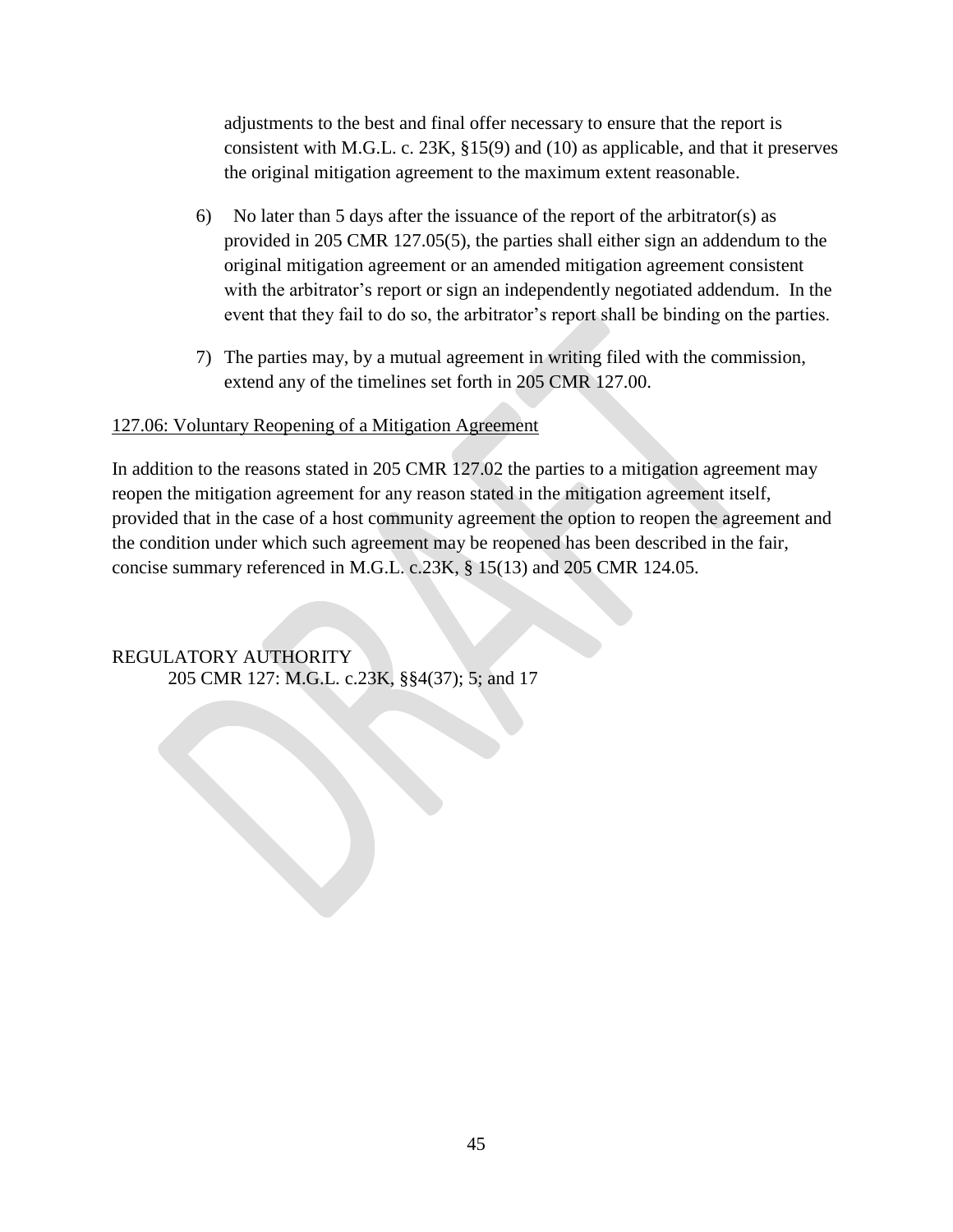### 205 CMR: MASSACHUSETTS GAMING COMMISSION 205 CMR 128.00: FORM OF THE GAMING LICENSE

### Section

- 128.01: Form of the Gaming License
- 128.02: Posting of the Gaming License

### 128.01: Form of the Gaming License

- (1) The commission, after selection of a particular qualified and suitable applicant to receive either a category 1 or category 2 gaming license shall issue a formal license document which shall contain the following information:
	- (a) A complete identification of the applicant"s identity, address and the agent for all service of process by agencies and agents involved in regulating the gaming industry in the commonwealth;
	- (b) The category and term of the license;
	- (c) The document shall contain an official commission serial number and be printed on security protected paper material utilized in the financial and securities industries;
	- (d) A statement that all statutory conditions set forth in M.G.L. c.23K, §21 are incorporated by reference, included as if completely set forth therein and made a part of the issued form of gaming license;
	- (e) A statement that all additional conditions set forth by the commission shall also be incorporated by reference, included as if completely set forth therein and also made a part of the issued form of the gaming license;
	- (f) The form of gaming license shall depict the official seal of the Commonwealth of Massachusetts and be signed by the chair of the commission after receiving a commission resolution authorizing such license issuance and signature execution.

### 128.02: Posting of the Gaming License

A copy of the gaming license shall be posted in a location continuously conspicuous to the public within the gaming facility at all times.

REGULATORY AUTHORITY 205 CMR 128: M.G.L. c.23K, §§4(37); 5; and 17.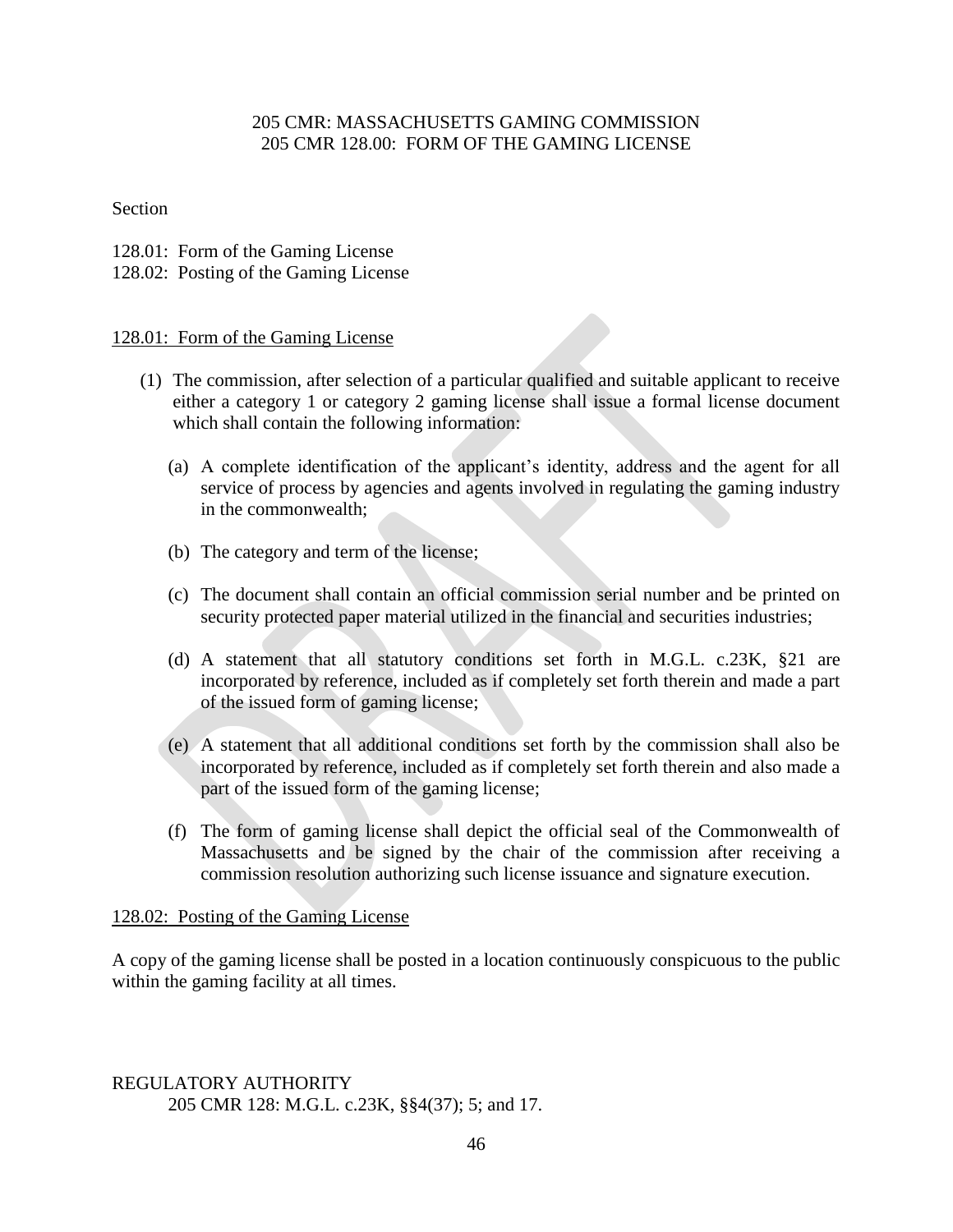## 205 CMR: MASSACHUSETTS GAMING COMMISSION 205 CMR 129.00: TRANSFER OF INTERESTS

### Section

129.01: Transfer of Gaming License, Establishment, Property or Interest 129.02: Disposition of Securities 129.03: Transfer of Gaming Establishment 129.04: Waiting Period 129.05: Restriction of Interest in Multiple Gaming Licenses

#### 129.01: Transfer of Gaming License

- (1) The following requirements apply to any proposed transfer of a category 1 or category 2 gaming license, establishment, property or interest:
	- (a) Without prior notification to and approval of the commission, no gaming licensee shall (i) transfer a gaming license, (ii) transfer any interest in a gaming license, establishment, property or interest, or (iii) enter into an option contract, management contract or other agreement or contract providing for such transfer of a gaming license or any interest in a gaming license, establishment, property or interest in the present or future.
	- (b) Prior to effectuating any transfer, agreement or contract described in 205 CMR 129.01(1)(a), a gaming licensee shall notify the commission in writing of its intent to do so and shall identify the intended transferee and its qualifiers.
	- (c) Within thirty (30) days of the written notice under 205 CMR 129.01(1)(b), the intended transferee shall file with the commission an RFA-1 application pursuant to 205 CMR 111.00, including a non-refundable application fee in the amount of \$400,000.00 under 205 CMR 114.01, and shall be responsible for the payment of all additional fees for investigations of the intended transferee and its qualifiers under 205 CMR 114.04.
	- (d) Upon receipt of a RFA-1 application under  $205$  CMR  $129.01(1)(c)$ , the application shall be referred to the bureau which shall conduct an investigation and issue a written report concerning the qualifications and suitability of the intended transferee and its qualifiers pursuant to 205 CMR 115.03.
	- (e) After the commission has received the bureau's report under 205 CMR 129.01(1)(d), the commission shall provide a copy to the intended transferee and shall initiate a process for a public hearing or adjudicatory proceeding under 205 CMR 115.04.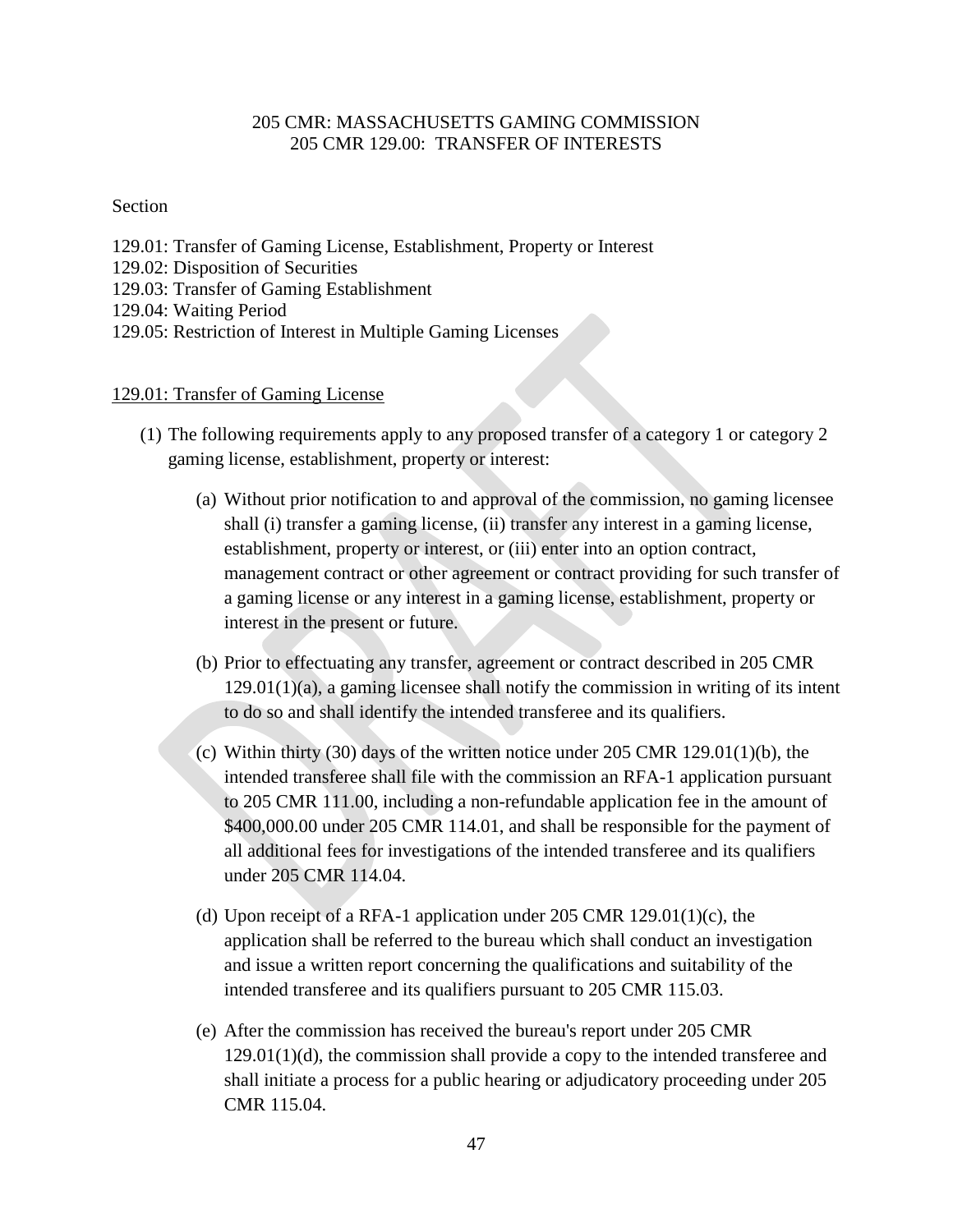- (f) After the proceedings under 205 CMR 129.01(1)(e), the commission shall issue a written determination of suitability pursuant to 205 CMR 115.05.
- (g) The commission shall reject any transfer proposed under 205 CMR 129.01(1)(a) to an unsuitable person. The commission may reject any transfer proposed under 205 CMR 130.01(1)(a) that, in the opinion of the commission, would be disadvantageous to the interests of the commonwealth or which the commission otherwise considers unsuitable.
- (h) In the event the commission makes a positive determination concerning any proposed transfer proposed under 205 CMR 129.01(1)(a), the commission may require the transferor, transferee or both to pay to the commission an amount representing the commonwealth's share of the increased value for the transferred licenses, property or interest; provided further, that the commission shall consider as a factor in determining the amount of the payment the market value of the gaming license, property or interest when it was acquired and at the time of the transfer; provided further, that the commission may place additional conditions or restrictions on a transfer that the commission considers suitable.
- (i) If approved and finalized, the transfer of a gaming license under 205 CMR  $129.01(1)(a)(i)$  or (iv) shall divest the transferor of all authority, influence, control, rights and benefits associated with the gaming license.
- (j) Pursuant to M.L.G. c. 23K, §17(g) the proposed transferor and transferee shall not be entitled to any further review of the commission"s determination on the transfer proposed under 205 CMR 129.01(1)(a).
- (k) No bona fide banking institution, as defined in M.G.L. c. 167A, §1, or a commercial financial institution which becomes a substantial party of interest with a gaming licensee shall be considered a transferee.

### 129.02: Disposition of Securities

(1) The proposed sale, assignment, transfer or other disposition of any security issued by a corporation which holds a gaming license in Massachusetts, or any holding or intermediary company, shall be considered a transfer of a direct or indirect interest in a gaming license or a gaming establishment pursuant to 205 CMR  $129.01(1)(a)(ii)$  if the transfer directly or indirectly constitutes more than a 5 per cent interest in the corporation, shall require prior approval of the commission, and shall be ineffective if disapproved by the commission; provided, however, that the commission may waive qualification requirements for prospective purchaser, assignee or transferee of any security under 205 CMR 129.01(1) pursuant to 205 CMR 116.03.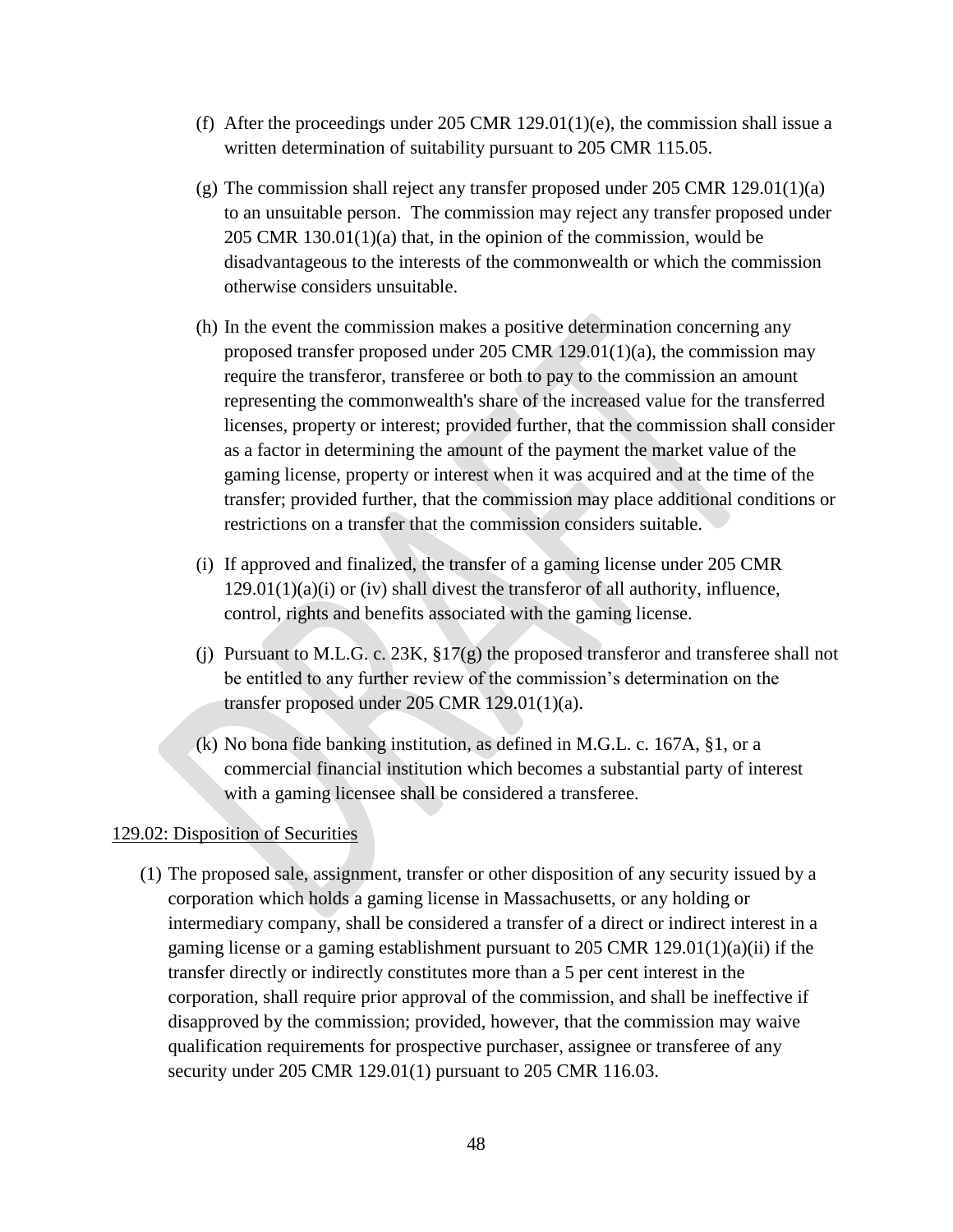- (2) Unless the commission grants such a waiver, the commission shall determine the qualifications and suitability of a prospective purchaser, assignee or transferee of such a security under 205 CMR 129.01(1) prior to any approval of a transaction.
- (3) 205 CMR 129.02 shall not apply to the disposition of securities that are publicly traded, unless the transfer directly or indirectly constitutes more than 5 per cent of the common stock of the company or a holding, intermediary or subsidiary company of the licensee or the applicant company.

### 129.03: Transfer of Gaming Establishment

Without prior notification to and approval of the commission, no gaming licensee shall transfer any direct or indirect interest in a gaming establishment, or transfer any direct or indirect real interest, structure, real property, premises, facility, personal interest or pecuniary interest under a gaming license.

### 129.04: Waiting Period

Whenever a person contracts to transfer any property relating to an ongoing gaming establishment pursuant to 205 CMR 129.03, including a security holding in a gaming licensee or holding or intermediary company pursuant to 205 CMR 129.02, under circumstances which require that the transferee obtain licensure under M.G.L. c. 23K and 205 CMR, the contract shall not specify a closing or settlement date which is earlier than 121 days after the submission of a completed application for licensure or qualification, as applicable.

### 129.05: Restriction of Interest in Multiple Gaming Licenses

- (1) No person or affiliate shall be permitted to hold more than one gaming license.
- (2) No person or affiliate shall be permitted to hold, directly or indirectly a financial interest in more than one gaming license. For purposes of this section, a financial interest shall not include the interest of an institutional investor as to which the commission has waived licensure or qualification.

## REGULATORY AUTHORITY

205 CMR 129: M.G.L. c. 23K, §§ 2, 4(37); 5; 14(c), 19(c), 20(e), 21(b), 21(e), 23(c), 31(e).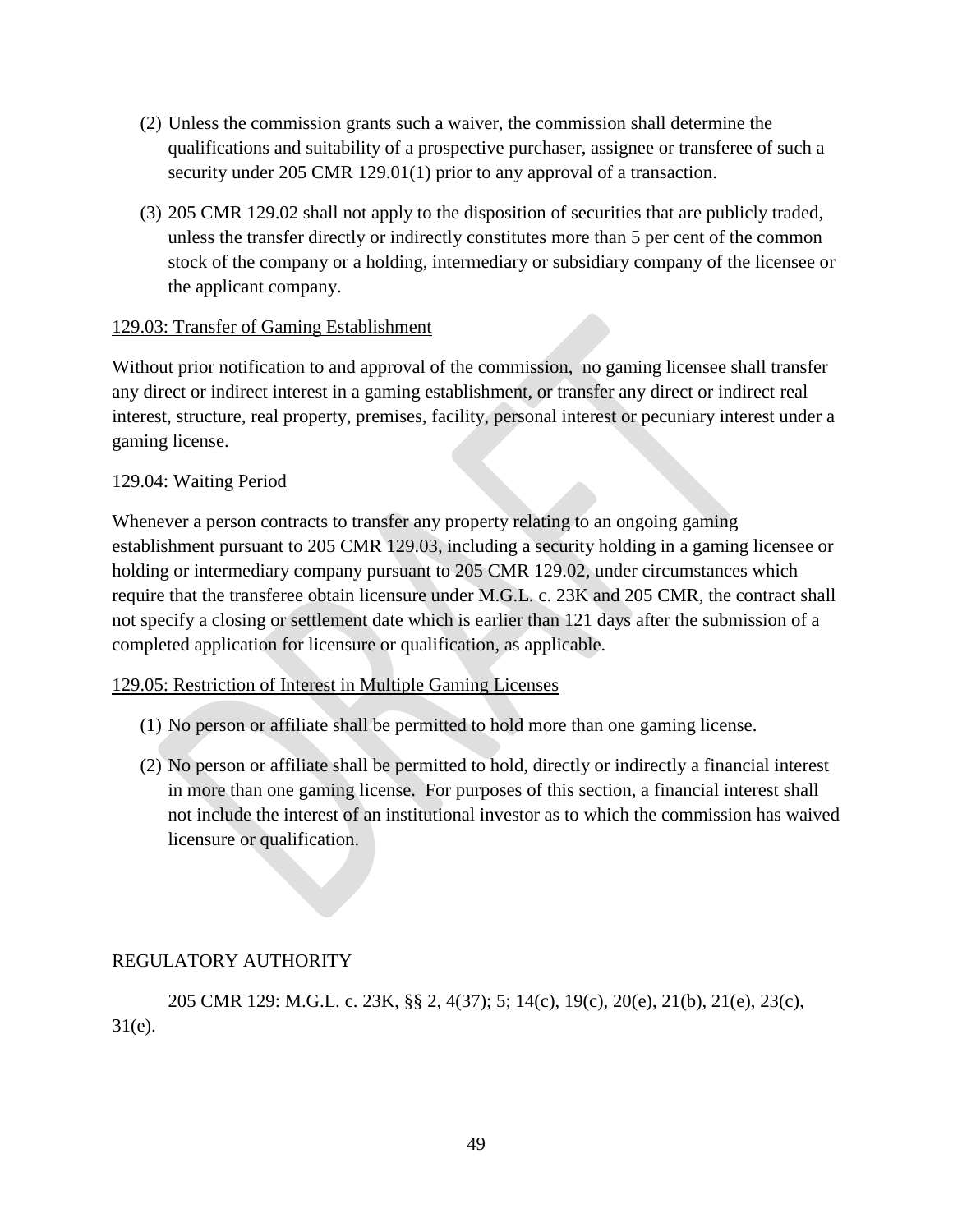## 205 CMR: MASSACHUSETTS GAMING COMMISSION 205 CMR 130.00: CONSERVATORS

#### Section

| 130.01: Scope |                                                      |
|---------------|------------------------------------------------------|
|               | 130.02: Appointment                                  |
|               | 130.03: Qualifications of the Conservator            |
|               | 130.04: Insurance                                    |
|               | 130.05: Terms, Conditions, and Duties of Conservator |
|               | 130.06: Termination of the Conservatorship           |
|               |                                                      |

130.01: Scope

205 CMR 130.01 shall govern the appointment and duties of a conservator.

#### 130.02: Appointment

- (1) Upon revocation or suspension of a gaming license or upon the failure or refusal to renew a gaming license, the commission may appoint a conservator to temporarily manage and operate the business of the gaming licensee relating to the gaming establishment.
- (2) Prior to appointment, a candidate must submit to the commission a Multi-jurisdictional Personal History Disclosure form in accordance with 205 CMR 111.03 and a Massachusetts Supplement Form in accordance with 205 CMR 111.04. An investigation shall be undertaken and a recommendation made by the bureau in accordance with 205 CMR 115.03. Aall costs incurred by the commission and the bureau for conducting an investigation into any conservator or potential conservator shall be paid from the revenues of the gaming establishment.
- (3) The appointment shall be made by vote of the commission by a written instrument which outlines all terms and conditions of the appointment as provided in 205 CMR 130.00 and G.L. c.23K, §34.
- (4) Upon appointment, the person shall be designated a temporary key gaming employee and deemed licensed as such in accordance with G.L. c.23K, §30.

#### 130.03: Qualifications of the Conservator

- (1) A conservator shall be an individual of similar or greater experience in the field of gaming management to the person they are succeeding.
- (2) If the conservator is replacing a gaming licensee they shall have experience operating a gaming establishment of similar caliber in another jurisdiction.
- (3) At the time of the appointment, the conservator shall be in good standing in all jurisdictions in which the conservator operates, or has operated, a gaming establishment.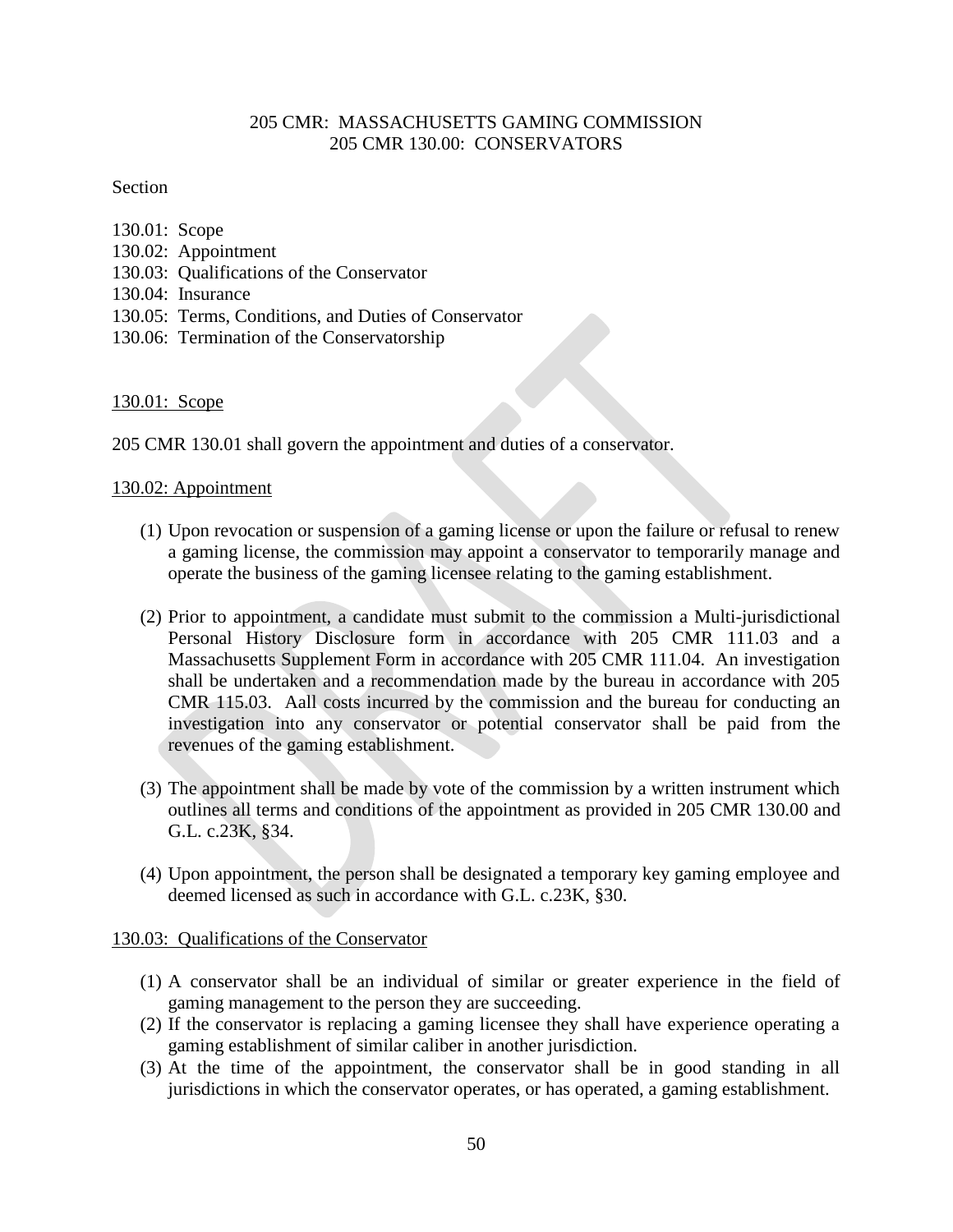#### 130.04: Insurance

The former or suspended gaming licensee shall purchase liability insurance, in an amount determined by the commission at the time of the appointment of a conservator, to protect a conservator from liability for any acts or omissions of the conservator during the conservator's appointment which are reasonably related to and within the scope of the conservator's duties. A copy of the policy shall be filed with the commission.

#### 130.05: Terms, Conditions, and Duties of Conservator

- (1) A conservator shall, before assuming, managerial or operational duties, execute and file a bond for the faithful performance of its duties payable to the commission with such surety and in such form and amount as the commission shall approve at the time of appointment.
- (2) The terms of compensation shall be fixed by the commission at the time of appointment of the conservator. The terms shall include a requirement that the conservator submit itemized billings for expenses to the commission on a monthly basis, which billings shall be considered by the commission for reasonableness. Payment of compensation and expenses shall be made from the revenues of the gaming establishment.
- (3) The conservator shall file reports with the commission regarding the management and operation of the gaming establishment in the form and at such intervals as the commission may prescribe at the time of appointment.
- (4) The conservator shall take possession immediately of all books and records relating to the gaming establishment.
- (5) The conservator shall be responsible for ensuring that all taxes relating to the gaming establishment are paid in a timely fashion.
- (6) The conservator shall abide by all licensing provisions applicable to the former or suspended gaming licensee upon appointment.
- (7) The conservator may, by approval of the commission, appoint any consultants needed to assist in the operation of the gaming establishment; provided, however, that the commission may require any such consultant to submit the completed forms, undergo the investigation, and receive an appointment as a designated temporary key gaming employee in accordance with 205 CMR 130.02(2)-(4) or to undergo such other investigation into the background, integrity, honesty, character, reputation, financial stability, criminal history and responsibility of the consultant as the commission may require. All costs incurred by the commission and the bureau for conducting an investigation into any such consultant or potential consultant shall be paid from the revenues of the gaming establishment.

#### 130.06: Termination of the Conservatorship

The conservatorship shall serve at the pleasure of the commission and shall continue until terminated by the commission:

(1) upon the award of a new gaming license pursuant to 205 CMR 131.02; or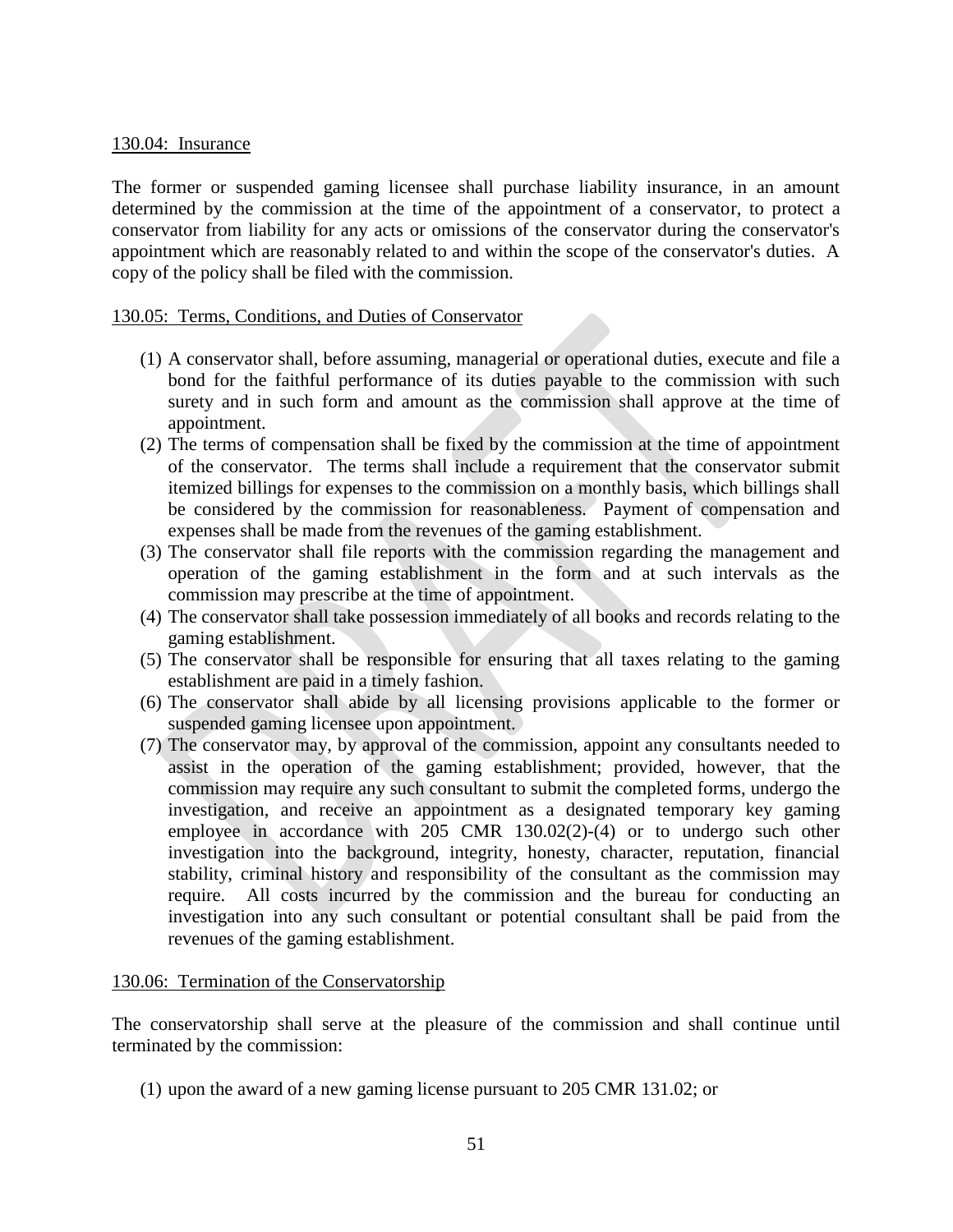- (2) upon the voluntary resignation of the conservator in which case the commission shall appoint a new conservator in accordance with 205 CMR 130.00; or
- (3) upon a non-reviewable finding by the commission to appoint a replacement in accordance with this 205 CMR 130.00.

REGULATORY AUTHORITY 205 CMR 130: M.G.L. c. 23K, §§ 4(19); 4(37); 5; 12; 30(i); and 34.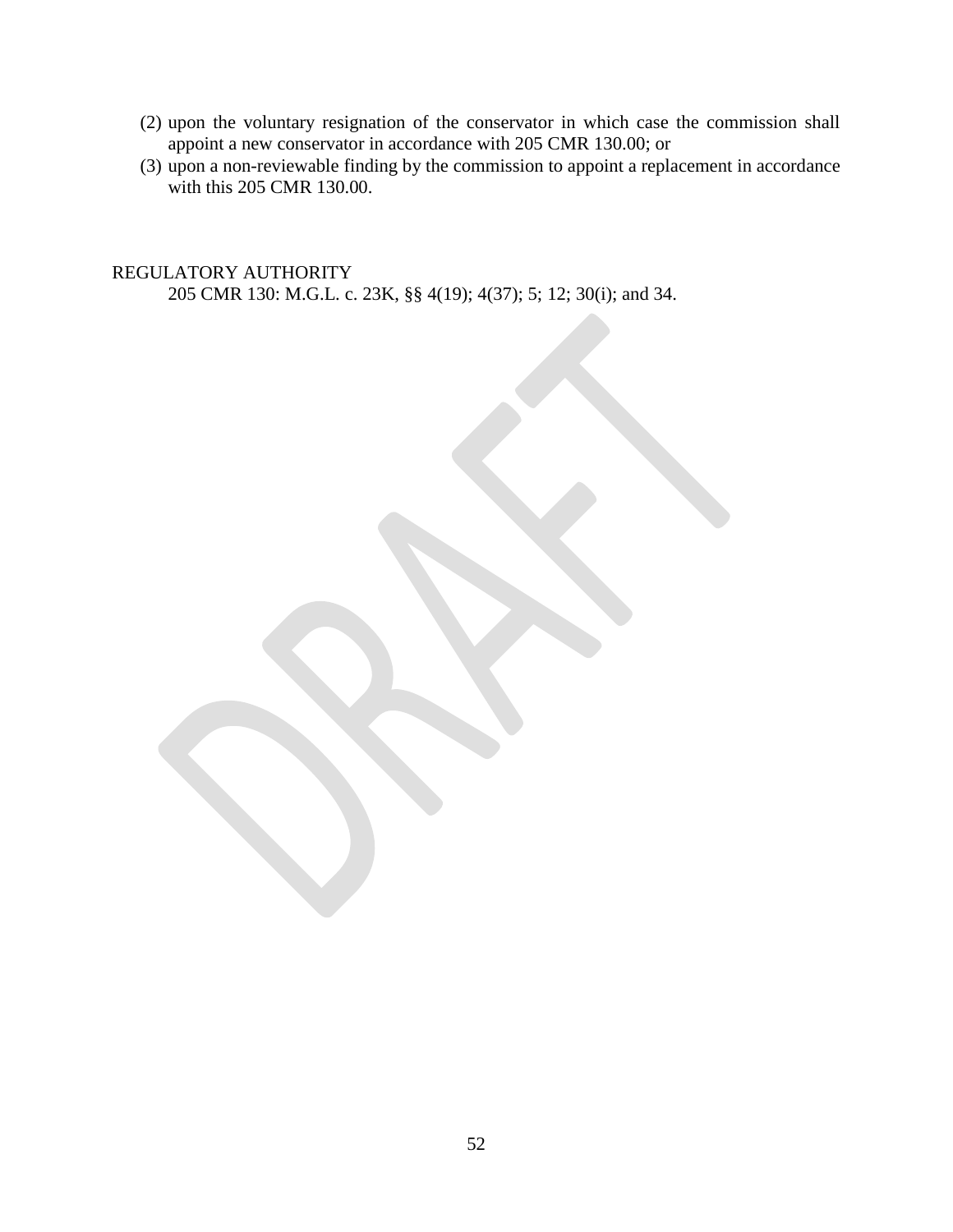## 205 CMR: MASSACHUSETTS GAMING COMMISSION 205 CMR 131.00: AWARDING OF A NEW GAMING LICENSE

## Section

- 131.01: Commencement of Application Process
- 131.02: Application and Award of a New Gaming License

# 131.01: Commencement of Application Process

In the event of a revocation of, or failure to renew a gaming license the commission shall initiate proceedings in accordance with 205 CMR 131.00 to award a new gaming license to a qualified applicant as promptly as possible.

# 131.02: Application and Award of a New Gaming License

(1) Prior to soliciting applications, the commission shall determine the required minimum capital investment by an applicant into the preexisting gaming establishment. In making the determination the commission shall consider, among other things, the length of time the establishment has been in operation, the amount of the initial capital investment, and reason the previous gaming license was revoked or not renewed.

(2) The new gaming licensee"s gaming establishment must be located at the site of the preexisting gaming establishment.

(3) Upon transfer of good, clear, record, marketable title in the gaming establishment to the new licensee, the new licensee shall pay to the prior licensee the fair market value of the gaming establishment. If the new licensee and the prior licensee are unable to come to an agreement on the fair market value within 60 days of the date that the new licensee is approved by the commission, the following arbitration procedure shall apply:

(a) The new licensee and the prior licensee shall select a neutral, independent arbitrator and submit their calculated fair market value to the arbitrator and to the other party along with any supporting materials. If the parties cannot mutually select such single arbitrator, each party shall select one neutral, independent arbitrator who shall then mutually choose a third neutral, independent arbitrator. In the event that a third neutral, independent arbitrator is not selected within 5 days of the first two arbitrators being selected, the commission or its designee shall select the third neutral, independent arbitrator. The parties shall promptly submit their calculated fair market value for the gaming establishment to the arbitrators and the other party along with any supporting materials. The 3 arbitrators shall preside over the matter and determine the fair market value of the gaming establishment by majority vote.